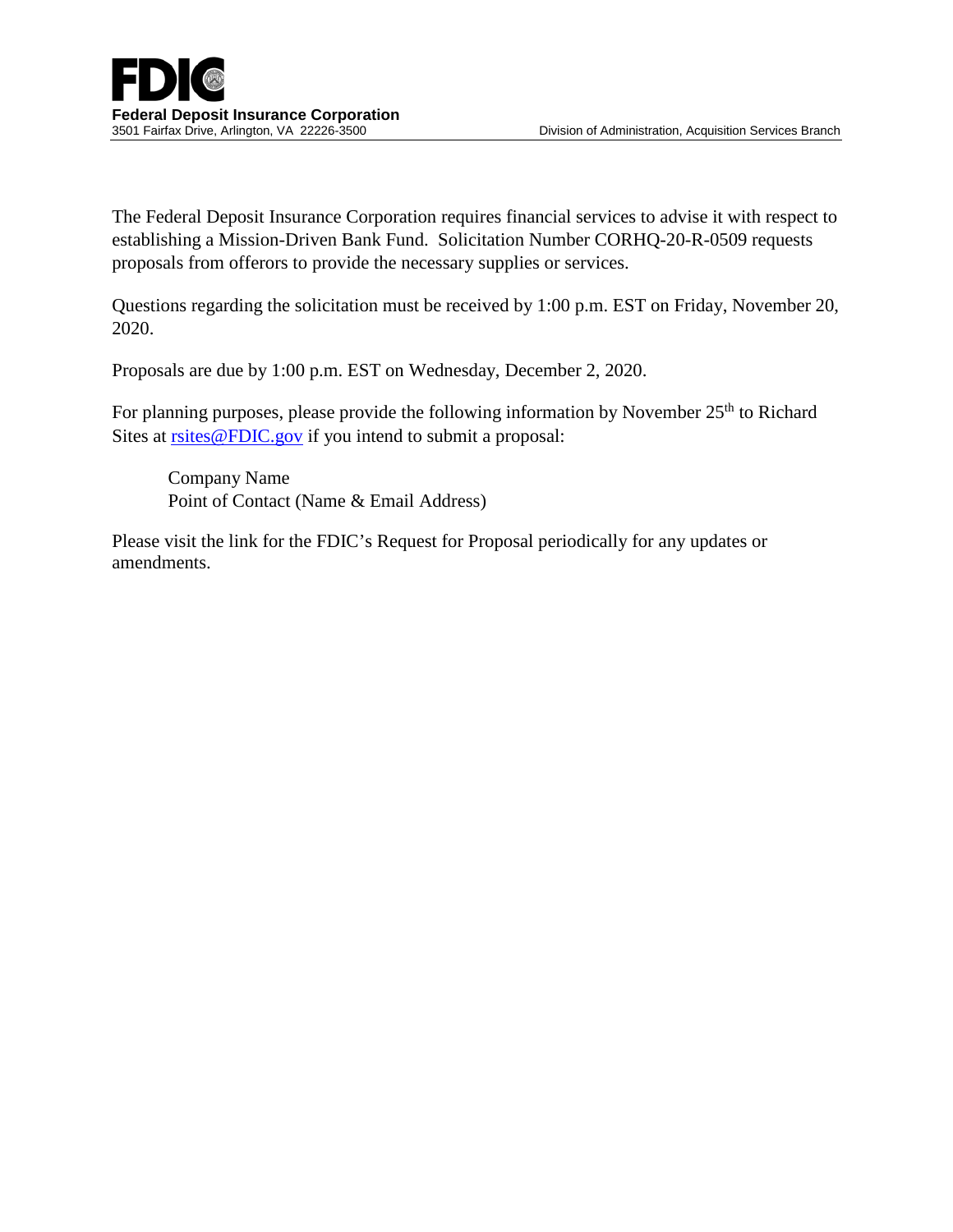| <b>SOLICITATION/AWARD</b>                                                                                                               |                                               |                                                                                                                           |                        |                                                                                                                                    |                         | 1. REQUISITION NUMBER                                        | PAGE 1 OF                                                                       |                                                           |
|-----------------------------------------------------------------------------------------------------------------------------------------|-----------------------------------------------|---------------------------------------------------------------------------------------------------------------------------|------------------------|------------------------------------------------------------------------------------------------------------------------------------|-------------------------|--------------------------------------------------------------|---------------------------------------------------------------------------------|-----------------------------------------------------------|
| 2. CONTRACT NO.                                                                                                                         |                                               | OFFEROR TO COMPLETE BLOCKS 12, 17, 23, 24, & 30<br>3. AWARD/EFFECTIVE                                                     | <b>4. ORDER NUMBER</b> |                                                                                                                                    |                         | ASBCC-20-01568<br><b>5. SOLICITATION NUMBER</b>              |                                                                                 | 70<br><b>6. SOLICITATION ISSUE</b>                        |
|                                                                                                                                         | <b>DATE</b>                                   |                                                                                                                           |                        |                                                                                                                                    |                         | CORHQ-20-R-0509                                              | DATE                                                                            |                                                           |
|                                                                                                                                         |                                               | a. NAME                                                                                                                   |                        |                                                                                                                                    |                         |                                                              |                                                                                 | 11/18/2020<br>8. OFFER DUE DATE/                          |
| 7. FOR SOLICITATION                                                                                                                     |                                               |                                                                                                                           |                        |                                                                                                                                    |                         |                                                              | <b>b. CONTACT INFORMATION</b><br>$703 - 562 - 2697$                             | <b>LOCAL TIME</b>                                         |
| <b>INFORMATION CALL:</b>                                                                                                                |                                               | Richard Sites                                                                                                             |                        |                                                                                                                                    |                         |                                                              | rsites@fdic.gov                                                                 | 12/02/2020                                                |
| 9. ISSUED BY                                                                                                                            |                                               | CODE                                                                                                                      |                        | <b>10. SOCIO-ECONOMIC STATUS</b>                                                                                                   |                         |                                                              |                                                                                 |                                                           |
|                                                                                                                                         |                                               | Federal Deposit Insurance Corporation                                                                                     |                        | $\boxed{\times}$ NO                                                                                                                | <b>YES</b>              |                                                              |                                                                                 |                                                           |
| DOA/ASB                                                                                                                                 |                                               |                                                                                                                           |                        | <b>SDB</b>                                                                                                                         |                         |                                                              |                                                                                 |                                                           |
| 3501 Fairfax Drive                                                                                                                      | Arlington, VA 22226                           |                                                                                                                           |                        | 523930<br>NAICS:<br><b>MWOB</b>                                                                                                    |                         |                                                              |                                                                                 |                                                           |
| rsites@fdic.gov                                                                                                                         |                                               |                                                                                                                           |                        | SERVICE-DISABLED VETERAN-<br>ETHNICITY:                                                                                            |                         |                                                              |                                                                                 |                                                           |
|                                                                                                                                         |                                               |                                                                                                                           |                        |                                                                                                                                    |                         |                                                              | OWNED SMALL BUSINESS                                                            |                                                           |
| 11. DELIVERY FOR FOB DESTINA-                                                                                                           |                                               | <b>12. DISCOUNT TERMS</b>                                                                                                 |                        |                                                                                                                                    |                         |                                                              | 13b. N/A                                                                        |                                                           |
| <b>TION UNLESS BLOCK IS</b><br>MARKED                                                                                                   |                                               |                                                                                                                           |                        | $\vert \times \vert$ 13a. SUB-CONTRACTING                                                                                          |                         | PERMITTED/APPROVED                                           |                                                                                 |                                                           |
| SEE SCHEDULE                                                                                                                            |                                               |                                                                                                                           |                        |                                                                                                                                    |                         |                                                              | 14. METHOD OF SOLICITATION                                                      | <b>RFP</b>                                                |
|                                                                                                                                         |                                               |                                                                                                                           |                        |                                                                                                                                    |                         |                                                              | RFQ<br><b>RFI</b>                                                               | <b>RFP</b><br>$\times$<br><b>Best Value</b><br>Price only |
| 15. DELIVER TO                                                                                                                          |                                               | CODE                                                                                                                      |                        | <b>16. ADMINISTERED BY</b>                                                                                                         |                         |                                                              |                                                                                 | CODE                                                      |
|                                                                                                                                         |                                               | See Section F - Deliveries or Performance                                                                                 |                        | Richard Sites<br>$(703) 562 - 2697$<br>rsites@fdic.gov                                                                             |                         |                                                              |                                                                                 |                                                           |
| 17a. CONTRACTOR/<br><b>OFFEROR</b>                                                                                                      | CODE                                          | <b>FACILITY</b>                                                                                                           |                        | 18a. PAYMENT WILL BE MADE BY                                                                                                       |                         |                                                              |                                                                                 | CODE                                                      |
|                                                                                                                                         |                                               | CODE                                                                                                                      |                        |                                                                                                                                    |                         |                                                              | Federal Deposit Insurance Corporation                                           |                                                           |
|                                                                                                                                         |                                               |                                                                                                                           |                        |                                                                                                                                    |                         |                                                              |                                                                                 |                                                           |
|                                                                                                                                         |                                               |                                                                                                                           |                        |                                                                                                                                    |                         |                                                              |                                                                                 |                                                           |
|                                                                                                                                         |                                               |                                                                                                                           |                        | DOFAPInvoice@fdic.gov                                                                                                              |                         |                                                              |                                                                                 |                                                           |
| TELEPHONE NO.                                                                                                                           |                                               |                                                                                                                           |                        |                                                                                                                                    |                         |                                                              |                                                                                 |                                                           |
| <b>OFFER</b>                                                                                                                            |                                               | 17b. CHECK IF REMITTANCE IS DIFFERENT AND PUT SUCH ADDRESS IN                                                             |                        |                                                                                                                                    | <b>BELOW IS CHECKED</b> |                                                              | 18b. SUBMIT INVOICES TO ADDRESS SHOWN IN BLOCK 18a UNLESS BLOCK<br>SEE ADDENDUM |                                                           |
| 19.<br>ITEM NO.                                                                                                                         |                                               | 20.<br>SCHEDULE OF SUPPLIES/SERVICES                                                                                      |                        |                                                                                                                                    | 21.<br>QTY              | 22.<br><b>UNIT</b>                                           | 23.<br>UNIT PRICE                                                               | 24.<br><b>AMOUNT</b>                                      |
|                                                                                                                                         |                                               |                                                                                                                           |                        |                                                                                                                                    |                         |                                                              |                                                                                 |                                                           |
|                                                                                                                                         |                                               |                                                                                                                           |                        |                                                                                                                                    |                         |                                                              |                                                                                 |                                                           |
|                                                                                                                                         |                                               |                                                                                                                           |                        |                                                                                                                                    |                         |                                                              |                                                                                 |                                                           |
|                                                                                                                                         |                                               |                                                                                                                           |                        |                                                                                                                                    |                         |                                                              |                                                                                 |                                                           |
|                                                                                                                                         |                                               |                                                                                                                           |                        |                                                                                                                                    |                         |                                                              |                                                                                 |                                                           |
|                                                                                                                                         |                                               |                                                                                                                           |                        |                                                                                                                                    |                         |                                                              |                                                                                 |                                                           |
|                                                                                                                                         |                                               |                                                                                                                           |                        |                                                                                                                                    |                         |                                                              |                                                                                 |                                                           |
|                                                                                                                                         |                                               |                                                                                                                           |                        |                                                                                                                                    |                         |                                                              |                                                                                 |                                                           |
|                                                                                                                                         |                                               | (Use Reverse and/or Attach Additional Sheets as Necessary)                                                                |                        |                                                                                                                                    |                         |                                                              |                                                                                 |                                                           |
| 25. N/A                                                                                                                                 |                                               |                                                                                                                           |                        |                                                                                                                                    |                         |                                                              | 26. TOTAL AWARD AMOUNT (For Govt. Use Only)                                     |                                                           |
|                                                                                                                                         | 27a. SOLICITATION INCLUDES ATTACHMENTS        |                                                                                                                           |                        |                                                                                                                                    |                         |                                                              | YES<br>×                                                                        | NO                                                        |
|                                                                                                                                         | 27b. AWARD INCLUDES ATTACHMENTS               |                                                                                                                           |                        |                                                                                                                                    |                         |                                                              | <b>YES</b>                                                                      | IXINO                                                     |
|                                                                                                                                         |                                               | 28. CONTRACTOR IS REQUIRED TO SIGN THIS DOCUMENT AND RETURN<br>COPIES TO ISSUING OFFICE. CONTRACTOR AGREES TO FURNISH AND |                        |                                                                                                                                    |                         |                                                              | 29. AWARD OF CONTRACT: REF.                                                     | OFFER                                                     |
| DELIVER ALL ITEMS SET FORTH OR OTHERWISE IDENTIFIED ABOVE AND ON ANY ADDITIONAL<br>SHEETS SUBJECT TO THE TERMS AND CONDITIONS SPECIFIED |                                               |                                                                                                                           |                        | YOUR OFFER ONSOLICITATION<br>(BLOCK 5), INCLUDING ANY ADDITIONS OR CHANGES WHICH ARE SET FORTH<br>HEREIN, IS ACCEPTED AS TO ITEMS: |                         |                                                              |                                                                                 |                                                           |
| 30a. SIGNATURE OF OFFEROR/CONTRACTOR                                                                                                    |                                               |                                                                                                                           |                        |                                                                                                                                    |                         | 31a. FEDERAL DEPOSIT INSURANCE CORPORATION (SIGNATURE OF CO) |                                                                                 |                                                           |
|                                                                                                                                         |                                               |                                                                                                                           |                        |                                                                                                                                    |                         |                                                              |                                                                                 |                                                           |
|                                                                                                                                         | 30b. NAME AND TITLE OF SIGNER (Type or print) |                                                                                                                           | 30c. DATE SIGNED       |                                                                                                                                    |                         |                                                              | 31b. NAME OF CONTRACTING OFFICER (Type or print)                                | 31c. DATE SIGNED                                          |
|                                                                                                                                         |                                               |                                                                                                                           |                        |                                                                                                                                    |                         |                                                              |                                                                                 |                                                           |
|                                                                                                                                         |                                               |                                                                                                                           |                        |                                                                                                                                    |                         |                                                              |                                                                                 |                                                           |
|                                                                                                                                         |                                               |                                                                                                                           |                        |                                                                                                                                    |                         |                                                              |                                                                                 |                                                           |

**FDIC 3700/55 (3-08)**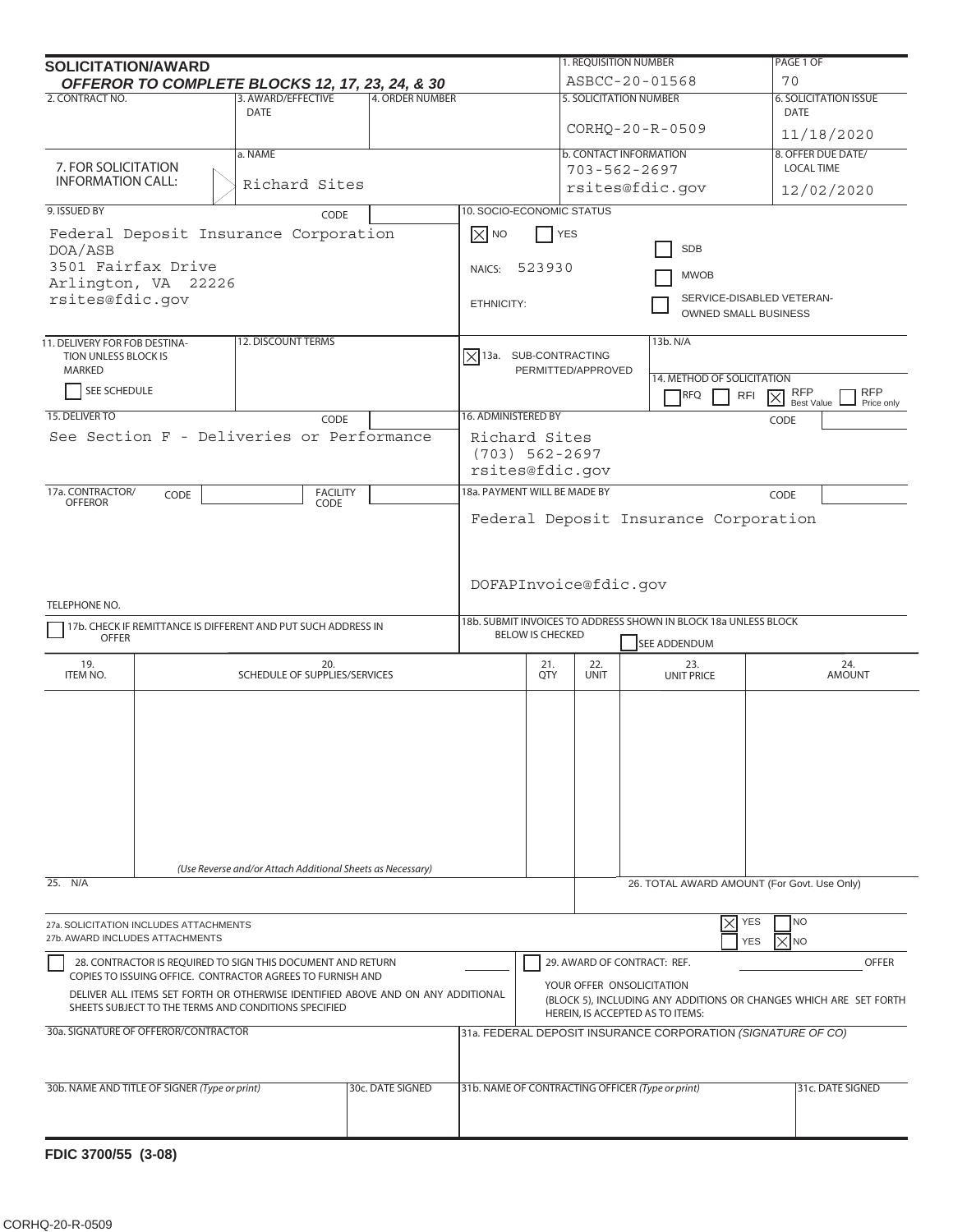| 19.<br>ITEM NO.                                |                            | 20.<br>SCHEDULE OF SUPPLIES/SERVICES                          |                                                                           |                                                     | 21.<br>QTY                                                  |  | 22.<br><b>UNIT</b>          | 23.<br><b>UNIT PRICE</b>                             | 24.<br><b>AMOUNT</b> |
|------------------------------------------------|----------------------------|---------------------------------------------------------------|---------------------------------------------------------------------------|-----------------------------------------------------|-------------------------------------------------------------|--|-----------------------------|------------------------------------------------------|----------------------|
|                                                |                            |                                                               |                                                                           |                                                     |                                                             |  |                             |                                                      |                      |
|                                                |                            |                                                               |                                                                           |                                                     |                                                             |  |                             |                                                      |                      |
|                                                |                            |                                                               |                                                                           |                                                     |                                                             |  |                             |                                                      |                      |
|                                                |                            |                                                               |                                                                           |                                                     |                                                             |  |                             |                                                      |                      |
|                                                |                            |                                                               |                                                                           |                                                     |                                                             |  |                             |                                                      |                      |
|                                                |                            |                                                               |                                                                           |                                                     |                                                             |  |                             |                                                      |                      |
|                                                |                            |                                                               |                                                                           |                                                     |                                                             |  |                             |                                                      |                      |
|                                                |                            |                                                               |                                                                           |                                                     |                                                             |  |                             |                                                      |                      |
|                                                |                            |                                                               |                                                                           |                                                     |                                                             |  |                             |                                                      |                      |
|                                                |                            |                                                               |                                                                           |                                                     |                                                             |  |                             |                                                      |                      |
|                                                |                            |                                                               |                                                                           |                                                     |                                                             |  |                             |                                                      |                      |
|                                                |                            |                                                               |                                                                           |                                                     |                                                             |  |                             |                                                      |                      |
|                                                |                            |                                                               |                                                                           |                                                     |                                                             |  |                             |                                                      |                      |
|                                                |                            |                                                               |                                                                           |                                                     |                                                             |  |                             |                                                      |                      |
|                                                |                            |                                                               |                                                                           |                                                     |                                                             |  |                             |                                                      |                      |
|                                                |                            |                                                               |                                                                           |                                                     |                                                             |  |                             |                                                      |                      |
|                                                |                            |                                                               |                                                                           |                                                     |                                                             |  |                             |                                                      |                      |
|                                                |                            |                                                               |                                                                           |                                                     |                                                             |  |                             |                                                      |                      |
|                                                |                            |                                                               |                                                                           |                                                     |                                                             |  |                             |                                                      |                      |
|                                                |                            |                                                               |                                                                           |                                                     |                                                             |  |                             |                                                      |                      |
| 32a. QUANTITY IN COLUMN 21 HAS BEEN            |                            |                                                               |                                                                           |                                                     |                                                             |  |                             |                                                      |                      |
| $\times$ RECEIVED                              | $\mathsf{X}$               | INSPECTED                                                     | $\boxed{\times}$ ACCEPTED, AND CONFORMS TO THE CONTRACT, EXCEPT AS NOTED: |                                                     |                                                             |  |                             |                                                      |                      |
| 32b. SIGNATURE OF AUTHORIZED GOVERNMENT        |                            |                                                               | 32c. DATE                                                                 |                                                     |                                                             |  |                             | 32d. PRINTED NAME AND TITLE OF AUTHORIZED GOVERNMENT |                      |
| REPRESENTATIVE                                 |                            |                                                               |                                                                           |                                                     | REPRESENTATIVE                                              |  |                             |                                                      |                      |
|                                                |                            |                                                               |                                                                           |                                                     |                                                             |  |                             |                                                      |                      |
|                                                |                            | 32e. MAILING ADDRESS OF AUTHORIZED GOVERNMENT REPRESENTATIVE  |                                                                           |                                                     | 32f. TELPHONE NUMBER OF AUTHORZED GOVERNMENT REPRESENTATIVE |  |                             |                                                      |                      |
|                                                |                            |                                                               |                                                                           | 32g. E-MAIL OF AUTHORIZED GOVERNMENT REPRESENTATIVE |                                                             |  |                             |                                                      |                      |
| 33. SHIP NUMBER<br>34. VOUCHER NUMBER          |                            | 35. AMOUNT VERIFIED<br><b>CORRECT FOR</b>                     |                                                                           | 36. PAYMENT<br>37. CHECK NUMBER                     |                                                             |  |                             |                                                      |                      |
| $\chi$ PARTIAL                                 | $\vert \times \vert$ FINAL |                                                               |                                                                           |                                                     | $\times$ COMPLETE                                           |  | $\overline{\times}$ PARTIAL | $\overline{X}$ FINAL                                 |                      |
| 38. S/R ACCOUNT NO.                            |                            | 39. S/R VOUCHER NUMBER                                        | 40. PAID BY                                                               |                                                     |                                                             |  |                             |                                                      |                      |
|                                                |                            | 41a. I CERTIFY THIS ACCOUNT IS CORRECT AND PROPER FOR PAYMENT |                                                                           |                                                     | 42a. RECEIVED BY (Print)                                    |  |                             |                                                      |                      |
| 41b. SIGNATURE AND TITLE OF CERTIFYING OFFICER |                            |                                                               | 41c. DATE                                                                 |                                                     | 42b. RECEIVED AT (Location)                                 |  |                             |                                                      |                      |
|                                                |                            |                                                               |                                                                           |                                                     | 42c. DATE REC'D (YY/MM/DD)                                  |  |                             | 42d. TOTAL CONTAINERS                                |                      |
|                                                |                            |                                                               |                                                                           |                                                     |                                                             |  |                             |                                                      |                      |

**FDIC 3700/55 (3-08)**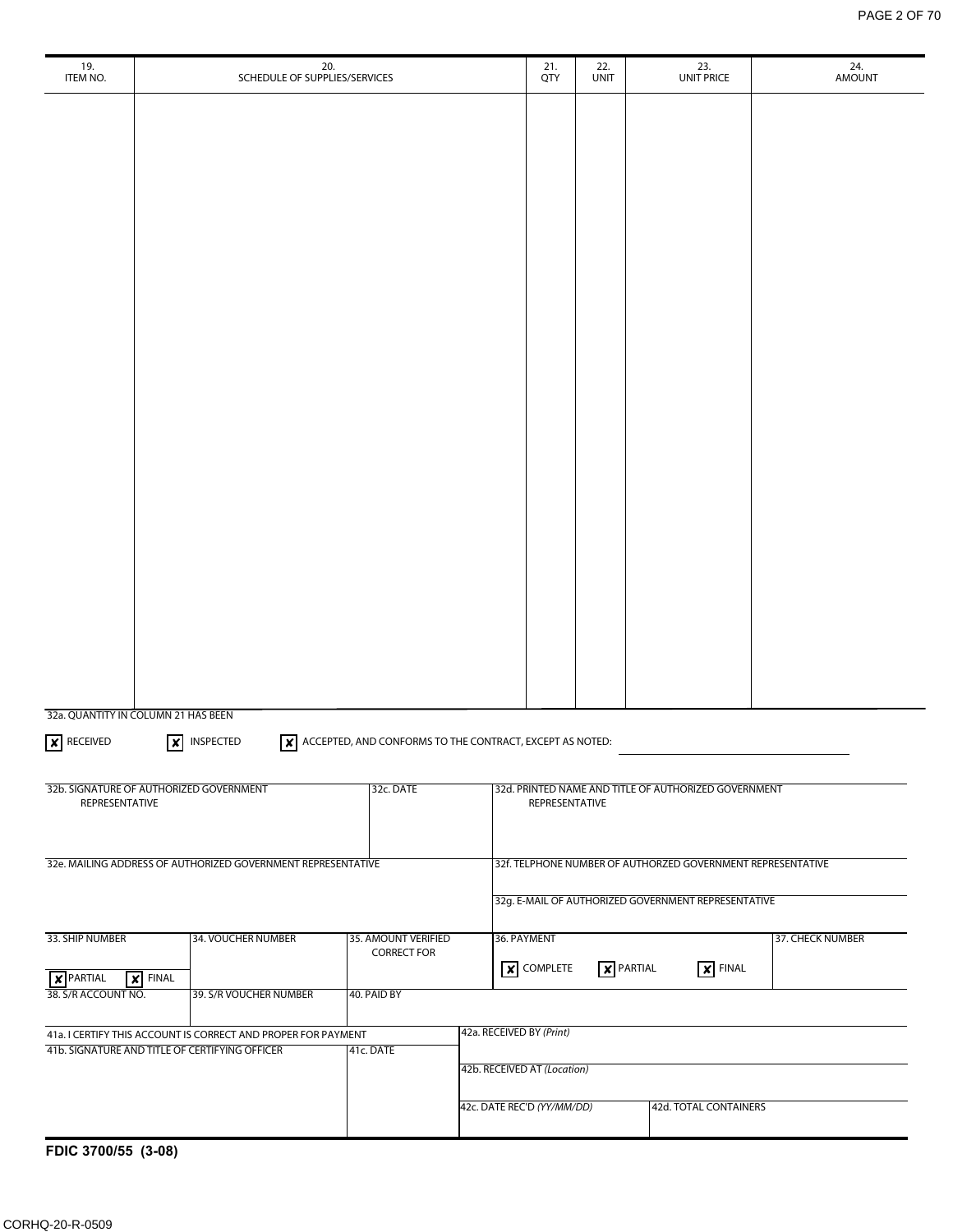# **Section B - Supplies or Services and Prices/Costs**

| <b>CLIN#</b> | <b>Description</b>                   | Quantity | Unit | <b>Unit Price</b> | <b>Total Price</b> |
|--------------|--------------------------------------|----------|------|-------------------|--------------------|
| 0001         | Mission-Driven Bank Fund's Financial |          | - EA |                   |                    |
|              | <b>Advisory Services</b>             |          |      |                   |                    |

Attachments for this section start after this page.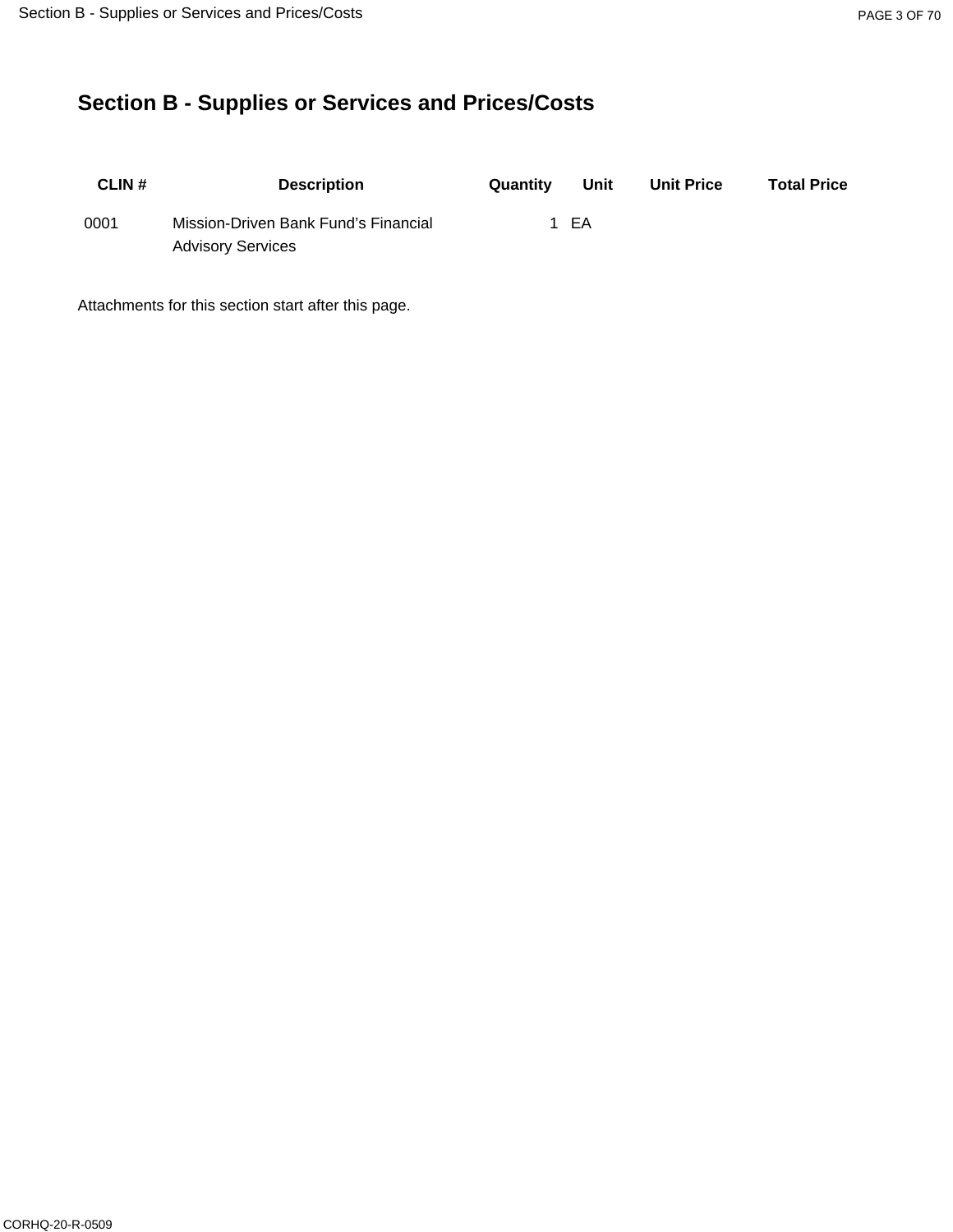# **Section B - Supplies or Services and Prices/Costs**

In accordance with the terms of the contract and after the successful completion/delivery of the services and deliverables by Contractor and acceptance of the services and/or deliverables by the FDIC, as outlined in Section C – Description/Specifications/Work Statement, the contractor shall be paid as specified below.

#### 1. Firm-Fixed Price

For satisfactory performance in accordance with Section C - Description/Specifications/Work Statement, the FDIC will pay Contractor the following agreed-upon firm-fixed price:

| Item No. | Description of Supplies/Services                                                                                              | Firm-Fixed Price |
|----------|-------------------------------------------------------------------------------------------------------------------------------|------------------|
| 0001     | Mission-Driven Fund's Financial Advisory Services in accordance<br>with Section C - Description/Specifications/Work Statement |                  |

NOTE: FDIC is a Federal Government corporation and is exempt from State sales tax. Therefore, it will not pay sales tax on invoices submitted to it that is charged by Contractor.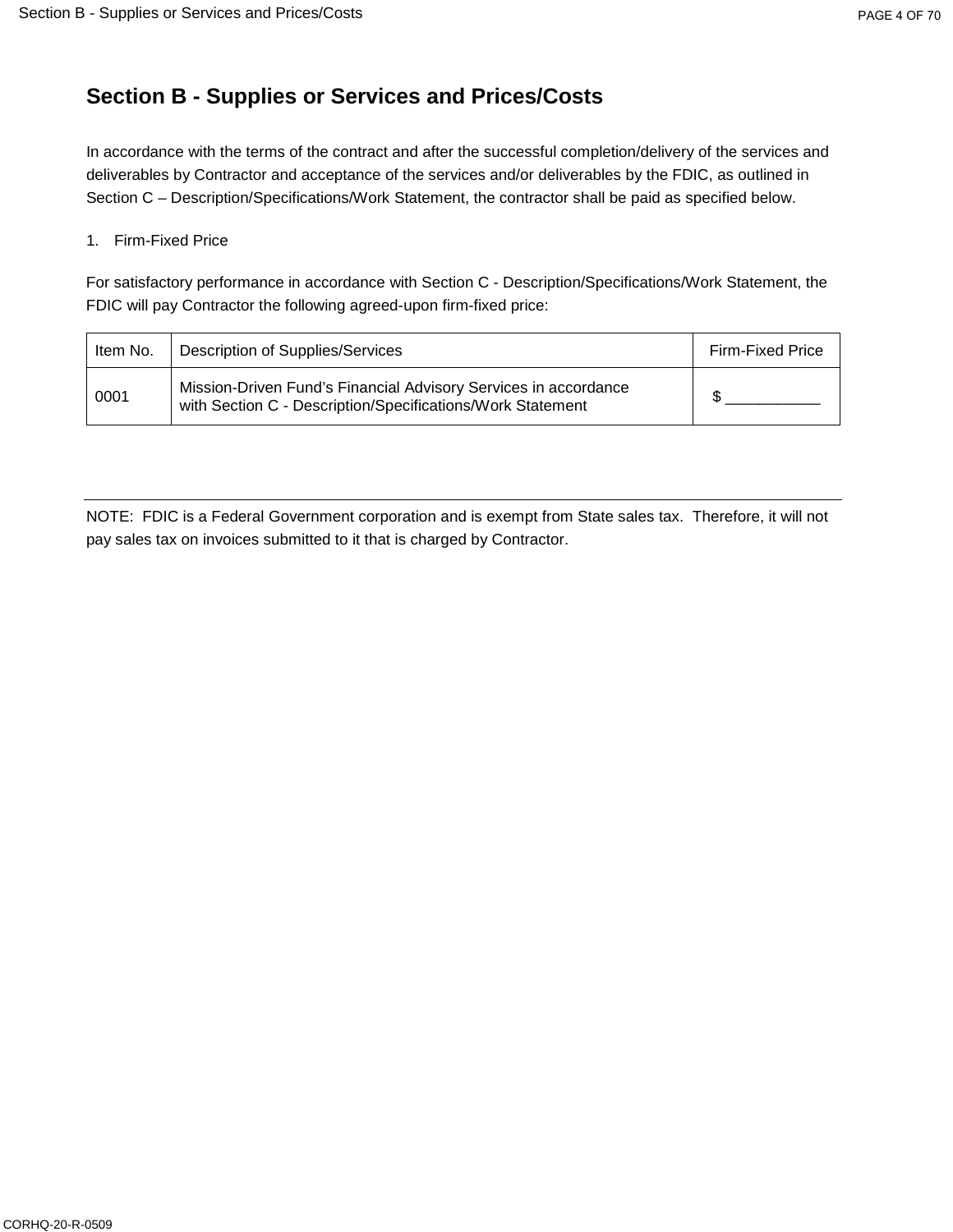# **Section C - Description/Specifications/Work Statement**

Attachments for this section start after the clauses.

#### Clauses Incorporated By Reference

| Clause # | <b>Title</b>                                      |  |
|----------|---------------------------------------------------|--|
|          | No reference clauses were found for this section. |  |

Full Text Clauses

## **7.3.2-34 - Duty to Deliver or Perform - July 2008**

Contractor agrees to perform the services (the "Services") or provide the goods (the "Goods"), in accordance with the terms and conditions set forth herein and in any attachments to the contract.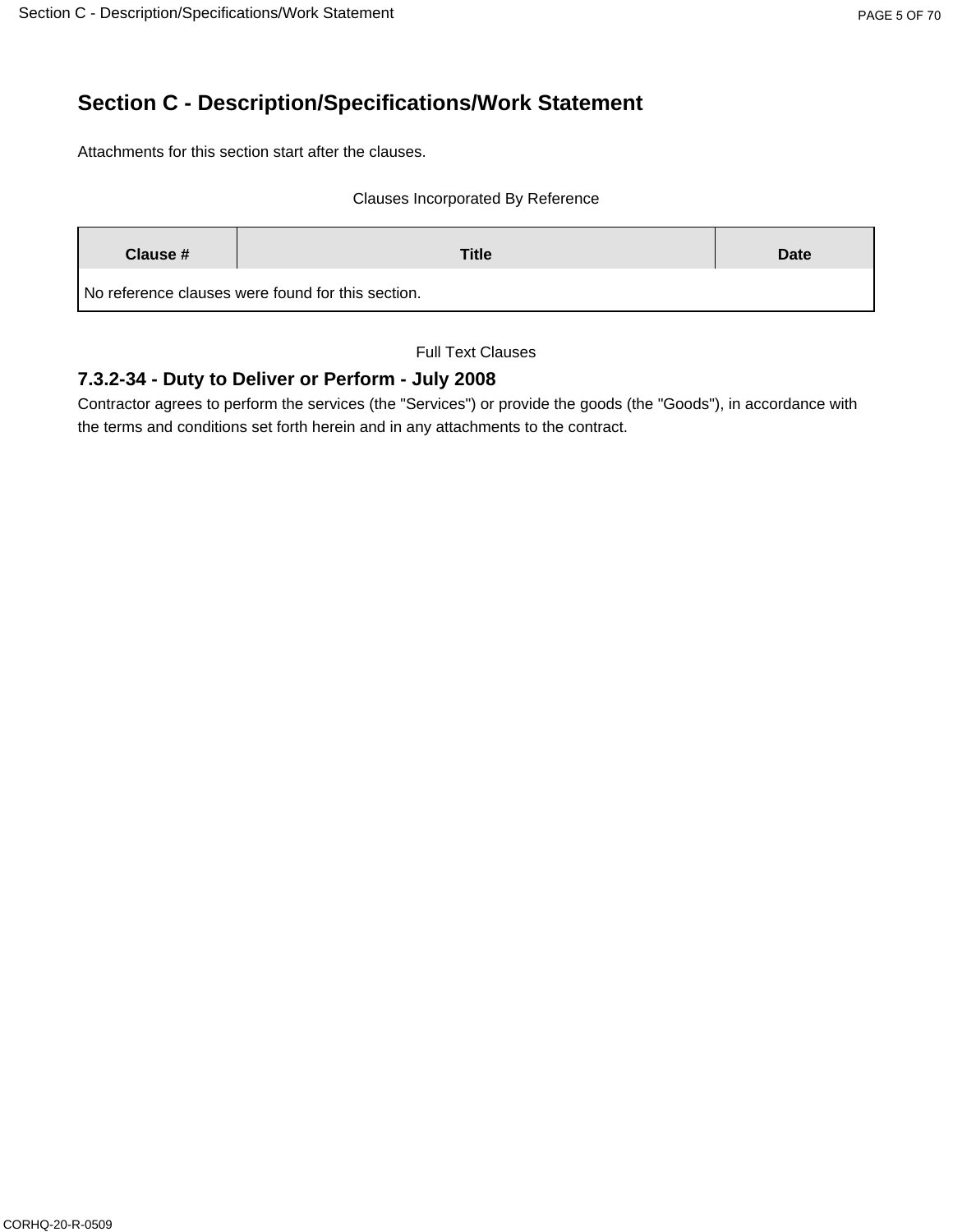#### Statement of Objectives (SOO)

#### The Mission-Driven Bank Fund's Financial Advisory Services

#### 1.0 Purpose

Compared to mainstream banks, Federal Deposit Insurance Corporation (FDIC)-insured Minority Depository Institutions ("MDIs") and Community Development Financial Institution banks ("CDFIs") commit a larger portion of their portfolios to minority, low- or moderate income ("LMI"), and rural communities. Such banks are commonly known as "mission-driven banks" because they play a role in transforming the lives of underserved citizens and communities by making loans and providing other vital banking products and services. Many mission-driven banks are small, and building capacity and scale are critical to growing their operations and expanding services to their communities. Capital access is a perennial challenge for many of these institutions given the communities they serve and difficulty producing higher returns on assets at their current size/scale. The FDIC regularly works to create opportunities for MDIs and CDFIs (together "Mission-Driven Banks") to build partnerships with other banks or private companies for financial support, lending, and other services, including technical assistance.

As the COVID-19 pandemic continues to disrupt the daily lives of all Americans, minority communities have suffered disproportionately, from both a health and economic perspective. Overlaying these challenges, there is a nationwide conversation about racial inequality and other social issues that pose difficult questions across a wide range of policy areas, including banking and financial services. As the nation's deposit insurer and primary supervisor of community banks, including many Mission-Driven Banks, the FDIC plays an important role in helping these institutions meet the needs of their customers and communities – especially minority, LMI, and rural communities. Mission-Driven Banks are often the financial lifeblood of the communities they serve, enabling individuals and minority-owned small businesses to securely build savings and obtain credit in challenging economic environments.

#### 2.0 Background

The FDIC is an independent agency created by Congress to maintain stability and public confidence in the nation's financial system. To accomplish this mission, the FDIC insures deposits; examines and supervises financial institutions for safety, soundness, and consumer protection; makes large and complex financial institutions resolvable; and manages receiverships.

The FDIC seeks to create the framework for a fund (the "Fund") that will provide investors a vehicle to support Mission-Driven Banks and the communities they serve. The key elements or overarching goals of the engagement include:

- The Fund will provide a variety of forms of support, including, without limitation, equity, loan participations, loss-share arrangements, structured transactions for performing or troubled assets, and loan facilities.
- The Fund's individual investments in Mission-Driven Banks will likely range from \$3 million to \$10 million, though individual investments could be smaller or larger depending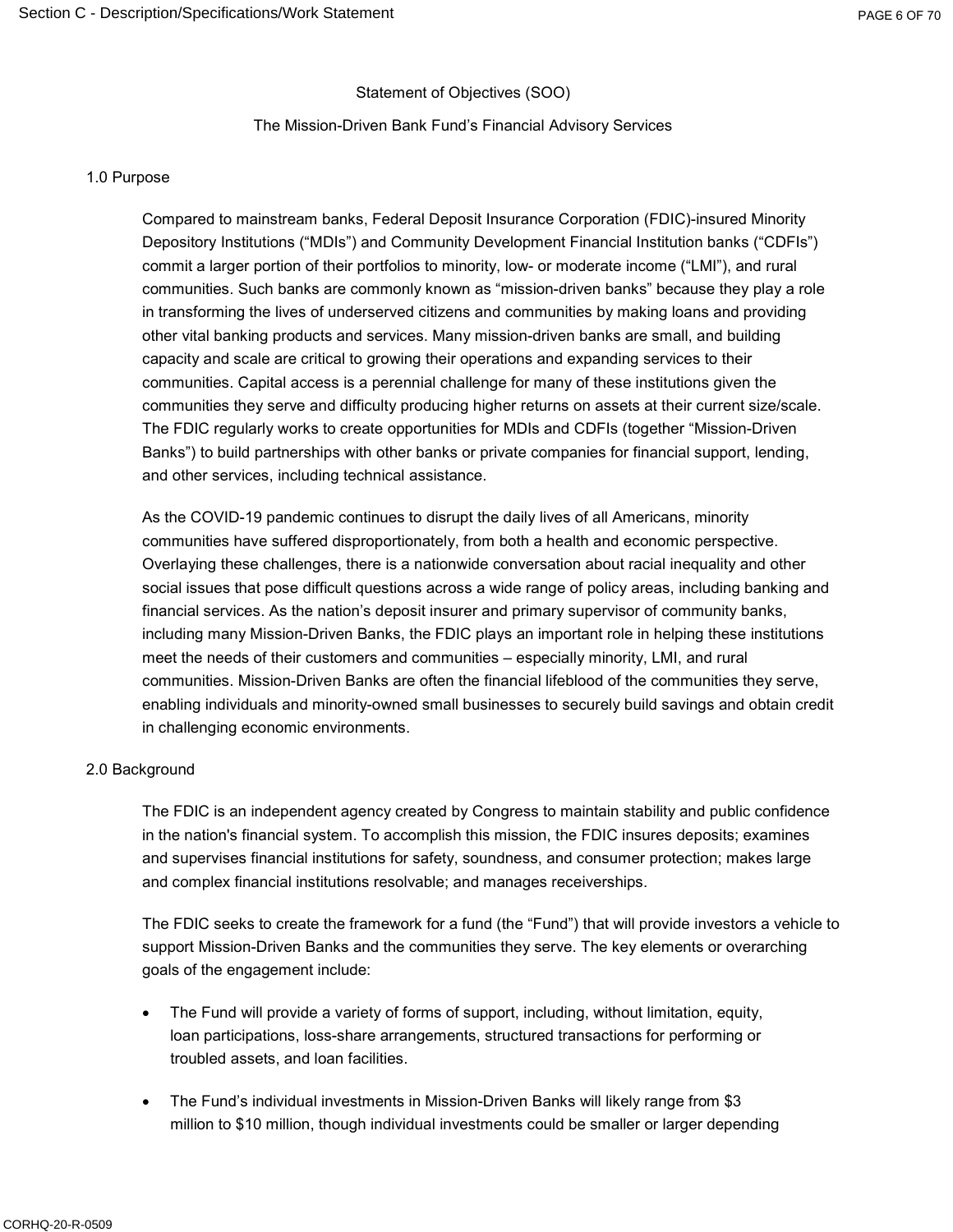on the needs of the requesting Mission-Driven Bank and the Fund investment committee's review of the investment opportunity, consistent with the overall Fund investment strategy.

- The Fund is expected to have initial capital commitments in the range of \$100 million to \$250 million and would be expected to grow to \$500 million to \$1 billion.
- The Fund will target a minimal rate of return on investments of approximately 1% to 3%. Investors will have the option to choose to reinvest any of their specific returns in the Fund or in aligned non-profit enterprises that support Mission-Driven Banks.
- The Fund will have a long duration and maintain a mission-driven investment strategy to support Mission-Driven Banks and the communities they serve.
- One or more investment advisors will be engaged by the Fund to develop, advise, and manage the Fund after the date of formation of the Fund, as Fund manager. The FDIC will play no role in Fund management or individual investment decisions.
- The Fund manager will provide at least annual reports to the FDIC and Fund investors on the operations of the Fund and investments in prior periods, including metrics relating to investment performance and associated benefits to the communities served by Mission-Driven Banks that have received Fund support. The Fund manager will certify to the investors that the investment strategy remains aligned to the purposes for which the Fund was established. Investors will have an opportunity at least annually to discuss the overall investment strategy. The FDIC will continue to assess the alignment of the Fund's on-going operations with its purpose of assisting Mission-Driven Banks.
- An investment committee, composed of experts in Mission-Driven Banks, the economic needs of minority, LMI, and rural communities, and any other areas necessary to ensure alignment with the Fund investment strategy, will advise/guide the Fund on investment recommendations/decisions.
- The investment committee will meet at least quarterly to review and consider specific proposals from Mission-Driven Banks for Fund investments, which will include the details of the investment sought and the proposed use of the capital provided by the Fund investment to support minority, LMI, and rural communities.
- Investor groups will likely consist of corporations, businesses, philanthropic organizations, or other entities, outside of the banking industry, though participation by other financial institutions may be considered by Fund investors and the Fund manager.

This acquisition is to obtain financial advisory services to support the FDIC in the creation of the framework, structure, and concept of operations for the Mission-Driven Bank Fund.

#### 3.0 Scope of Services

The FDIC requires financial advisory services to support the establishment of the Mission-Driven Bank Fund. The FDIC expects that the financial advisor will perform the services customarily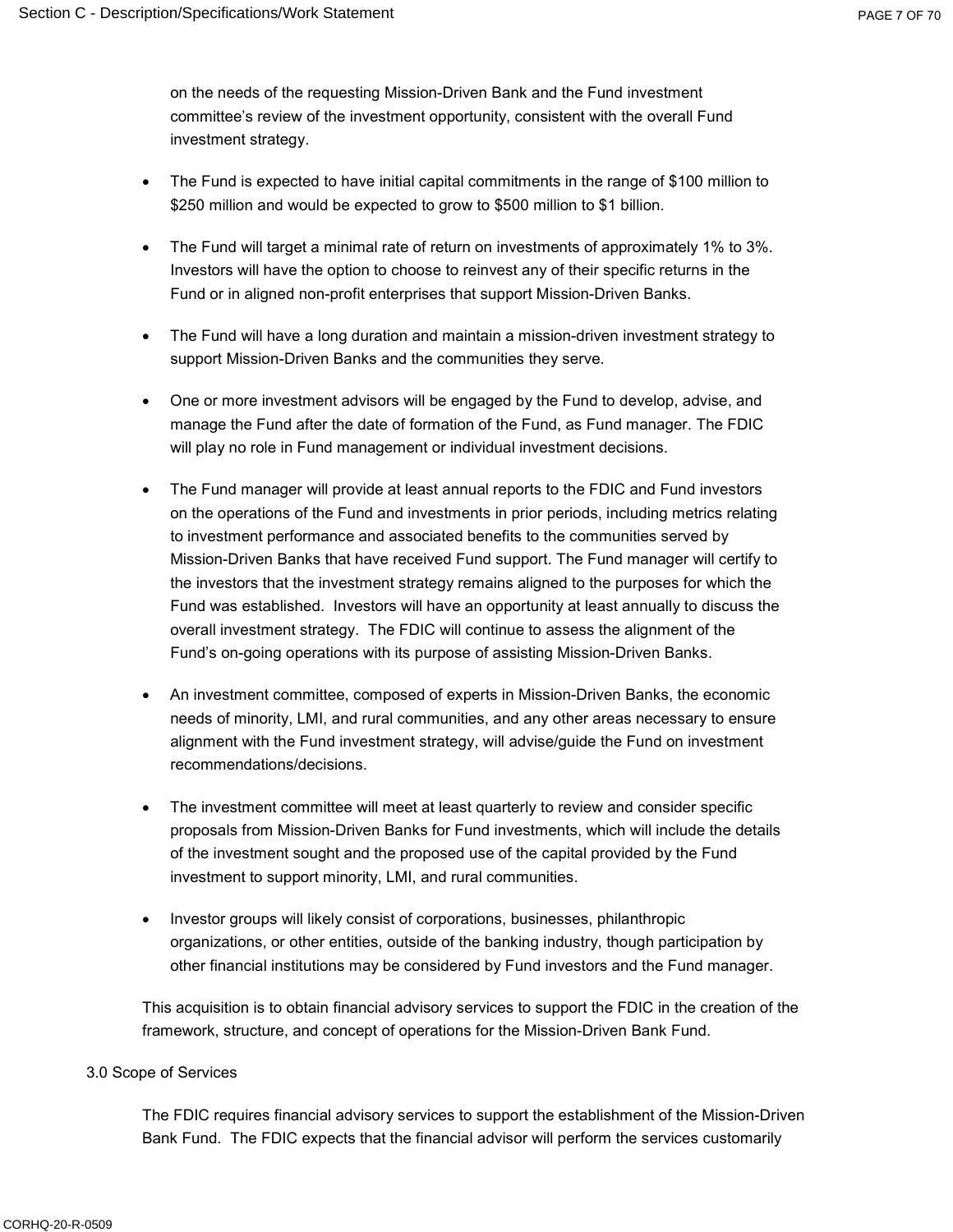performed in complex transactions described above and otherwise necessary for the formation of the Fund, including but not limited to the following:

- 1. Collaborating with the other financial advisor, if more than one is selected, to recommend a structure and concept of operations for the Fund based on the goals described above, and identifying requirements necessary to operate the Fund.
- 2. Meeting and participating in conference calls with representatives of the FDIC and its attorneys, potential Fund investors, and others as directed by the FDIC to discuss formation of the Fund including a contract kick off meeting
- 3. Reviewing documents needed for formation of the Fund and advising on the proposed transaction.
- 4. Providing both oral and written advice to the FDIC and its engaged law firms regarding various financial issues associated with the Fund formation.
- 5. Assisting in the closing, including coordination of legal/documentation process, and in any postclosing work related to the Fund formation.

Please note that this procurement is not for the purposes of selecting a Fund manager. The selection of a Fund manager will be made by the Fund investors after the Fund has been established. Selection as the Fund advisor under this contract will not preclude the Contractor from consideration to be the Fund Manager. The FDIC may choose to select one or more financial advisors under this SOO.

4.0 Performance Objectives (required results)

The Contractor(s) will need to meet the following minimum objectives:

- 1. Attend a contract kick off meeting on or before one calendar day after award.
- 2. Collaborate and establish a plan and schedule with milestones to complete the formation of the Fund to include the identification of any roadblocks to establishing the fund and a plan of action to overcome such roadblocks on or before seven calendar days after award.
- 3. Collaborate and prepare a report with the recommended structure of the Fund and identify any additional requirements necessary to operate the Fund on or before 17 calendar days after award.
- 4. Participate in a briefing to potential Fund investors on or before 28 days after award.
- 5. Provide assistance as necessary to complete establishment of the Fund by on or before 49 calendar days after award.
- 5.0 Period of Performance

The project shall be completed by January 29, 2021.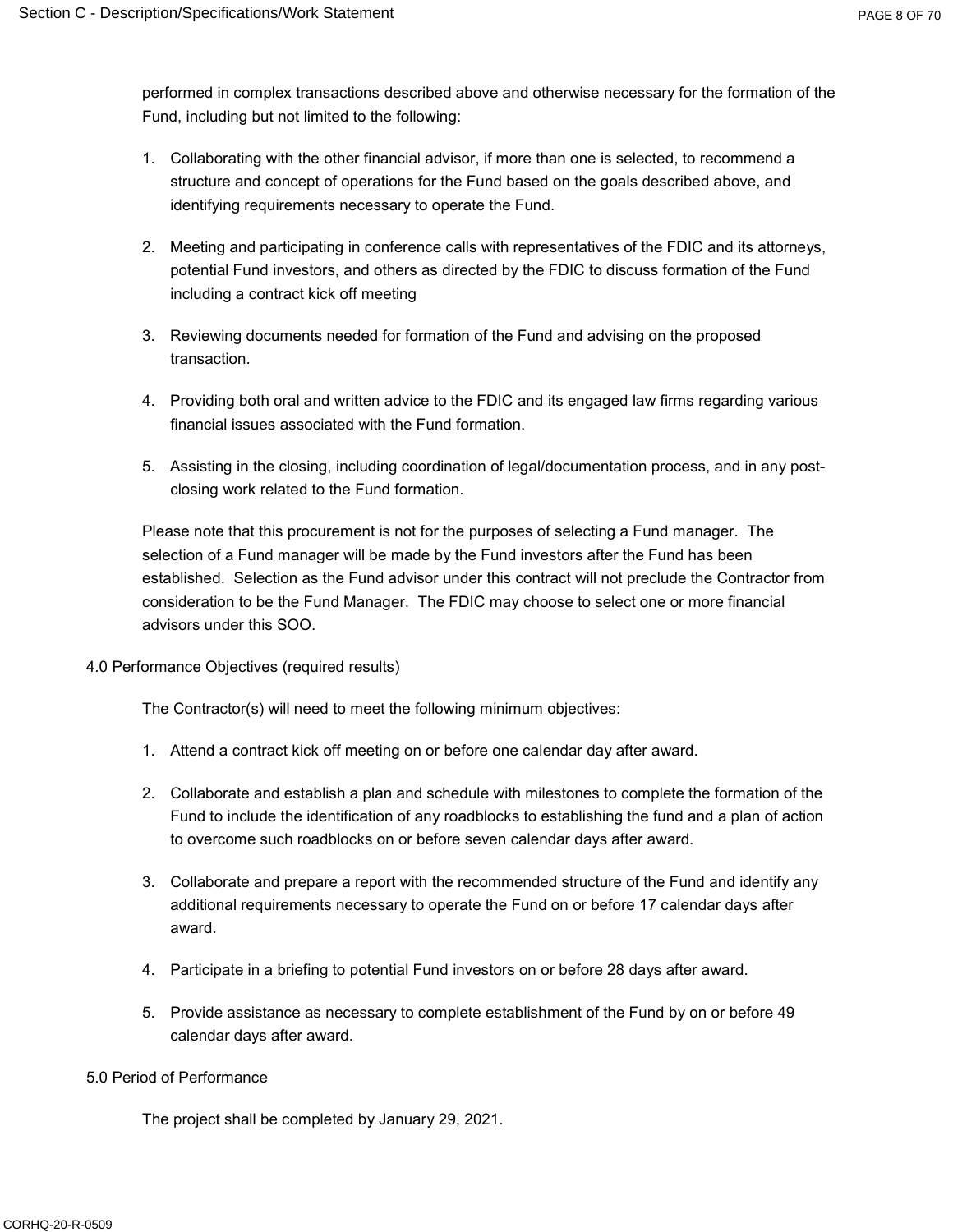#### 6.0 Place of Performance

The place of performance will be at the Contractor's facility. FDIC does not anticipate that travel will be required, and any travel by the Contractor will not be reimbursed.

#### 7.0 Deliverables

- 1. Plan and Schedule with milestones to complete the formation of the Fund to include the identification of any roadblocks to establishing the fund and a plan of action to overcome such roadblocks on or before seven calendar days after award.
- 2. Report that outlines the recommendations and that details the agreed upon structure of the Fund, including any recommendations for operation of the Fund on or before 17 calendar days after award.

| Acronym       | Meaning                                                          |
|---------------|------------------------------------------------------------------|
| <b>CDFI</b>   | <b>Community Development Financial Institution</b>               |
| FDI Act       | Federal Deposit Insurance Act                                    |
| <b>FDIC</b>   | <b>Federal Deposit Insurance Corporation</b>                     |
| <b>FIRREA</b> | The Financial Institutions Reform, Recovery, and Enforcement Act |
| LMI           | Low- or moderate income                                          |
| MDI           | <b>Minority Deposit Institution</b>                              |

8.0 Glossary of Abbreviations and Acronyms (if not provided elsewhere)

Contractors are strongly encouraged to subcontract with Minority or Woman Owned Businesses (MWOBs) and Small Disadvantaged Businesses (SDBs).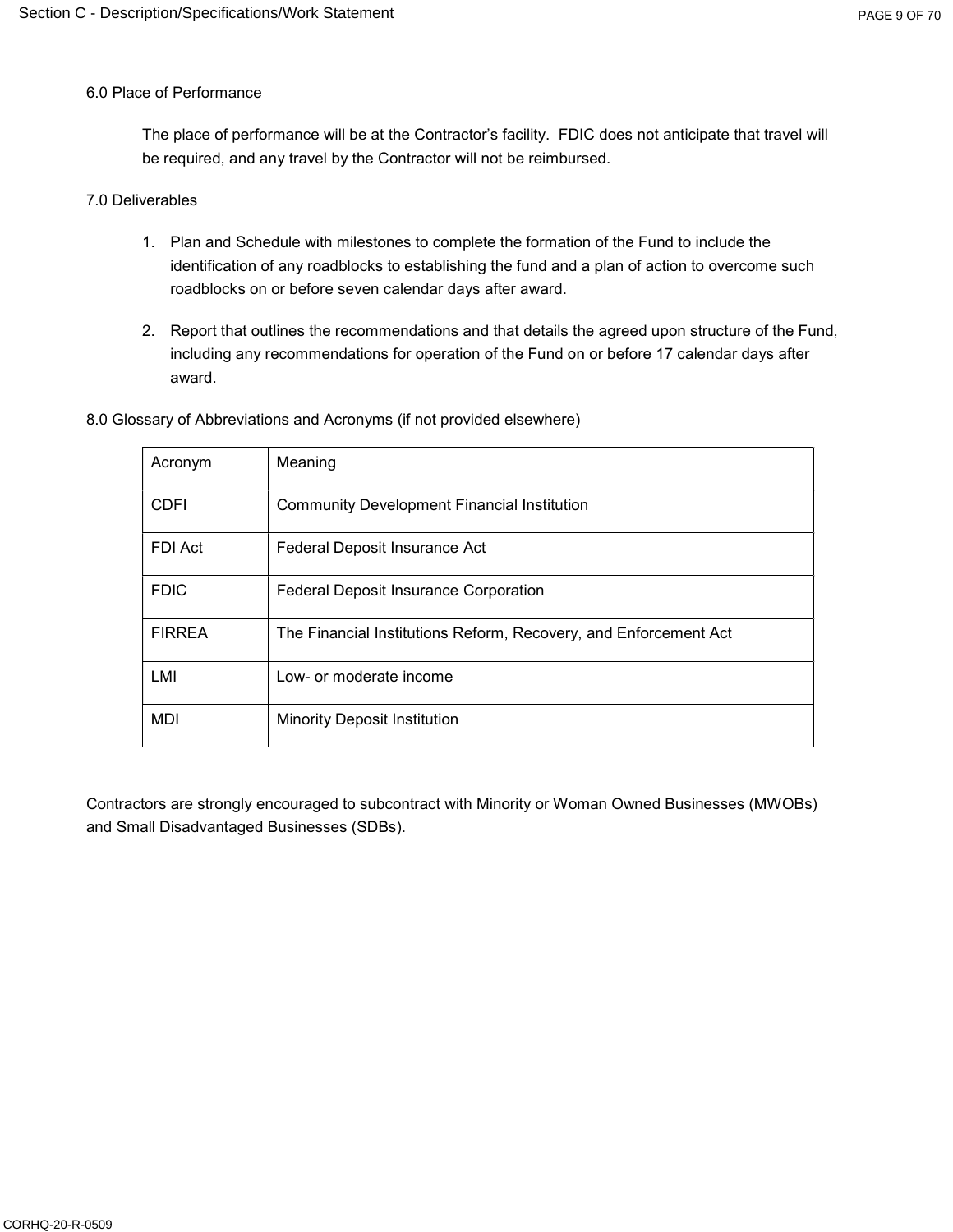# **Section D - Packaging and Marking**

## **Preservation, Packaging and Packing**

Preservation, packaging and packing of all items shall be in accordance with standard commercial practices and shall be adequate to ensure acceptance by common carrier and safe delivery at destination without damage or deterioration due to the hazards of shipping, handling or storage.

## **Marking of Shipments (Commercially Packaged)**

All deliveries shall be clearly marked with the contract number. If applicable, packages containing software or other magnetic media shall be marked with a notice reading substantially as follows: "CAUTION: SOFTWARE/MAGNETIC MEDIA ENCLOSED. DO NOT EXPOSE TO HEAT OR MAGNETIC FIELDS".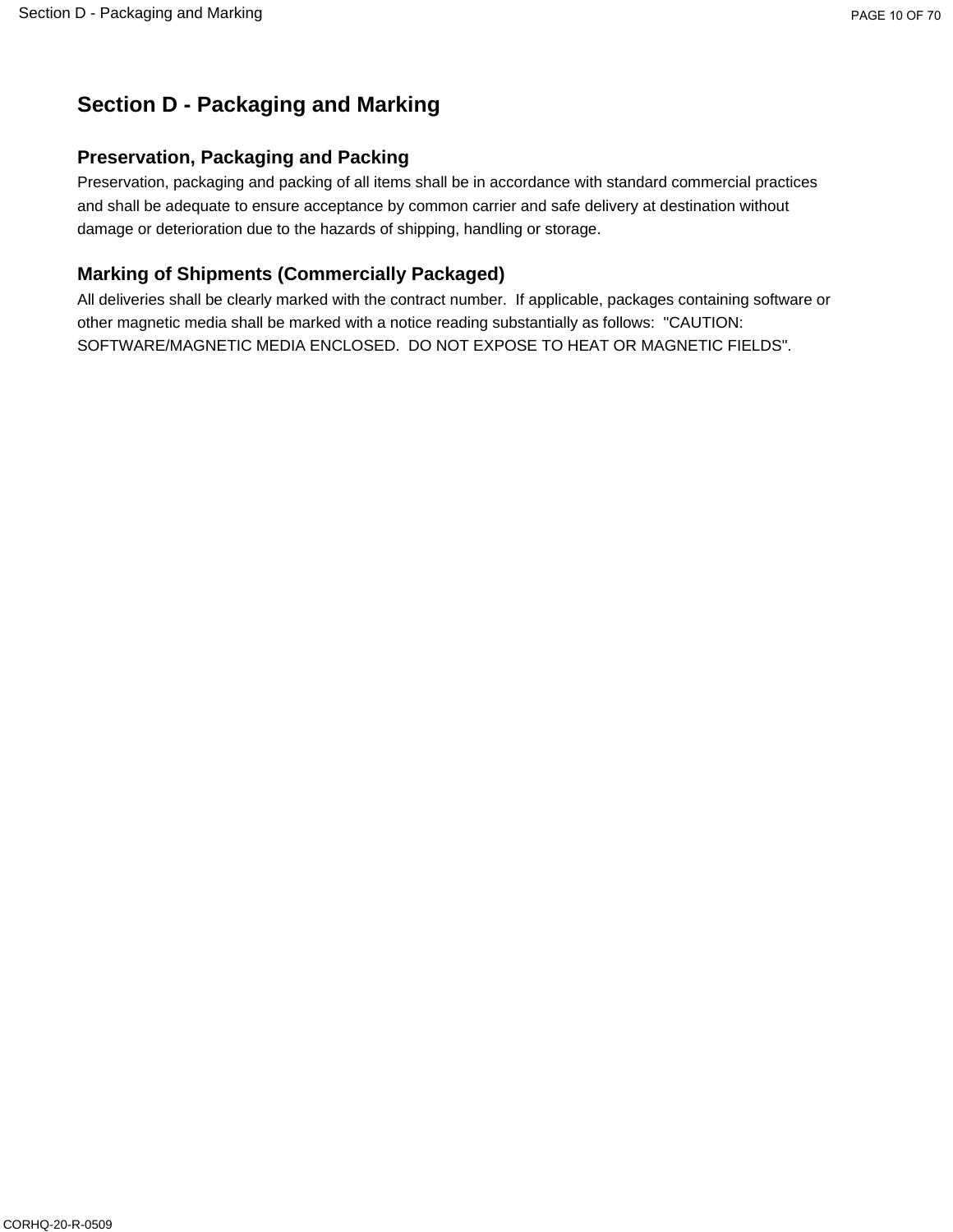# **Section E - Inspection and Acceptance**

No attachments were added for this section.

#### Clauses Incorporated By Reference

| Clause #<br><b>Title</b> |                                                   | Date |
|--------------------------|---------------------------------------------------|------|
|                          | No reference clauses were found for this section. |      |

Full Text Clauses

### **7.6.4-01 - Inspection and Acceptance - July 2008**

(a) All goods and services shall be subject to inspection and test by the FDIC Oversight Manager, to the extent practicable, at all times and places during the term of the award. All inspections by the FDIC shall be made in such a manner as not to unduly delay the work.

(b) The FDIC shall have ten (10) business days from the date of Contractor's delivery to determine if such goods and services are in compliance with the requirements of the contract. If any services performed or goods delivered hereunder are not in conformity with the requirements of this Award, the FDIC shall have the right to require Contractor to reperform the services or redeliver the goods in conformity with the requirements of the Award, at no additional increase in total contract amount. When the services to be performed are of such a nature that the defect cannot be corrected by reperformance of the services, the FDIC shall have the right to (1) require Contractor immediately to take all necessary steps to ensure future performance of the services in conformity with the requirements of the contract; and (2) reduce the contract price to reflect the reduced value of the services performed. In the event Contractor fails promptly to reperform the services or redeliver the goods, or to take necessary steps to ensure future performance of the services or delivery of the goods in conformity with the requirements of the Award, the FDIC shall have the right to either (1) by contract or otherwise, have the services performed or the goods delivered in conformity with the contract requirements and charge to Contractor any cost occasioned to the FDIC that is directly related to the performance of such services or the delivery of such goods; or (2) terminate this Award for default as provided in 7.6.6-2, Termination for Default.

(c) Contractor shall provide and maintain an inspection system acceptable to the FDIC covering the goods or services to be delivered or performed hereunder. Records of all inspection work by Contractor shall be kept complete and available to the FDIC during the term of this Award and for such longer period as may be specified elsewhere in this Award.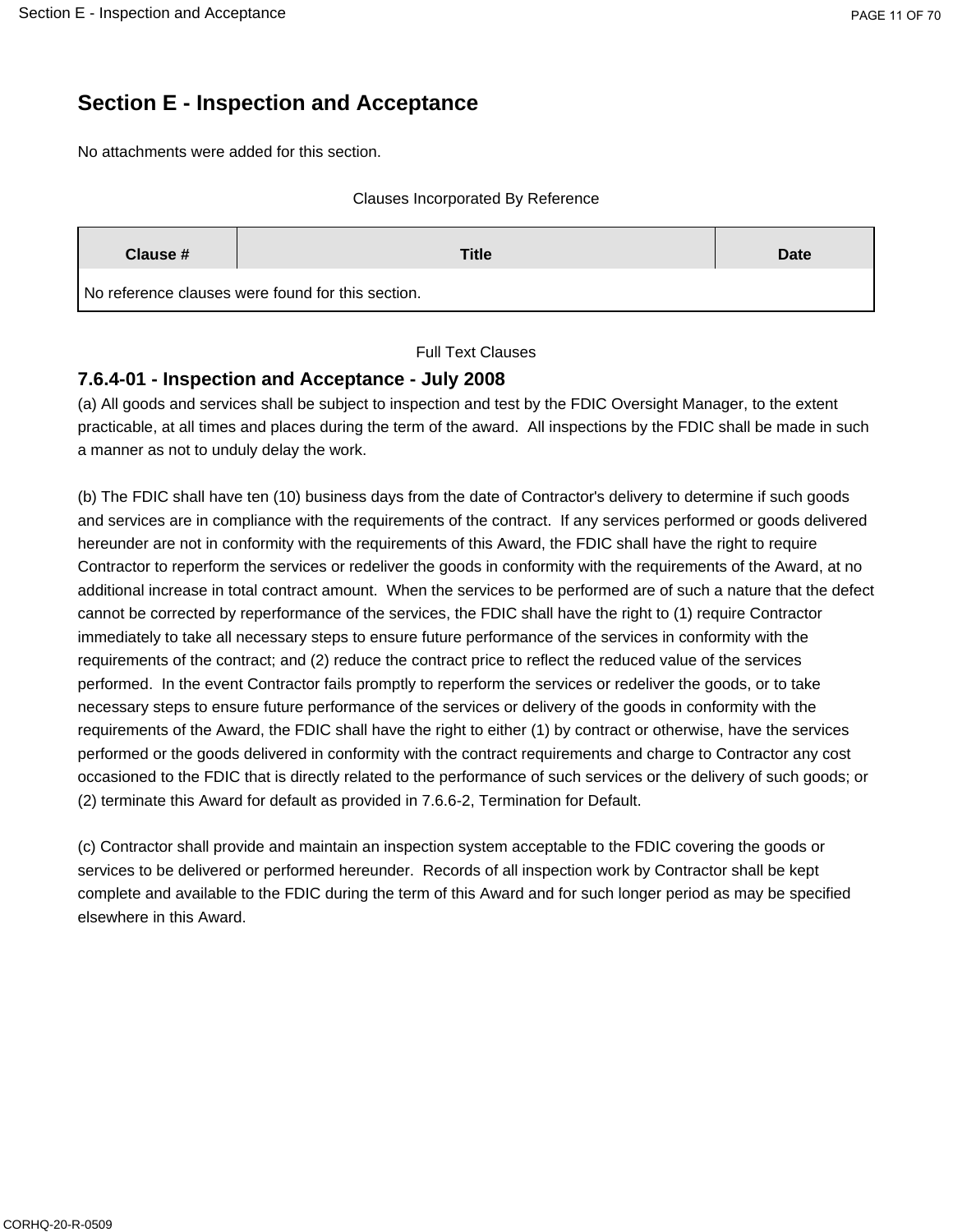# **Section F - Deliveries or Performance**

No attachments were added for this section.

#### Clauses Incorporated By Reference

| Clause # | <b>Title</b>                                      | <b>Date</b> |
|----------|---------------------------------------------------|-------------|
|          | No reference clauses were found for this section. |             |

Full Text Clauses

## **7.3.1-09 - Delivery Schedule - July 2008**

The goods or services must be delivered in accordance with Section C - Description/Specifications/Work Statement.

## **7.3.1-10 - Place of Delivery or Performance - November 2013**

Place of Delivery. All deliverables shall be emailed to the FDIC Oversight Manager, Lorelle Langhorne, at llanghorne@FDIC.gov.

Alternate place(s) of delivery may be specified by the FDIC Oversight Manager or FDIC Contracting Officer.

Place of Performance. The primary place of performance will be at the contractor's facility.

Contractor must ensure the contract number is listed on the shipping material or packing slip.

## **7.3.1-11 - Deliverables - July 2008**

The Contractor must provide all deliverables described in the statement of work.

## **7.3.1-12 - Period of Performance - October 2015**

The period of performance begins on December 11, 2020, ("Effective Date") and expires on January 29, 2021.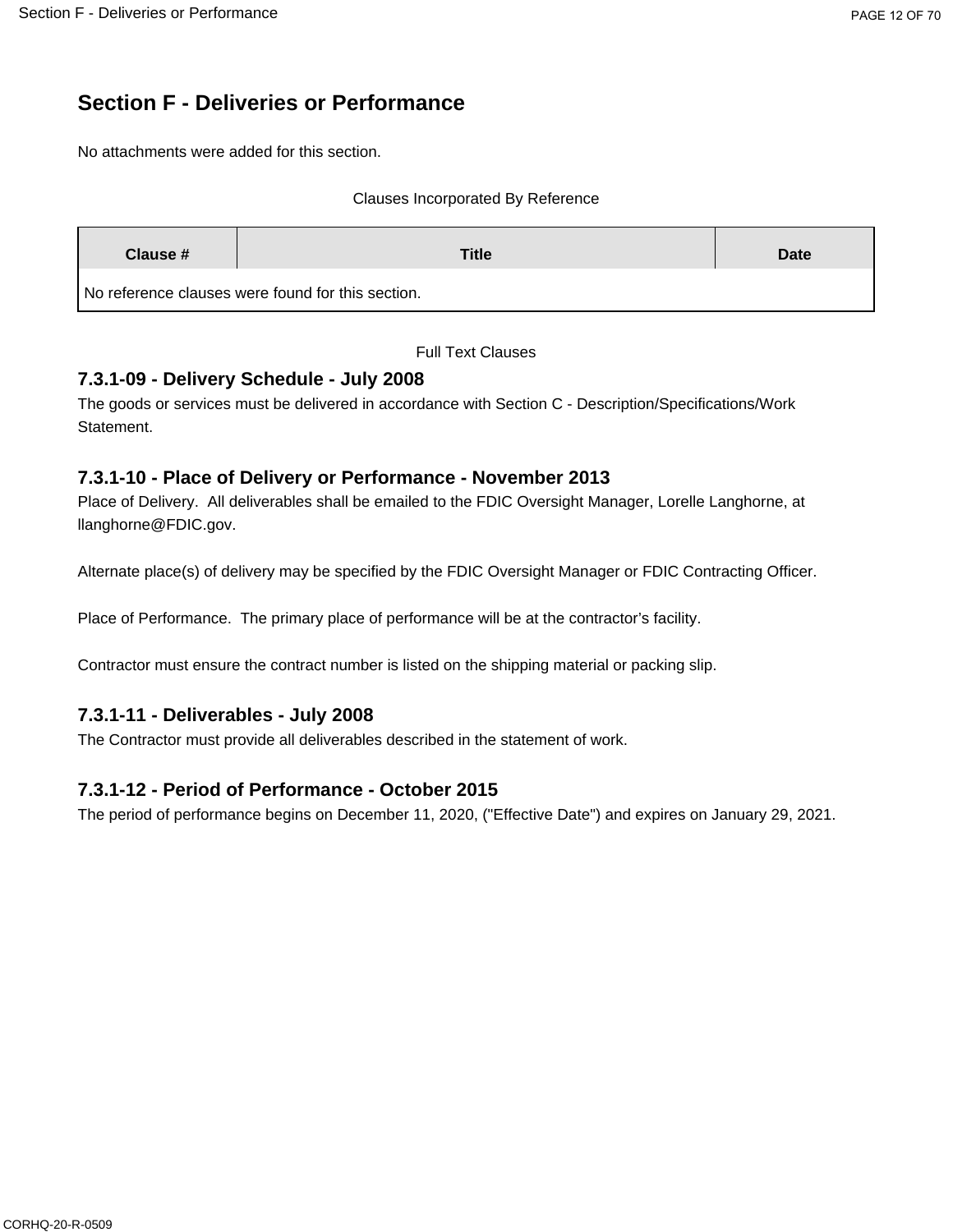# **Section G - Contract Administration Data**

No attachments were added for this section.

#### Clauses Incorporated By Reference

| Clause # | <b>Title</b>                                      | Date |
|----------|---------------------------------------------------|------|
|          | No reference clauses were found for this section. |      |

Full Text Clauses

### **7.3.2-41 - FDIC Personnel - July 2008**

(a) FDIC Oversight Manager. The Oversight Manager is the person designated in writing by the Contracting Officer to represent the FDIC for the purpose of monitoring technical performance and accepting goods or services. The Oversight Manager is not authorized to issue any instructions or directions which effect any substantive change in this contract, including, but not limited to, an increase or decrease in the price of this contract, or a change in the delivery date(s) or Period of Performance. Specific areas of delegated authority are more particularly defined in the Oversight Manager Appointment Memorandum. The Oversight Manager is Lorelle Langhorne at llanghorne@FDIC.gov.

(b) FDIC Contracting Officer. The Contracting Officer is the person with FDIC-delegated authority to enter into, modify, administer, and terminate contracts and orders. The Contracting Officer is Richard Sites at rsites@FDIC.gov.

### **7.5.13-01 - Method of Payment - Electronic Fund Transfer (EFT) - March 2014**

(a) Payment methods. Payments by the FDIC may be made by check or electronic funds transfer (EFT), or by a third party in lieu of payment directly from the FDIC, at the option of the FDIC. If the FDIC makes payment by EFT, the FDIC may, at its option, also forward the associated payment information by electronic transfer. Any third party payments will be made by the FDIC's commercial purchase card issuer. In the event Contractor certifies in writing to the payment office that Contractor does not have an account with a financial institution or an authorized payment agent, the FDIC would make payments by other than EFT.

(b) Contractor Payment Requests. If the FDIC elects for third party payments to be made, Contractor shall make payment requests through a charge to the FDIC purchase card with the third party, at the time and for the amount due in accordance with the terms of this contract. Contractor and the third party shall agree that payments due under this contract shall be made upon submittal of payment requests to the third party in accordance with the terms and conditions of an agreement between Contractor, the Contractor's financial agent (if any), and the third party and its agents (if any). No payment shall be due the Contractor until such agreement is made. Payments made or due by the third party are not subject to the Prompt Payment Act or any implementation thereof in this contract. Documentation of each charge against the FDIC's purchase card shall be provided to the Contracting Officer upon request.

Contractor is required, as a condition to any payment, to maintain current information in the System for Award Management (SAM) database. Any invoice submitted with incorrect EFT information shall be deemed not to be a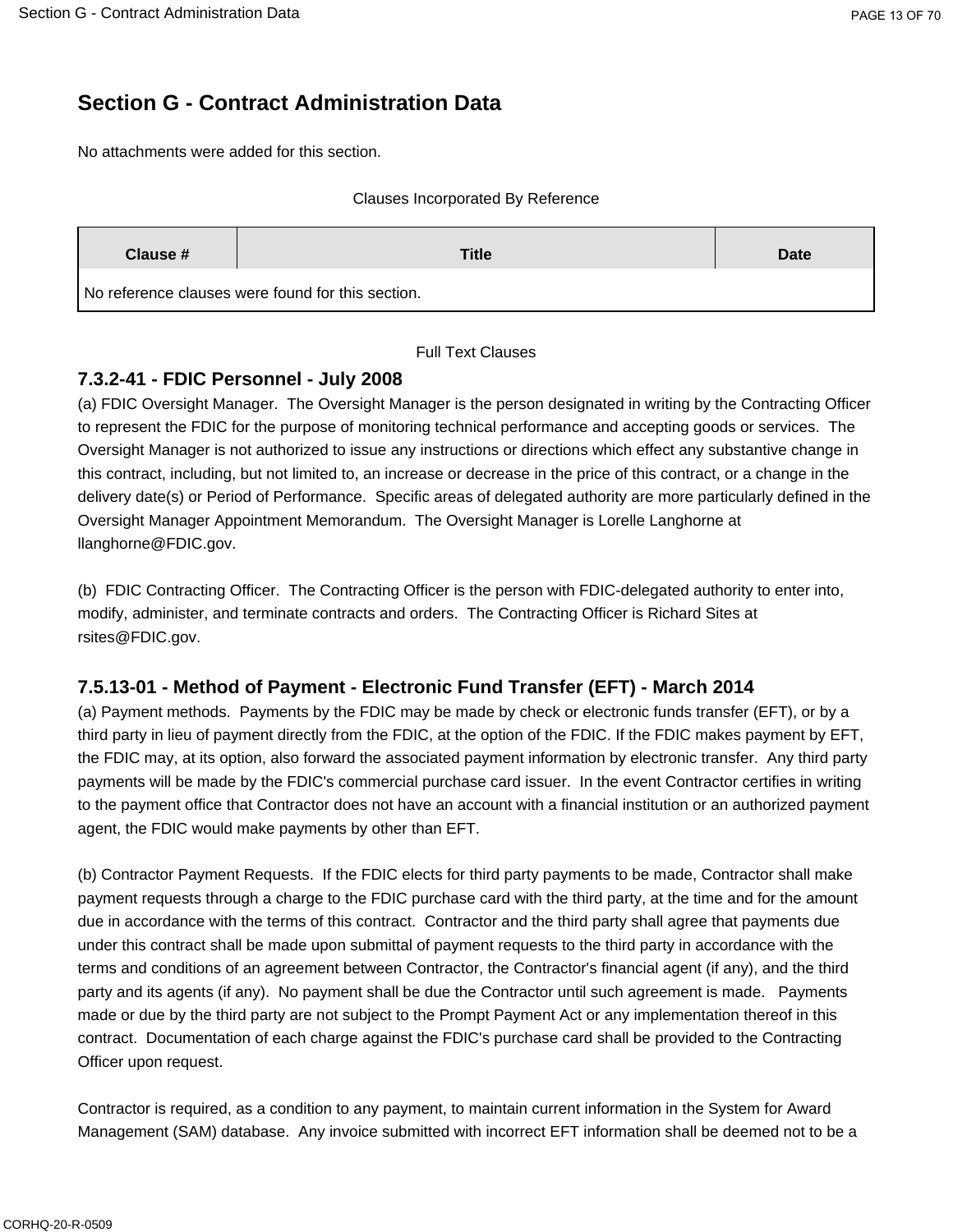proper invoice as defined in the Prompt Payment Act clause herein.

## **7.5.13-06 - Compensation Ceiling - Contract or Task Order - July 2008**

In no event will total FDIC compensation to Contractor, including any reimbursed costs and expenses, exceed the sum of \$\_\_\_\_\_\_\_\_\_\_\_\_ for the entire Period of Performance, including the initial period and all options, if any. Contractor must notify the Contracting Officer, in writing, when Contractor has incurred charges amounting to seventy-five percent (75%) of the ceiling amount for each performance period.

## **7.5.13-12 - Schedule for Invoicing - July 2008**

For Firm-Fixed-Price, Contractor must submit invoice upon completion of the service or delivery of the goods.

## **7.5.13-13 - Contents of Invoice - March 2014**

Contractor's invoices must include the following items in order to be processed for payment:

(a) Contractor name, address and phone number.

(b) Invoice date. (Contractors must date invoices as close as possible to the date of electronic transmission to FDIC.)

(c) Invoice number.

(d) Contract Number (e.g., Contract Number, Task Order Number, Delivery Order Number, etc.)

(e) Line Item Number(s), as identified in the contract, and the amount invoiced for each Line Item Number.

(f) Allocation of all hours and expenses to Financial Institution Number (FIN) and Asset Name/Number, if applicable.

(g) Description, quantity, unit of measure, unit price, extended price of goods delivered or services performed.

(h) Total invoice amount.

(i) Payment terms (discount for prompt payment terms).

\_\_\_\_\_\_\_\_\_\_\_\_\_\_\_\_\_\_\_\_\_\_\_\_\_\_\_\_\_\_\_\_\_ \_\_\_\_\_\_\_\_\_\_

(j) Remittance address.

(k) Billing Point of Contact (e.g., name (where practicable), title, phone number, and mailing address of person to notify if there are questions regarding the invoice).

(l) Shipping information (e.g., shipment number, date of shipment, bill of lading number and weight of shipment. Shipping charges, if any, must be shown as a separate item on the invoice).

(m) For time and material or labor hour awards, copies of time sheets in support of direct labor charges.

(n) If travel expenses are reimbursable under the award, Contractor must submit travel documentation, receipts and other proof of expenses as required by the FDIC Contractor Travel Reimbursement Guidelines.

(o) If subcontractor expenses are reimbursable under a labor-hour or time-and-material award, Contractor must:

(1) identify subcontractor expenses and costs separate from prime contractor expenses and costs on the invoice it submits to FDIC;

(2) submit with its invoice, as supporting documentation, a copy of its subcontractor's invoice when seeking reimbursement of subcontractor expenses.

(p) Pass through costs - If expenses or costs are reimbursable under the terms of the award, a description of each shall be provided in the invoice along with the quantity, unit amount, and total amount. Also, if amounts are derived from application of any formula, calculation, percentage, etc., such application must be clearly evident in the supporting documentation provided with the invoice.

(q) The following certification statement, signed by an authorized company representative:

"This is to certify that the services set forth herein [goods described herein] were performed [delivered] during the period stated.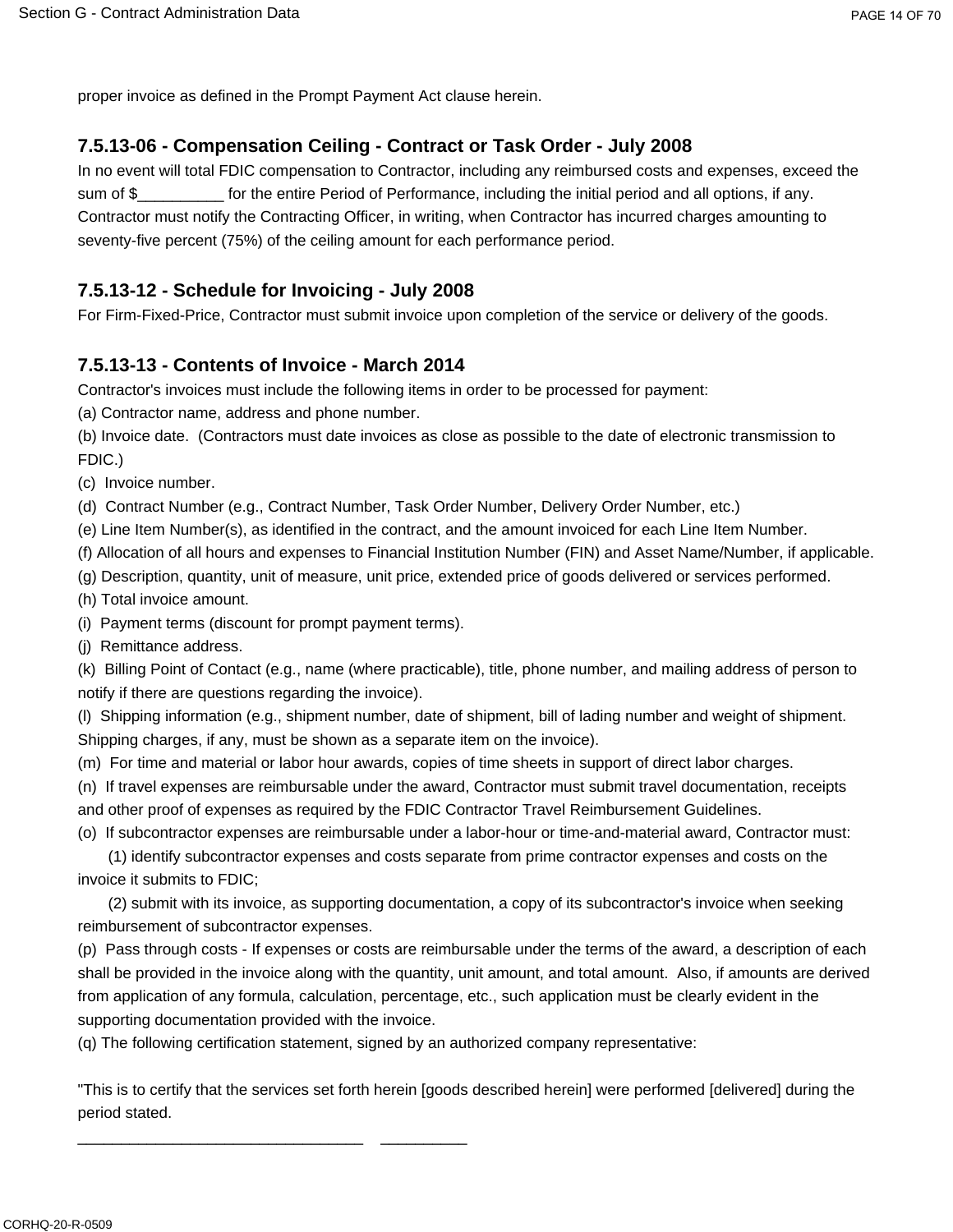Contractor's Authorized Representative Date"

(r) Any other information or supporting documentation required by the award.

If an invoice does not contain the above required information; contains errors; or exceeds the total compensation ceiling limit for this award, the invoice will be returned to Contractor and processing of the invoice for payment will be delayed until the deficiency is corrected.

In addition, the FDIC requires Contractors to maintain current information in the System for Award Management (SAM) database and complete the annual renewal process, in order to receive timely invoice payments. FDIC may reject any invoice received from Contractor where processing of the invoice cannot be completed because Contractor has failed to maintain its registration, including electronic funds transfer (EFT) information, in the SAM database.

## **7.5.13-14 - Electronic Invoice Preparation and Submission (CORHQ Business Unit) - July 2008**

Contractor must follow the FDIC's electronic invoice preparation and submission instructions stated below:

(a) Contractor must email electronic invoices to the FDIC's Division of Finance/Accounts Payable (DOF/AP) at the following address: DOFAPInvoice@fdic.gov

(b) Contractor must only email their invoices to the above DOF/AP email address and not the Oversight Manager (OM) or Contracting Officer. The FDIC will not accept hand-delivered invoices or invoices sent to any other address (i.e., FDIC street address or any other email addresses).

(c) Contractor must submit the electronic invoice as a single file document, in pdf format. The file should include the exact same information that has been submitted physically via mail in the past. (FDIC only wants one electronic file because we will be uploading the single pdf into a database and we only want one file associated with an invoice. However, if the size of a single pdf file exceeds 30 MB, the invoice may either be submitted as two pdf files, with neither pdf file exceeding 30 MB, or it may be submitted as a zip file that does not exceed 30 MB. If two pdf files are used, each email must clearly identify that the invoice has been separated into two pdf files to accommodate the size limitation. If a zip file is used, the individual files inside the zip file must be kept to a minimum and each must have a descriptive file name, such as "Invoice cover page", "Timesheets", etc.)

(d) Contractor must not include more than one electronic invoice in the same email. (For example, if a Contractor has four task orders, a separate email with a single invoice must be submitted for each of the four task orders.)

(e) Contractor must name the pdf file or zip file in the following format (with invoice date shown as year/month/date followed by a space and the invoice number):

Invoice date and invoice number (e.g., 2008-01-31 1067876)

(f) Contractor's email subject line must include the words, "Contractor Invoice", followed by a hyphen and the Contract Number (or Task Order Number, or Delivery Order Number, as applicable), as shown in the example below: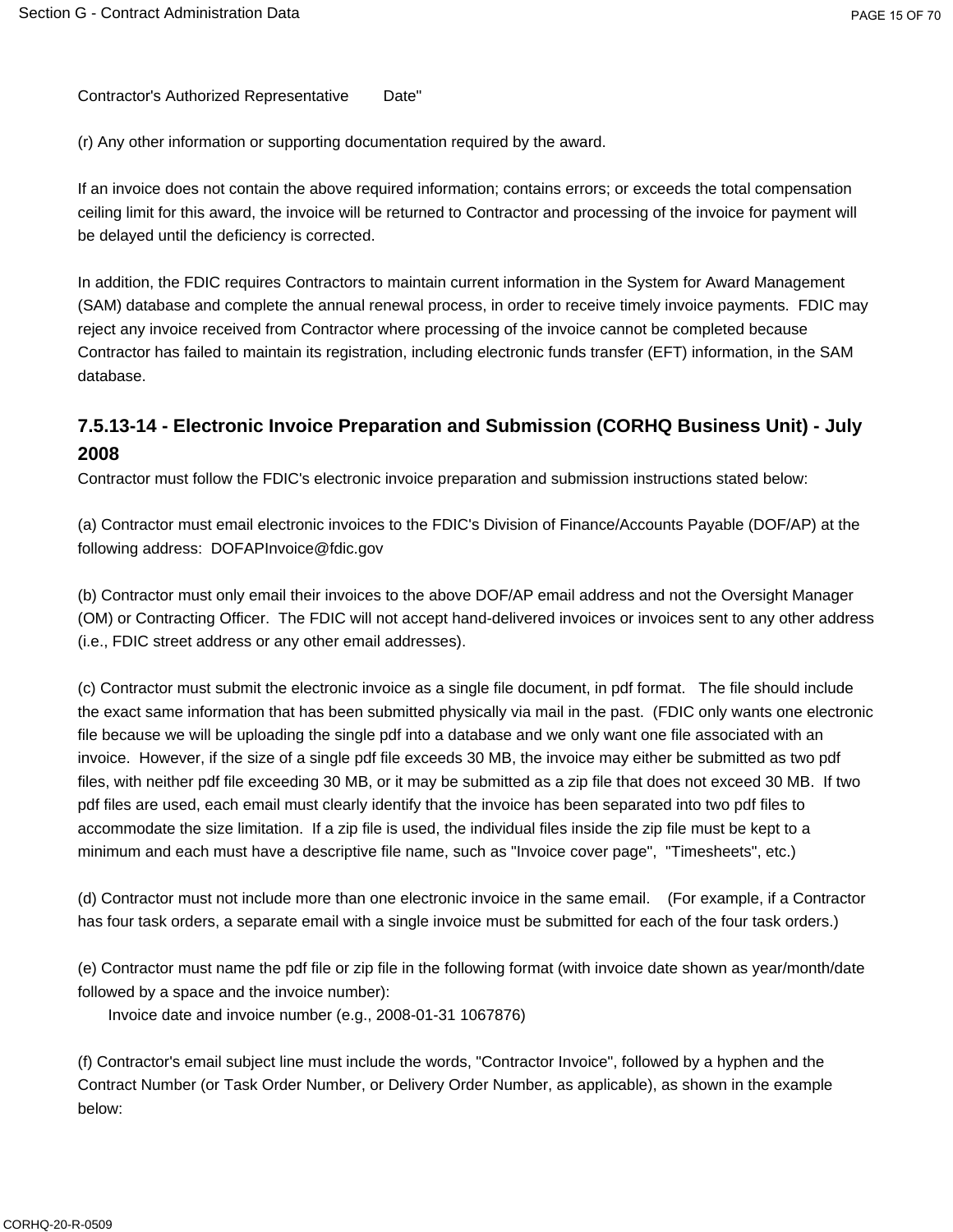"Contractor Invoice - CORHQ-08-C-0000"

(g) Task Assignments: For contracts and task orders containing provisions for Task Assignments, a separate invoice must be submitted via a separate email for each Task Assignment.

(h) The counting of days for Prompt Payment begins on the date the invoice is received in the inbox of the DOF/AP email address, until 4PM. Invoices received after 4PM will be counted as being received the following FDIC workday.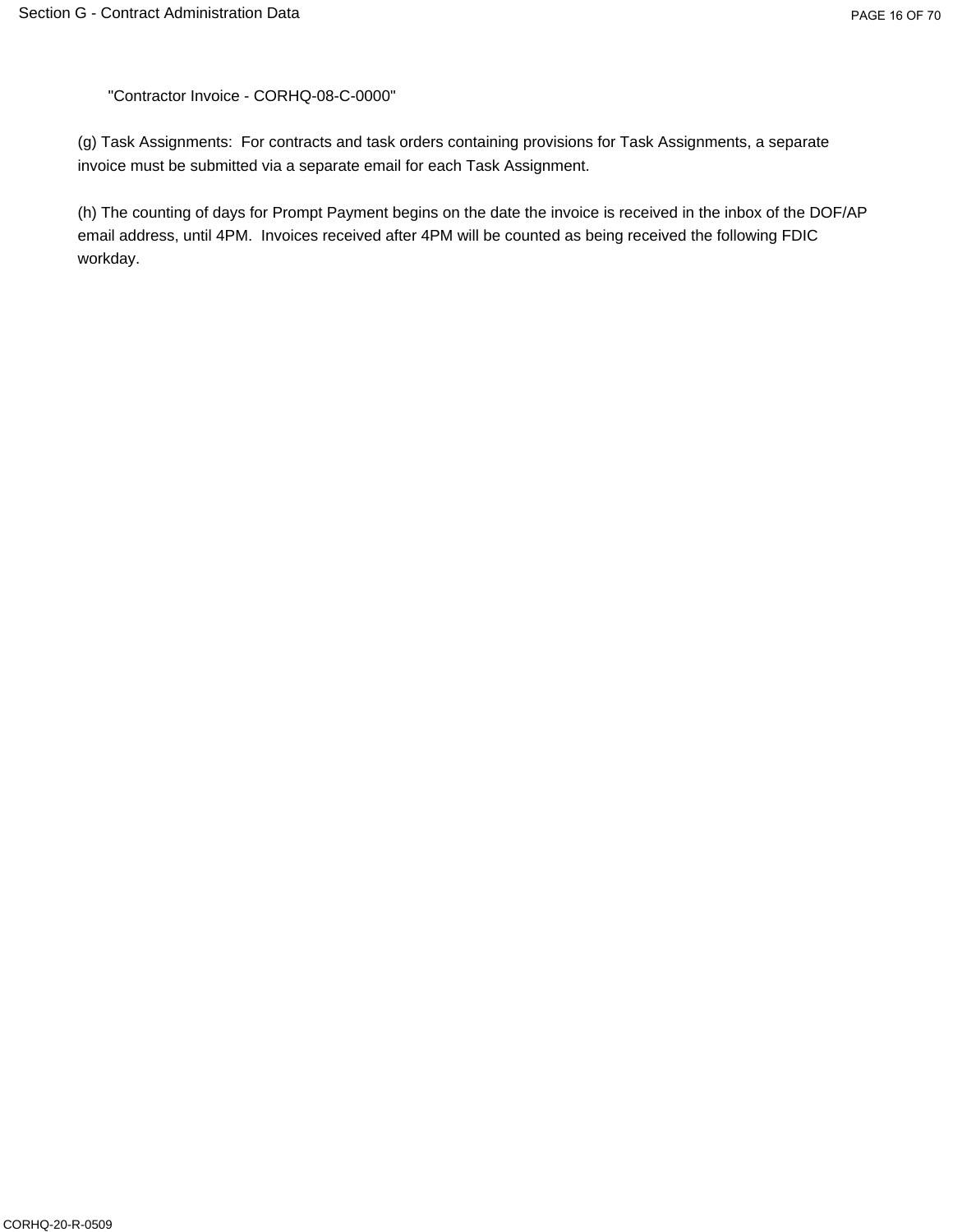# **Section H - Special Contract Requirements**

Attachments for this section start after the clauses.

#### Clauses Incorporated By Reference

| Clause # | Title                                             | Date |
|----------|---------------------------------------------------|------|
|          | No reference clauses were found for this section. |      |

#### Full Text Clauses

### **7.1.3-2 - Post-Government Employment Certification (Post-Award) - May 2009**

Any former Federal Deposit Insurance Corporation (FDIC) or Resolution Trust Corporation (RTC) employee who the contractor intends to use in performance of work under the contract or its subcontracts must complete and submit the post-government employment certification found at FDIC website

www.fdic.gov/buying/goods/acquisition/index.html. The certification must be submitted to the Contracting Officer prior to the former employee commencing work under the contract. The FDIC Legal Division Ethics Unit will review the certification to determine compliance with the post-government employment restrictions. The former employee may be required to provide additional information as to their position and responsibilities while employed at FDIC or RTC and as a post-government employee working on the FDIC contract or subcontract.

### **7.5.1-02 - Protecting Sensitive Information - February 2019**

(a) Sensitive Information Defined. Per FDIC Circular 1360.9, sensitive information is any information, the loss, misuse, or unauthorized access to or modification of which could adversely impact the interests of FDIC in carrying out its programs or the privacy to which individuals are entitled. It includes, but not exclusively, the following:

(1) Information that is exempt from disclosure under the Freedom of Information Act, such as trade secrets and commercial or financial information, information compiled for law enforcement purposes, personnel and medical files, and information contained in bank examination reports;

(2) Information under the control of FDIC contained in a Privacy Act system of record that is retrieved using an individual's name or by other criteria that identifies an individual;

(3) Personally Identifiable Information (PII) about individuals maintained by FDIC that if released for unauthorized use may result in financial or personal damage to the individual to whom such information relates. Sensitive PII, a subset of PII, may be comprised of a single item of information (e.g., SSN) or a combination of two or more items (e.g., full name along with, financial, medical, criminal, or employment information). Sensitive PII presents the highest risk of being misused for identity theft or fraud;

(4) Information about insurance assessments, resolution and receivership activities, as well as enforcement, legal, and contracting activities; and

(5) Information related to information technology specific to the FDIC that could be misused by malicious entities (e.g., internal IP addresses, server names, firewall rules, encryption and authentication mechanisms, and network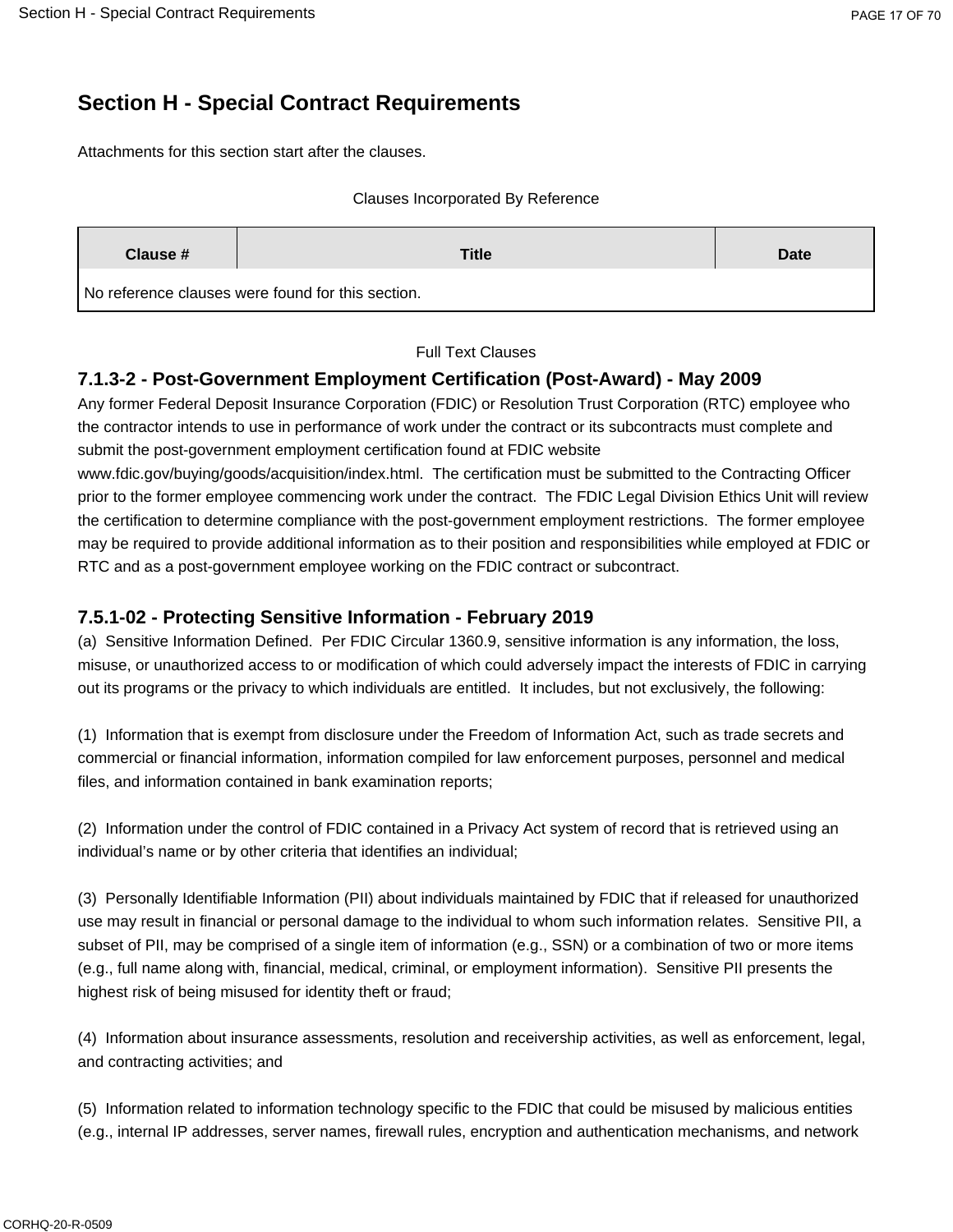architecture pertaining to FDIC),

(b) Protecting Sensitive Information. Contractor, all Contractor Personnel, subcontractors and subcontractor personnel shall comply with FDIC Circular 1360.9, Protecting Sensitive Information, and protect the confidentiality, integrity and availability of sensitive information, including PII, to which they have access. FDIC Circular 1360.9 is available at the FDIC website: www.fdic.gov/buying/goods/acquisition/index.html

(c) Controlling Sensitive Information. All sensitive information, electronic and paper copy, remains the property of FDIC. Sensitive information shall not be moved outside of FDIC premises or networks/systems unless this contract contains clause 7.4.2-2, Off-site Processing and Storing of FDIC Information.

(d) Confidentiality Agreement. An authorized representative of the Contractor, its subcontractors and consultants, and all personnel (key personnel and non-key personnel) who will have access to FDIC facilities, networks and/or information systems, or sensitive information (whether in hardcopy or electronic form) must execute confidentiality agreements. FDIC Form 3700/46, Confidentiality Agreement (for Contractors/Subcontractors/Consultants) and FDIC Form 3700/46A, Confidentiality Agreement (for Contractor/Subcontractor/Consultant Personnel) are included as attachments to this contract. The 3700/46 forms must be signed by the Contractor, and each subcontractor or consultant and submitted at the time of award to the Contracting Officer, with the signed contract. Post-award, they must be submitted to the Contracting Officer when a new subcontractor or consultant is being requested. (For Basic Ordering Agreements (BOAs), Receivership Basic Ordering Agreements (RBOAs), and Blanket Purchase Agreements (BPAs), it is acceptable for the 3700/46 forms to be executed by the Contractor, subcontractors and consultants at the BOA/RBOA/BPA level, thereby being applicable to all task orders issued thereunder.) The 3700/46A forms executed by personnel must be submitted to FDIC no later than five (5) business days after starting performance and prior to receiving any sensitive information. The Contractor must submit the 3700/46A forms signed by key personnel to the Contracting Officer and those signed by non-key personnel to the Oversight Manager. Key personnel and non-key personnel who are required to sign a confidentiality agreement, and do not sign, will not be permitted to perform work on the contract. It is acceptable for any key personnel or non-key personnel working on one or more task orders issued under a BOA/RBOA/BPA to sign and submit a single 3700/46A at the BOA/RBOA/BPA level, thereby being applicable to all task orders issued thereunder.

(e) Information Security and Privacy Awareness Training. Any key personnel or non-key personnel with access to sensitive information, who do not have access to the FDIC network and therefore are unable to take FDIC's on-line Information Security and Privacy Awareness Training using FDIC's internal website, must access the training through FDIC's external website https://www.fdic.gov/buying/goods/acquisition/index.html (under the Miscellaneous section). Upon completion of the training, they must provide confirmation via email to the Oversight Manager. The email must contain the following:

-trainee's name and phone number;

-contract number;

-name of the Contractor (and subcontractor or consultant, if applicable); and

-date the training was completed.

The training and email confirmation to the Oversight Manager must be accomplished prior to the individual's initial receipt of any sensitive information, and annually thereafter until contract performance is completed. The Contractor must keep a record of when the training was accomplished, and provide it to FDIC upon request. Failure to complete this training and provide email confirmations within the required timeframes may result in removal from the contract.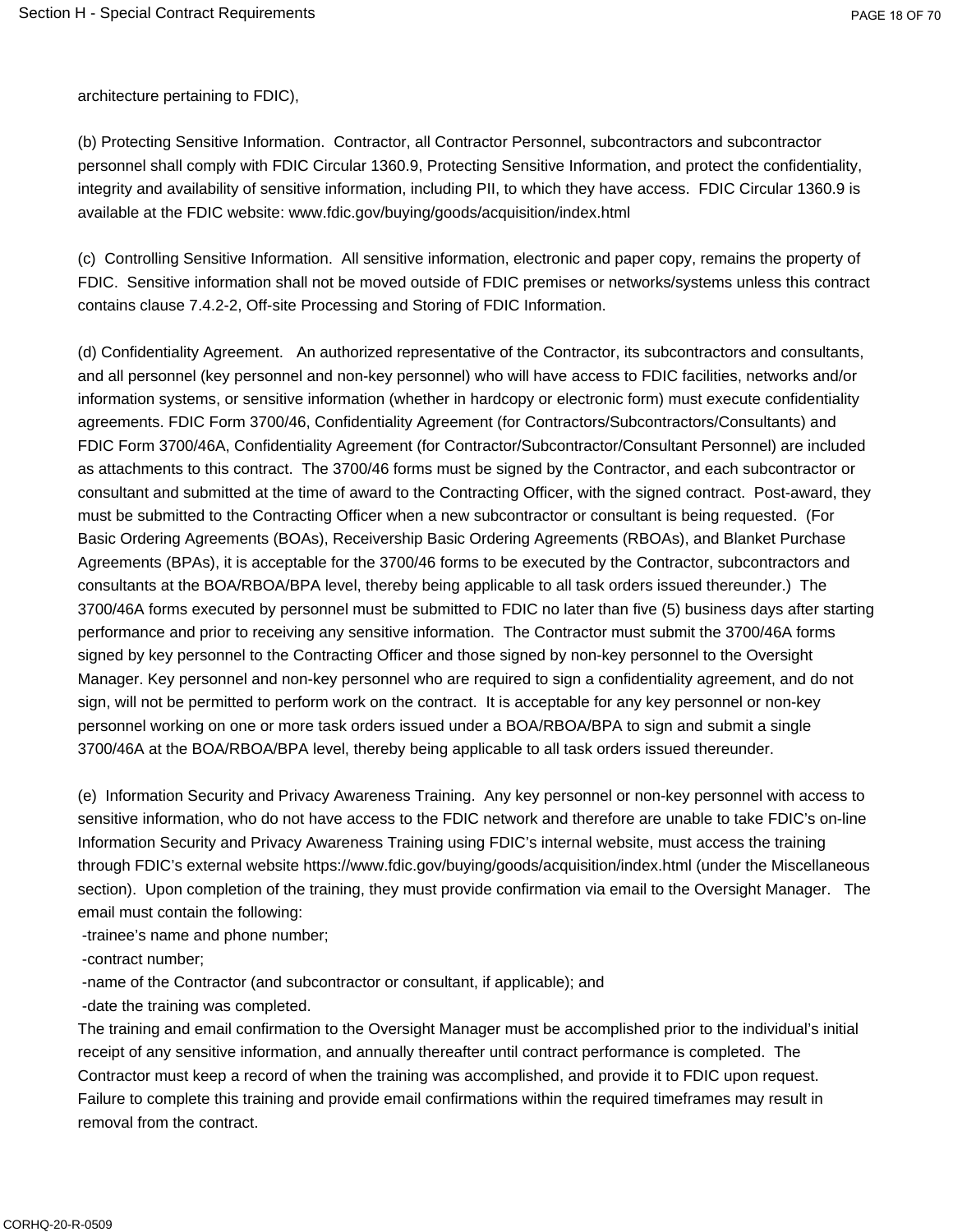(f) Subcontracts. Contractor must ensure this clause is included in all first–tier subcontracts and lower-tier levels of subcontracts to which the conditions and requirements described in this clause would apply.

## **7.5.2-03 - Background Investigations - November 2014**

a) Any Contractor Personnel or subcontractor personnel who:

- work on-site at and have unescorted access to FDIC offices or facilities, or
- have access to FDIC networks/systems

must undergo a background investigation, in accordance with FDIC Circular 1610.2. In addition, background investigations are conducted on all Contractor Personnel and subcontractor personnel on contracts and other awards for services with a value greater than \$100,000, or on any contract or award at the discretion of the FDIC. The extent of the background investigation conducted will be in direct relation to the risk level assigned either in clause 7.5.2-8, Risk Level Designation - Functional Responsibility or in clause 7.5.2-10, Risk Level Designation - Labor Category. FDIC Circular 1610.2 is available at the FDIC website: www.fdic.gov/buying/goods/acquisition/index.html

b) Prior to obtaining an FDIC identification/access badge and commencing work under the contract, Contractor Personnel and subcontractor personnel are required to undergo both a fingerprint and a credit check. In addition, Contractor Personnel and subcontractor personnel may be subject to an OPM background investigation, based on the risk level assigned to the functional responsibilities or to the labor categories. No Contractor Personnel or subcontractor personnel, including any new personnel added at any time during the term of the contract, shall be permitted to begin work until the fingerprint and the credit check processes have been completed and FDIC has rendered a favorable determination, and the paperwork for any further OPM background investigations has been submitted.

c) Contractor must provide the Oversight Manager with the following documents for all Contractor Personnel and subcontractor personnel subject to the background investigation requirement:

1) An executed Background Investigation Questionnaire for Contractor Personnel and Subcontractors (FDIC 1600/04);

2) An executed Notice and Authorization Pertaining to Consumer Reports (FDIC 1600/10);

3) A Fingerprint Card (The contractor must submit FD Form 258 Fingerprint Card or coordinate with the Oversight Manager to schedule fingerprinting by the Security and Emergency Preparedness Section of FDIC.)

FDIC Forms 1600/04 and 1600/10 are available at the FDIC website:

www.fdic.gov/buying/goods/acquisition/index.html

In addition, where the assigned risk level of the contract mandates background investigations by the Office of Personnel Management, the Contractor must provide the Oversight Manager with the completed paperwork for Contractor Personnel and subcontractor personnel needed to initiate an OPM background investigation. The Oversight Manager will notify the Contractor of the method by which to submit the paperwork - either manually, using Standard Form 85P Questionnaire for Public Trust Positions, or via e-QIP (the OPM Electronic-Questionnaires-for-Investigations-Processing system). If any Contractor Personnel or subcontractor personnel have received a background investigation-clearance from another federal agency within the last 5 years, at the same or a higher risk level as that assigned to this contract, the Contractor may also provide the following to the OM: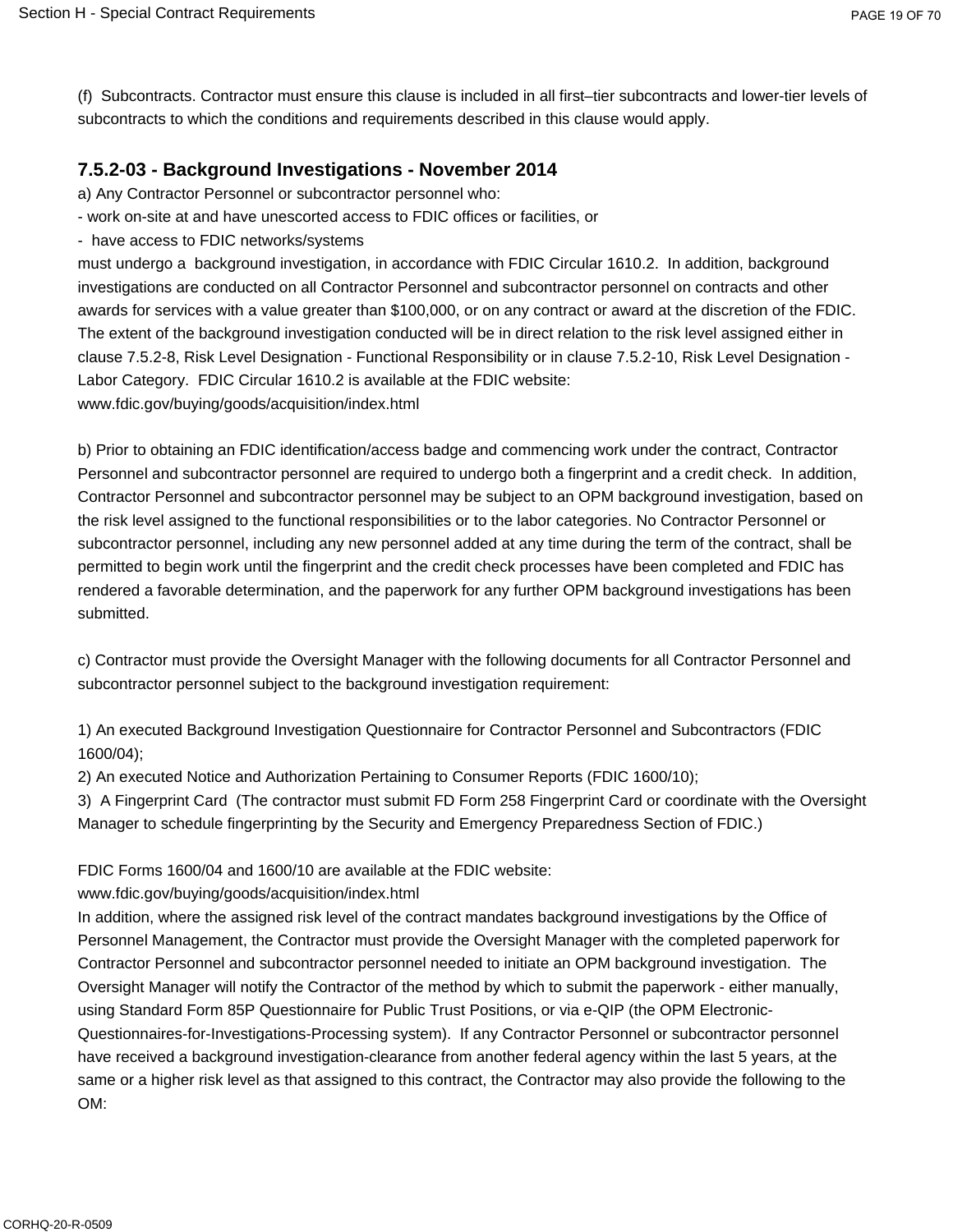A Certificate of Investigation or a Letter of Consent or other documentation from a government agency, verifying the date of the investigation, the investigating agency, the type of investigation completed and the clearance given.

d) Any Contractor Personnel or subcontractor personnel, whose background investigation reveals an adverse finding, may be excluded from working on the contract at the discretion of the Contracting Officer. Contractor is obligated to replace any personnel so excluded with personnel acceptable to FDIC. Replacement of personnel shall be made at no additional cost to the FDIC and without relieving Contractor of performance and delivery requirements of the contract.

e) Contractor must comply with Homeland Security Presidential Directive-12 (HSPD-12) and Federal Information Processing Standard Publication 201 (FIPS 201) entitled "Personal Identification Verification for Federal Employees and Contractors". Contractor Personnel and subcontractor personnel must present two forms of identification in original form prior to badge issuance; at least one document must be a valid State or federal government-issued picture ID. Acceptable forms of identification are listed in Form I-9, OMB No., 1615-0047, Employment Eligibility Verification. In addition, Contractor Personnel and subcontractor personnel must appear in person at least once before an FDIC official who is responsible for checking the identification documents. FDIC will not issue identification/access badges to Contractor Personnel and subcontractor personnel until proof-of-identity has been established.

f) Subcontracts. Contractor must include this clause in all its subcontracts to which the conditions and requirements described in this clause would apply. Contractor also must require it subcontractors (first-tier) to include this clause in any of their subcontracts (second-tier) to which the conditions and requirements of this clause would apply.

### **7.5.2-08 - Risk Level Designation (Functional Responsibility) - November 2014**

(a) All work to be performed by personnel of the Contractor or subcontractor(s) fall into one of the functional responsibilities described below:

| <b>Functional Responsibilities</b>              | Risk Level      |
|-------------------------------------------------|-----------------|
| Mission-Driven Fund Financial Advisory Services | <b>MODERATE</b> |

(b) Post-award background investigations are based on the risk levels assigned to the functional responsibilities.

(c) Personnel performing functional responsibilities designated at the HIGH risk level must be United States Citizens. Personnel performing functional responsibilities designated at the MODERATE or LOW risk levels must be either United States Citizens or Lawful Permanent Residents of the United States.

(d) If an employee of the Contractor or subcontractor may perform more than one functional responsibility, and the assigned risk levels are not the same, the highest of the assigned risk level applies to the employee.

### **7.5.2-12 - Contractor Notification of Departing Personnel - June 2018**

1. No later than 14 days prior to the date of departure/transfer\* of contractor or subcontractor personnel who have: 1) access to the FDIC's Network, or unescorted access to FDIC facilities/offices, or access to FDIC sensitive information, or 2) have had a FDIC background investigation completed on them (i.e., contractor personnel or subcontractor personnel who completed FDIC Form 1600/04), the Contractor must notify the FDIC Oversight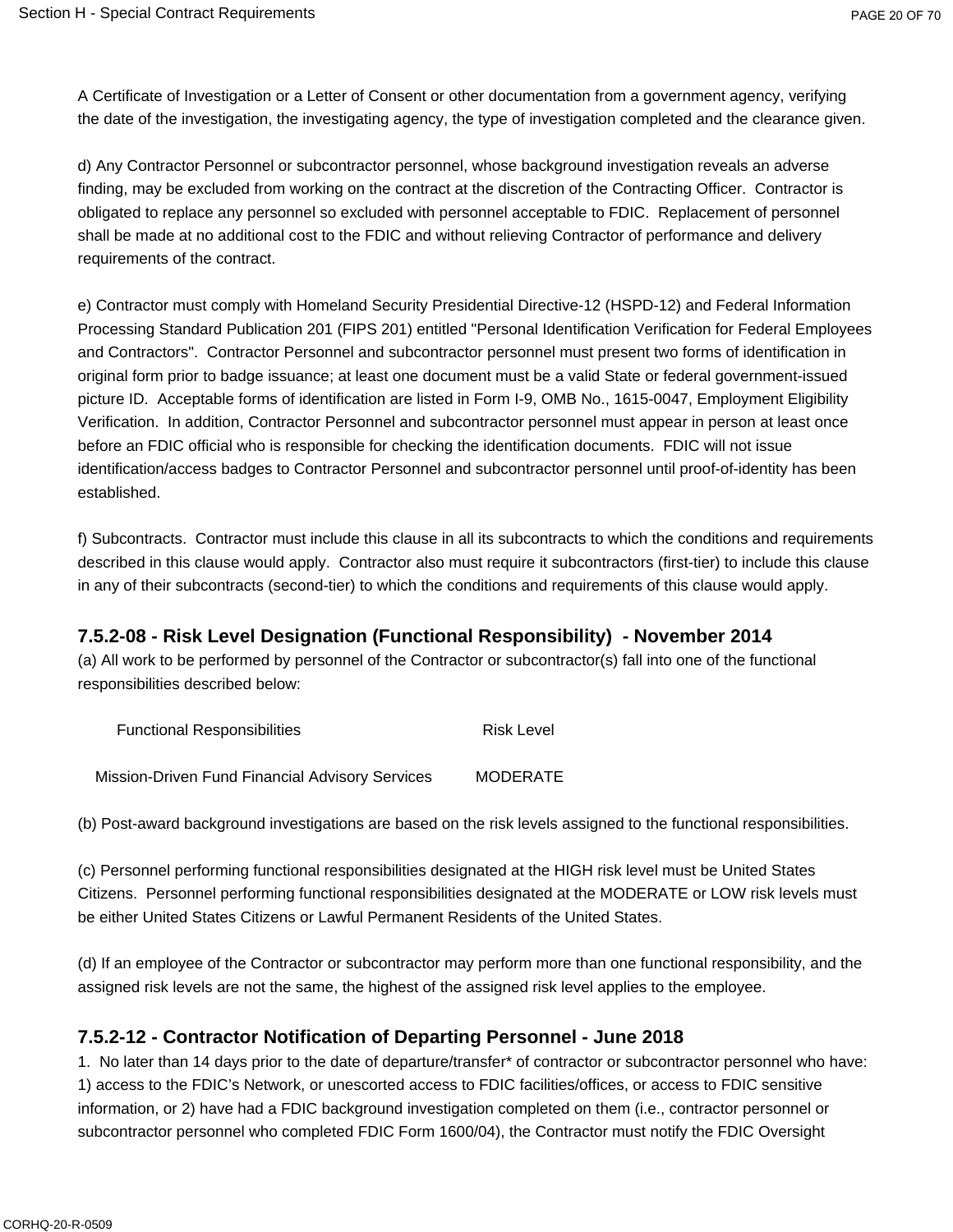Manager of the employee's departure. If a minimum 14 day notice is not possible, notification must be made immediately once it is known the contractor or subcontractor personnel will be departing or transferring to another FDIC contract/task order. The notification shall be emailed to the FDIC Oversight Manager and must include the following:

- 1) Award Number
- 2) Contractor Personnel's Name
- 3) Prime Contractor
- 4) Subcontractor (when applicable)
- 5) Contractor or Subcontractor Personnel's Removal Date for the Award Number.

2. Prior to a contractor or subcontractor personnel's departure/transfer\*, the contractor or subcontractor personnel must sign Section VI of FDIC Form 3700/25, Pre-Exit Clearance/Transfer Record for Contractor Personnel, certifying, among other things, to the return of all FDIC tangible property and certifying that such contractor or subcontractor personnel will not use FDIC nonpublic information to further its own private interests.

\*Contractor or subcontractor personnel who are ending their performance on an FDIC contract/task order, and are not transferring to another FDIC contract/task order, are considered to be departing. Contractor or subcontractor personnel who are ending their performance on an FDIC contract/task order, but are starting performance on another FDIC contract/task order, are considered to be transferring.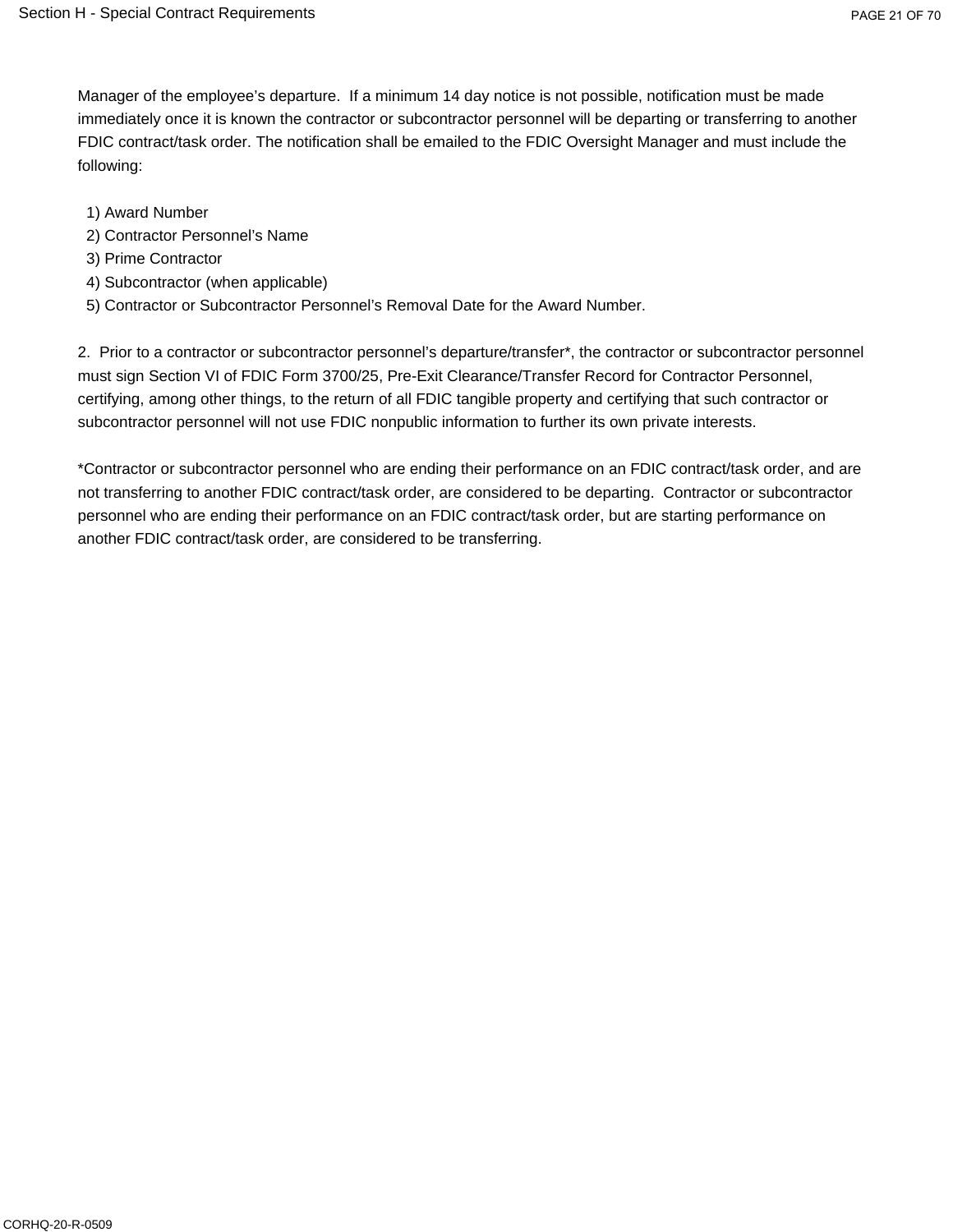## Federal Deposit Insurance Corporation **CONFIDENTIALITY AGREEMENT** *(FOR CONTRACTORS/SUBCONTRACTORS/CONSULTANTS)*

| This Confidentiality Agreement ("Agreement") is executed this day of , 20, by |       |
|-------------------------------------------------------------------------------|-------|
| contractor/subcontractor/consultant (hereinafter "Contractor"), in            |       |
| conjunction with Contract/BOA/RBOA/Task Order No.                             | ("The |
| Contract").                                                                   |       |

For due consideration given, Contractor agrees to the following:

1. Contractor will protect the confidentiality, integrity and availability of the sensitive information Contractor receives from or is given access to by the FDIC, or may obtain by other means, during the course of performing work on The Contract. "Sensitive Information" is defined in FDIC Circular 1360.9, Protecting Sensitive Information, available on the FDIC website: [www.fdic.gov/buying/goods/acquisition/index.html,](http://www.fdic.gov/buying/goods/acquisition/index.html) and incorporated herein by reference as amended from time to time.

2. Contractor has read FDIC Circular 1360.9, Protecting Sensitive Information and will abide by the policy described therein and will follow the guidelines given for protecting sensitive information.

3. Contractor will promptly report to the appropriate FDIC official any loss, theft, misuse, misplacement, or unauthorized disclosure of sensitive information of which Contractor has knowledge whether or not Contractor is personally involved. Contractor understands that its anonymity will be maintained to the maximum extent possible when reporting these incidents.

4. Contractor will use sensitive information only as authorized by FDIC. Contractor will not disclose, release, disseminate or transfer any sensitive information to any other person or entity, except as required in the performance of Contractor's duties under The Contract or with the express prior written consent of an authorized representative of the FDIC. Contractor understands that FDIC may conduct inspections, at any time or place, for the purpose of ensuring compliance with the conditions for access, dissemination, handling and safeguarding information under this Agreement.

5. The provisions of this Agreement apply to all officers, directors, partners, and employees of Contractor. Contractor is responsible for the compliance of these parties with the terms hereof.

6. Contractor is responsible for ensuring that its subcontractors and consultants protect the confidentiality, integrity and availability of the sensitive information Contractor receives from or is given access to by the FDIC during the course of performing work on The Contract.

7. Contractor will ensure that its employees performing work under the contract execute the FDIC "Confidentiality Agreement (for Contractor/Subcontractor/Consultant Personnel)." Contractor will also ensure that its subcontractors and consultants execute a copy of the Agreement and that the personnel of its subcontractor(s) and consultant(s) execute the FDIC "Confidentiality Agreement (for Contractor/Subcontractor/Consultant Personnel)."

8. Contractor will immediately notify FDIC of any subpoena or court order requiring Contractor to disclose or produce sensitive information and will cooperate with legal counsel for FDIC in any challenge to or appeal from such a subpoena or court order.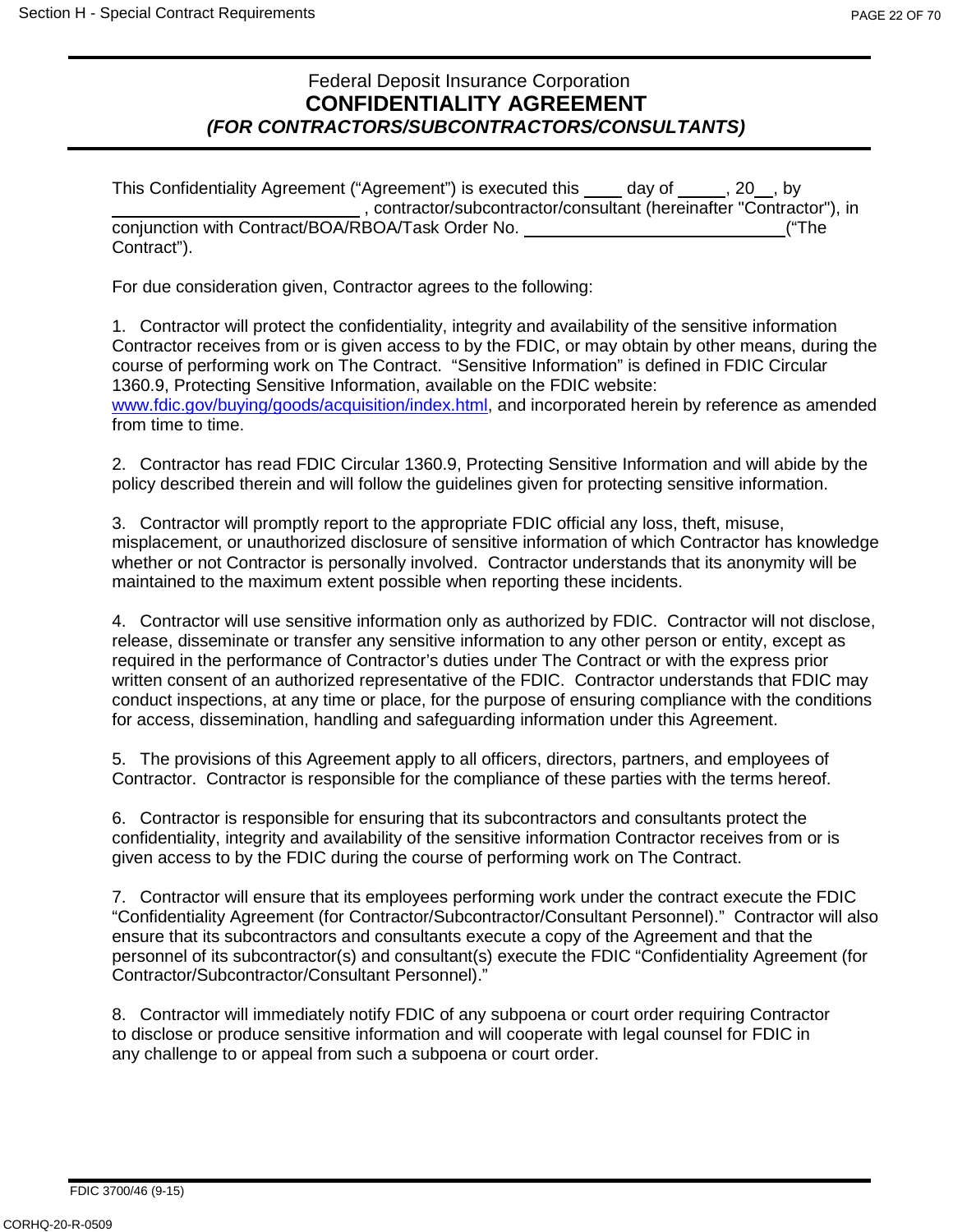## Federal Deposit Insurance Corporation **CONFIDENTIALITY AGREEMENT** *(FOR CONTRACTORS/SUBCONTRACTORS/CONSULTANTS)*

9. Contractor will ensure that its employees return all FDIC sensitive information to the Contractor when the employee is no longer working on The Contract and will conduct appropriate exit clearance procedures when employees leave the employment of Contractor to ensure that all FDIC sensitive information remains with Contractor.

10. Contractor will return or destroy, as directed by authorized FDIC personnel, all sensitive information to which it has access or which is in its possession 1) upon demand by an authorized FDIC individual; and/or 2) upon the conclusion of its duties, association, or support to FDIC; and/or 3) upon the determination that its official duties do not require further access to such information.

11. Unless and until released in writing by an authorized representative of FDIC, Contractor understands that all conditions and obligations imposed upon Contractor by this Agreement apply during the time that Contractor is granted access, and at all times thereafter.

12. This Agreement is made and intended for the benefit of the FDIC and may be enforced by the FDIC. By granting Contractor access to information in this context, FDIC may seek any remedy available to it to enforce this Agreement. If Contractor violates the terms and conditions of this Agreement, it could be subjected to administrative, civil, or criminal action, as appropriate, under the laws, regulations, or directives applicable to the category of information involved. The FDIC has not waived any statutory or common law evidentiary privileges or protections that it may assert in any administrative or court proceeding to protect any sensitive information to which Contractor has been given access under the terms of this Agreement.

13. This Agreement is made part of The Contract upon execution and is governed by Federal law and will be construed accordingly. To the extent State law may apply, in the case where there is no applicable Federal law, the State law that applies is the law of the State in which the FDIC office executing The Contract is located.

14. The provisions in this Agreement are consistent with and do not supersede, conflict with, or otherwise alter the employee obligations, rights, or liabilities created by existing statute or Executive order relating to (1) classified information, (2) communications to Congress, (3) the reporting to an Inspector General of a violation of any law, rule, or regulation, or mismanagement, a gross waste of funds, an abuse of authority, or a substantial and specific danger to public health or safety, or (4) any other whistleblower protection. The definitions, requirements, obligations, rights, sanctions, and liabilities created by controlling Executive orders and statutory provisions are incorporated into this agreement and are controlling.

15. I have read this Agreement carefully and my questions, if any, have been answered. I acknowledge that applicable policies referenced in this document have been made available to me so that I may read them at this time. I represent and warrant that I have authority to enter into this Agreement.

16. Contractor's representations in this form are true, complete, and correct to the best of Contractor's knowledge and belief and are made in good faith. Contractor understands that a knowing and willful false statement on the Agreement can be punished by fine or imprisonment or both (see 18 U.S.C. 1001).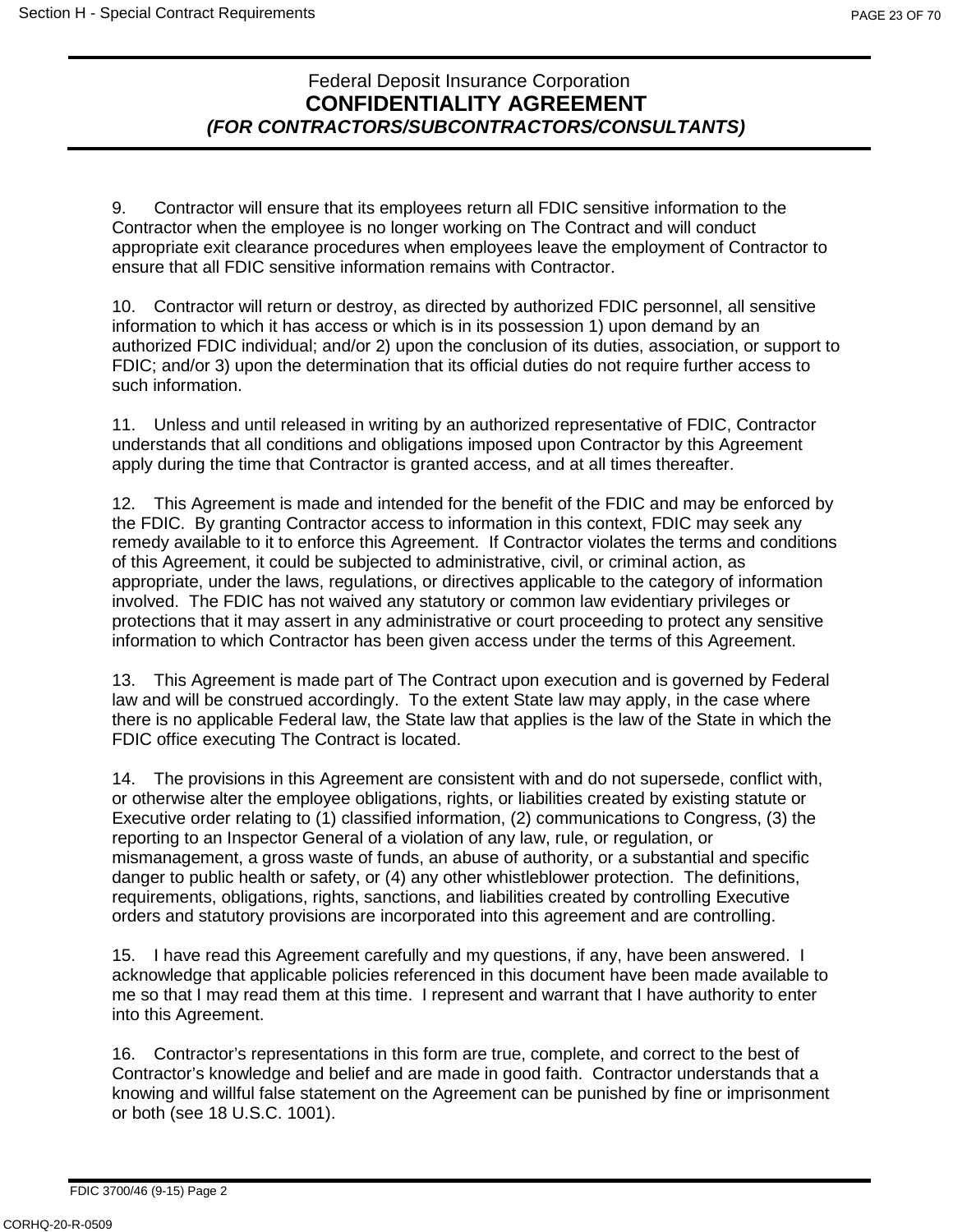### Federal Deposit Insurance Corporation **CONFIDENTIALITY AGREEMENT** *(FOR CONTRACTORS/SUBCONTRACTORS/CONSULTANTS)*

## **SIGNATURE PAGE**

| By Its Authorized Representative (Please type or print):                                                                                                                                                                      |  |
|-------------------------------------------------------------------------------------------------------------------------------------------------------------------------------------------------------------------------------|--|
| Name: Name: Name: Name: Name: Name: Name: Name: Name: Name: Name: Name: Name: Name: Name: Name: Name: Name: Name: Name: Name: Name: Name: Name: Name: Name: Name: Name: Name: Name: Name: Name: Name: Name: Name: Name: Name: |  |
|                                                                                                                                                                                                                               |  |
|                                                                                                                                                                                                                               |  |
| ACCEPTED (FDIC) (Please type or print):                                                                                                                                                                                       |  |
|                                                                                                                                                                                                                               |  |
|                                                                                                                                                                                                                               |  |
|                                                                                                                                                                                                                               |  |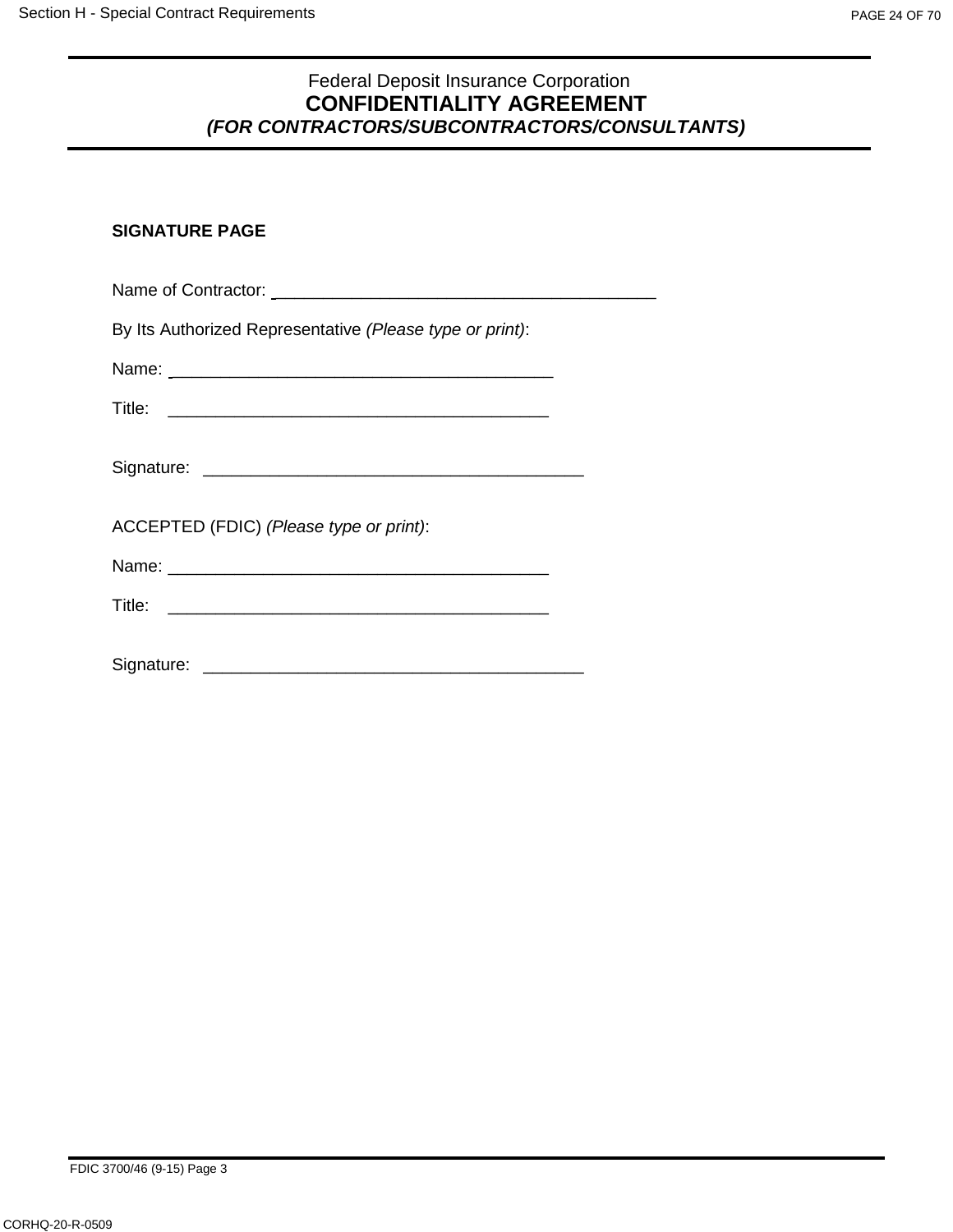### Federal Deposit Insurance Corporation **CONFIDENTIALITY AGREEMENT** *(FOR CONTRACTOR/SUBCONTRACTOR/CONSULTANT PERSONNEL)*

| This Confidentiality Agreement ("Agreement") is executed this |                                                           | day of | $, 20$ , by |
|---------------------------------------------------------------|-----------------------------------------------------------|--------|-------------|
|                                                               | ("Recipient"), in conjunction with Contract/BOA/RBOA/Task |        |             |
| Order No.                                                     | ("The Contract").                                         |        |             |

For due consideration given, Recipient agrees to the following:

1. Recipient will protect the confidentiality, integrity and availability of the sensitive information Recipient receives from or is given access to by the FDIC, or may obtain by other means, during the course of performing work on The Contract. "Sensitive Information" is defined in FDIC Circular 1360.9, Protecting Sensitive Information, available on the FDIC website: [www.fdic.gov/buying/goods/acquisition/index.html](http://www.fdic.gov/buying/goods/acquisition/index.html) and incorporated herein by reference as amended from time to time.

2. Recipient has read FDIC Circular 1360.9, Protecting Sensitive Information and will abide by the policy described therein and follow the guidelines given for protecting sensitive information.

3. Recipient will promptly report to the appropriate FDIC official any loss, theft, misuse, misplacement, or unauthorized disclosure of which recipient has knowledge whether or not recipient is personally involved. Recipient understands that its anonymity will be kept to the maximum extent possible when reporting these incidents.

4. Recipient will use sensitive information only as authorized by FDIC. Recipient will not disclose, release, disseminate or transfer any sensitive information to any other person or entity, except as required in the performance of Recipient's duties under The Contract or with the express prior written consent of an authorized representative of the FDIC. Recipient understands that FDIC may conduct inspections, at any time or place, for the purpose of ensuring compliance with the conditions for access, dissemination, handling and safeguarding information under this Agreement.

5. Recipient will immediately notify FDIC of any subpoena or court order requiring Recipient to disclose or produce sensitive information and will cooperate with legal counsel for FDIC in any challenge to or appeal from such a subpoena or court order.

6. Recipient will return or destroy, as directed by authorized FDIC personnel, all information to which it has access or which is in its possession 1) upon demand by an authorized FDIC individual; and/or 2) upon the conclusion of its duties, association, or support to FDIC; and/or 3) upon the determination that its official duties do not require further access to such information. Recipient agrees that under no circumstances will it remove FDIC sensitive information from the employer's custody and control when leaving the employment of the employer.

7. Unless and until released in writing by an authorized representative of FDIC, Recipient understands that all conditions and obligations imposed upon Recipient by this Agreement apply during the time that Recipient is granted access, and at all times thereafter.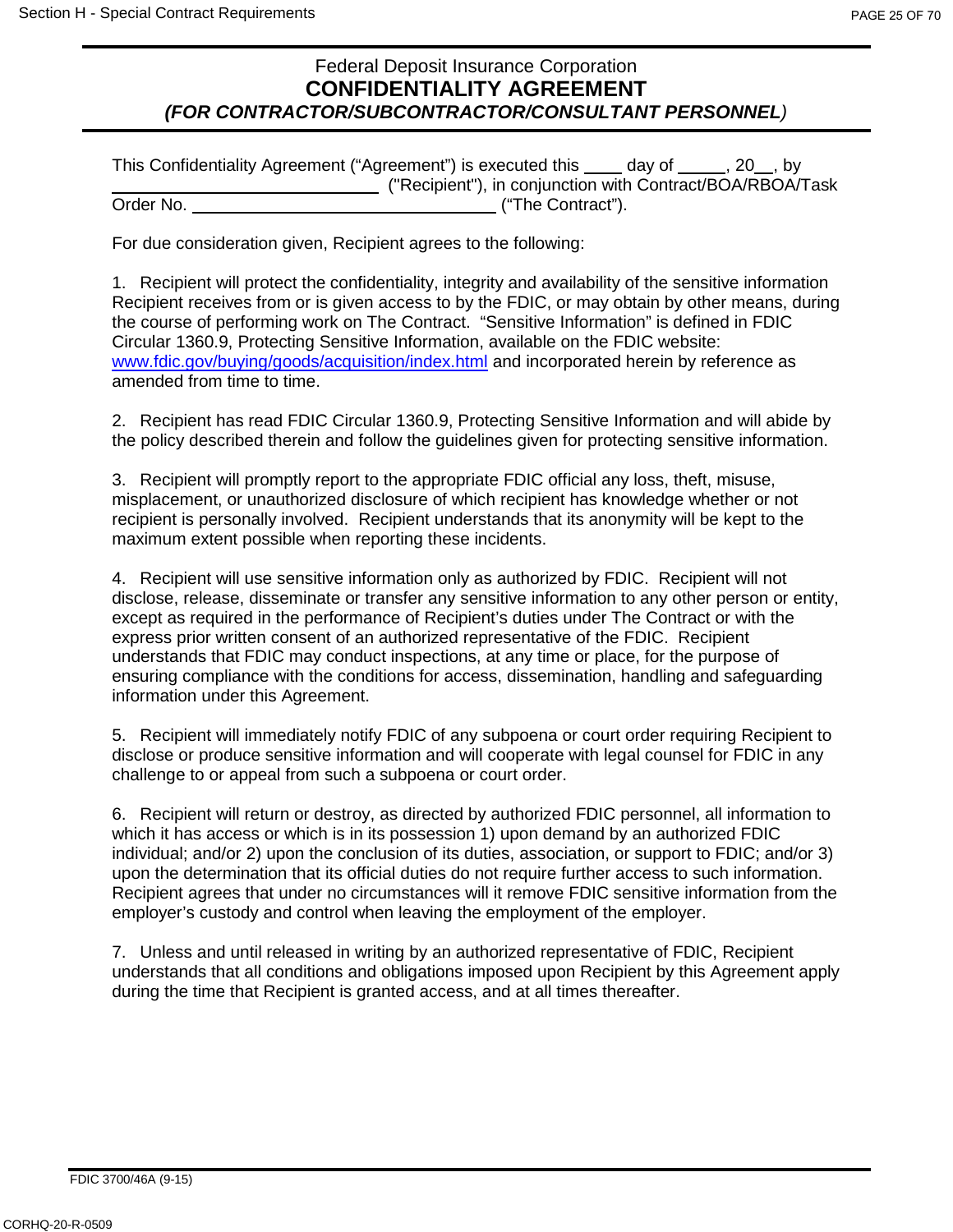## Federal Deposit Insurance Corporation **CONFIDENTIALITY AGREEMENT** *(FOR CONTRACTOR/SUBCONTRACTOR/CONSULTANT PERSONNEL)*

8. This Agreement is made and intended for the benefit of the FDIC and may be enforced by the FDIC. By granting Recipient access to information in this context, FDIC may seek any remedy available to it to enforce this Agreement. If Recipient violates the terms and conditions of this Agreement, it could be subjected to administrative, civil, or criminal action, as appropriate, under the laws, regulations, or directives applicable to the category of information involved. The FDIC has not waived any statutory or common law evidentiary privileges or protections that it may assert in any administrative or court proceeding to protect any sensitive information to which Recipient has been given access under the terms of this Agreement.

9. This Agreement is made part of The Contract upon execution and is governed by Federal law and will be construed accordingly. To the extent State law may apply, in the case where there is no applicable Federal law, the State law that applies is the law of the State in which the FDIC office executing The Contract is located.

10. The provisions in this Agreement are consistent with and do not supersede, conflict with or otherwise alter the employee obligations, rights, or liabilities created by existing statute or Executive order relating to (1) classified information, (2) communications to Congress, (3) the reporting to an Inspector General of a violation of any law, rule, or regulation, or mismanagement, a gross waste of funds, an abuse of authority, or a substantial and specific danger to public health or safety, or (4) any other whistleblower protection. The definitions, requirements, obligations, rights, sanctions, and liabilities created by controlling Executive orders and statutory provisions are incorporated into this agreement and are controlling.

11. I have read this Agreement carefully and my questions, if any, have been answered. I acknowledge that the applicable policies referenced in this document have been made available to me so that I may read them at this time. I represent and warrant that I have authority to enter into this Agreement.

12. Recipient's representations in this form are true, complete, and correct to the best of Recipient's knowledge and belief and are made in good faith. Recipient understands that a knowing and willful false statement on this Agreement can be punished by fine or imprisonment or both (see 18 U.S.C. 1001).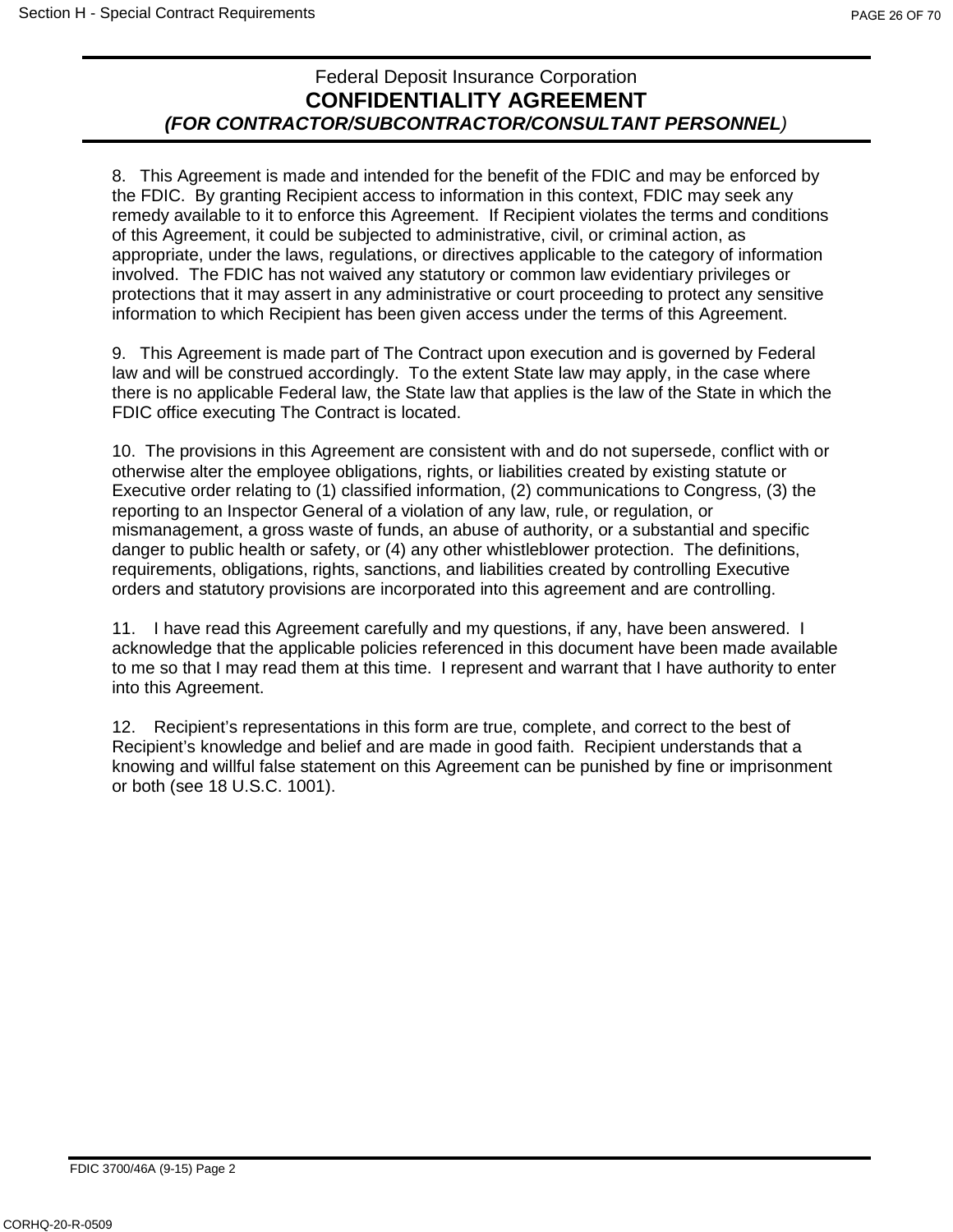### Federal Deposit Insurance Corporation **CONFIDENTIALITY AGREEMENT** *(FOR CONTRACTOR/SUBCONTRACTOR/CONSULTANT PERSONNEL)*

### **SIGNATURE PAGE**

| RECIPIENT (EMPLOYEE) (Please type or print)                                                                                       |
|-----------------------------------------------------------------------------------------------------------------------------------|
|                                                                                                                                   |
| Title:<br><u> The Communication of the Communication of the Communication of the Communication of the Communication of the Co</u> |
|                                                                                                                                   |
| ACCEPTED (FDIC) (Please type or print)                                                                                            |
| Name:                                                                                                                             |
| Title:                                                                                                                            |
| Signature: _______________                                                                                                        |

FDIC 3700/46A (9-15) Page 3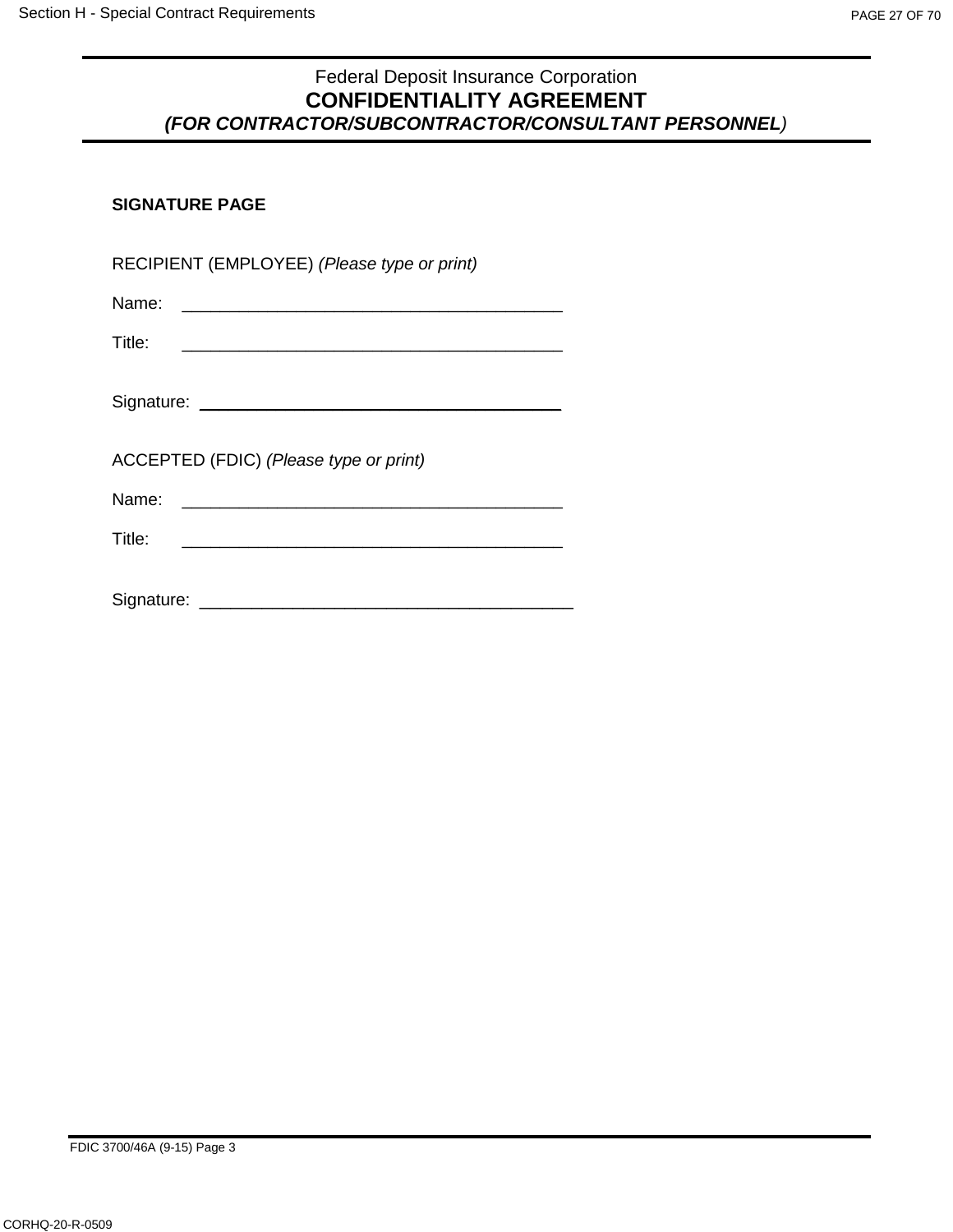# **Section I - Contract Clauses**

No attachments were added for this section.

#### Clauses Incorporated By Reference

| Clause #     | <b>Title</b>                                                                                                       | <b>Date</b>      |
|--------------|--------------------------------------------------------------------------------------------------------------------|------------------|
| $7.1.3 - 3$  | Contractor Employee Whistleblower Rights and Requirement to<br>Inform Employees of Whistleblower Rights (Aug 2018) | August 2018      |
| $7.3.1 - 13$ | OIG Fraud Hotline                                                                                                  | <b>July 2008</b> |
| $7.3.1 - 14$ | Order of Precedence                                                                                                | <b>July 2008</b> |
| 7.3.2-35     | <b>Calendar Days</b>                                                                                               | <b>July 2008</b> |
| 7.3.2-40     | Change in Physical Location                                                                                        | <b>July 2008</b> |
| 7.3.2-42     | <b>Contractor Personnel</b>                                                                                        | <b>July 2008</b> |
| 7.3.2-44     | Representations of Contractor                                                                                      | <b>July 2008</b> |
| 7.3.2-54     | Cooperation with the Office of Inspector General                                                                   | <b>July 2008</b> |
| 7.3.2-58     | Limitation on Payment to Influence Certain Federal Transactions                                                    | <b>July 2008</b> |
| 7.3.2-60     | Anti-Kickback Procedures                                                                                           | <b>July 2008</b> |
| 7.3.2-62     | <b>Equal Opportunity</b>                                                                                           | <b>July 2008</b> |
| 7.3.2-63     | Affirmative Action for Workers with Disabilities                                                                   | <b>July 2008</b> |
| 7.3.2-64     | Affirmative Action for Special Disabled Veterans and Vietnam Era<br>Veterans                                       | <b>July 2008</b> |
| 7.3.2-65     | Employment Reports on Special Disabled Veterans and Vietnam<br>Era Veterans                                        | <b>July 2008</b> |
| 7.3.2-69     | Joint and Several Liability                                                                                        | <b>July 2008</b> |
| 7.3.2-73     | Compliance with 12 CFR Part 366 and Application of 12 CFR Part<br>367                                              | September 2009   |
| 7.5.4-06     | FDIC Rights in Data - General                                                                                      | <b>July 2008</b> |
| 7.5.4-07     | Rights in Data - Special Works                                                                                     | January 2010     |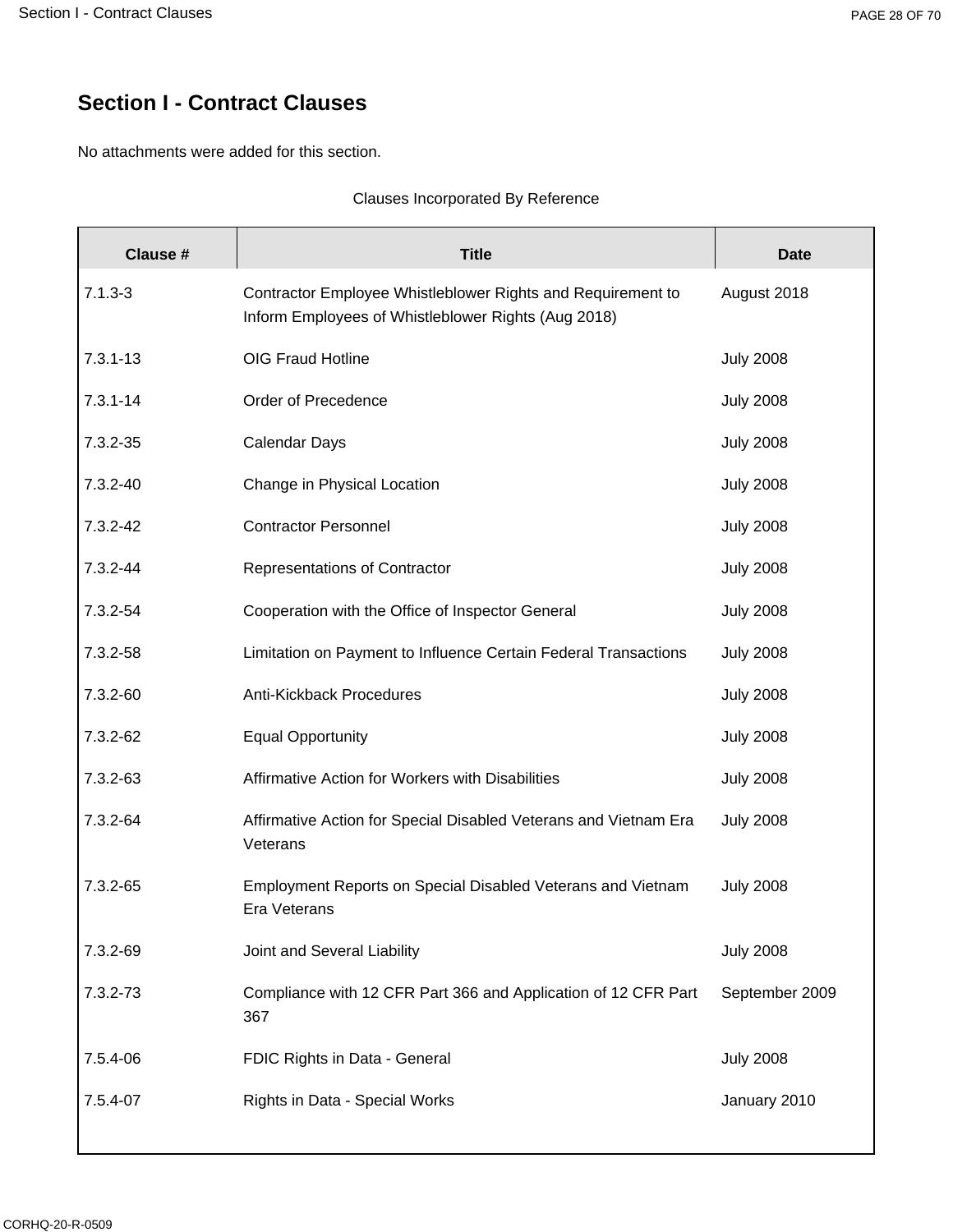| 7.5.8-04     | Notice to the FDIC on Damage                                     | <b>July 2008</b> |
|--------------|------------------------------------------------------------------|------------------|
| 7.5.8-05     | Cost of Insurance                                                | <b>July 2008</b> |
| $7.5.8 - 11$ | Liability to Third Persons                                       | <b>July 2008</b> |
| 7.5.9-01     | FDIC Exempt from Federal, State, and Local Taxes                 | <b>July 2008</b> |
| 7.5.12-05    | <b>Trade Agreements</b>                                          | May 2018         |
| 7.5.12-07    | Restrictions on Certain Foreign Purchases                        | <b>July 2008</b> |
| 7.5.13-05    | Payments Under Fixed Price Awards                                | <b>June 2009</b> |
| 7.5.13-09    | Travel Expenses (Non-Reimbursable)                               | <b>July 2008</b> |
| 7.5.13-17    | Right to Offset Contract Payments Against Delinquent Obligations | <b>July 2008</b> |
|              |                                                                  |                  |
| 7.5.13-18    | <b>Prompt Payment</b>                                            | December 2008    |
| 7.5.14-02    | Notice and Certification of Claims                               | <b>July 2008</b> |
| 7.6.4-03     | Risk of Loss or Damage                                           | <b>July 2008</b> |
| 7.6.5-01     | Changes                                                          | <b>July 2008</b> |
| 7.6.5-03     | Stop Work Order                                                  | <b>July 2008</b> |
| 7.6.5-05     | Assignment of Claims                                             | <b>July 2008</b> |
| 7.6.6-01     | Termination for Convenience of the FDIC                          | August 2013      |
| 7.6.6-02     | <b>Termination for Default</b>                                   | <b>July 2008</b> |

#### Full Text Clauses

#### **7.0.1-02 - Clauses Incorporated by Reference - October 2008**

This contract incorporates one or more clauses by reference, with the same force and effect as if they were given in full text. The full text of a contract clause is available in Module 7 of the document entitled Procedures, Guidance and Information (PGI), which may be accessed electronically at the FDIC website: www.fdic.gov/buying/goods/acquisition/index.html.

## **7.1.2-1 - Prohibition on Contracting for Hardware, Software, and Services Developed or Provided by Kaspersky Lab and Other Covered Entities - September 2020**

(a) Definitions. As used in this clause—

"Covered article" means any hardware, software, or service that–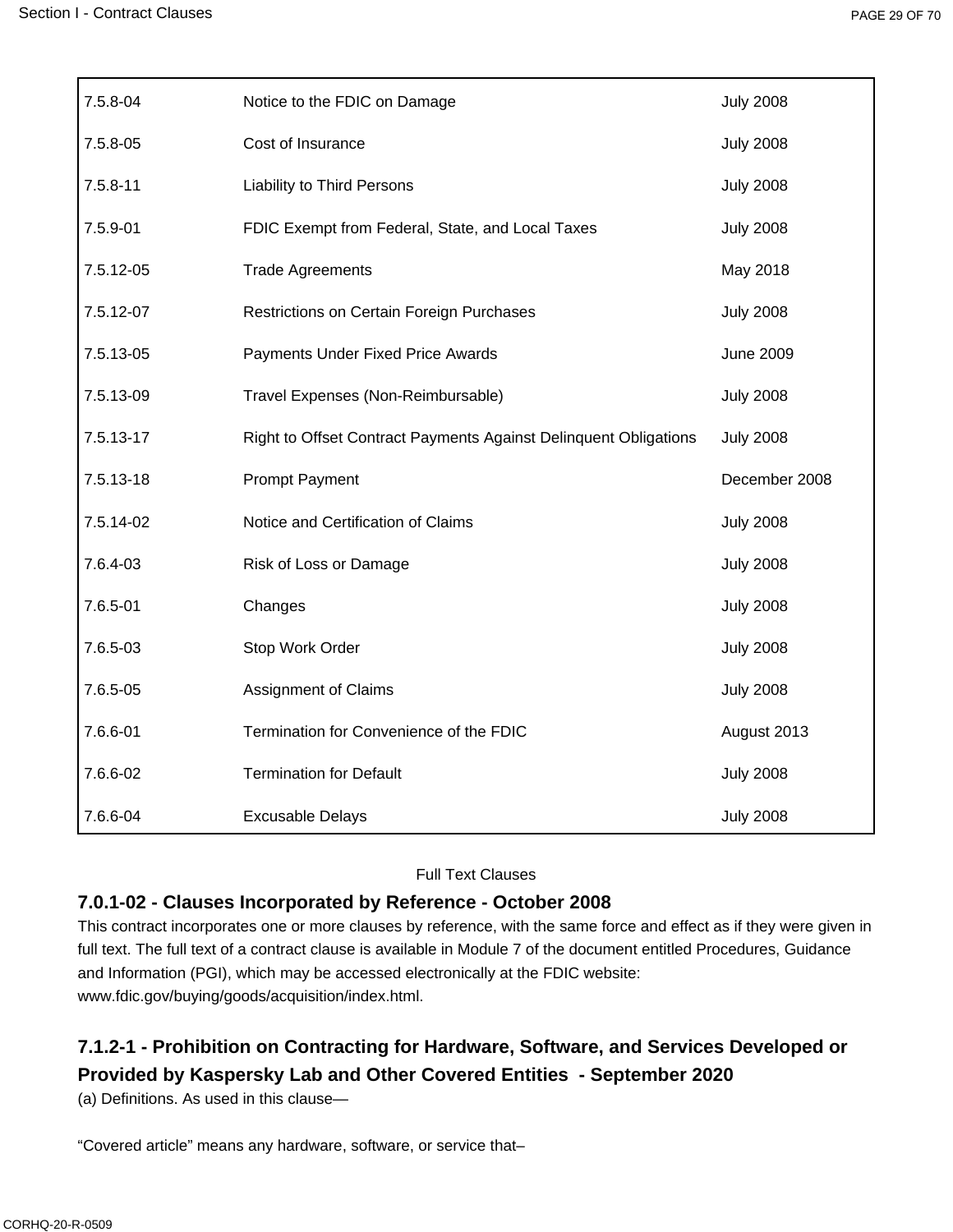(1) Is developed or provided by a covered entity;

- (2) Includes any hardware, software, or service developed or provided in whole or in part by a covered entity; or
- (3) Contains components using any hardware or software developed in whole or in part by a covered entity.

"Covered entity" means–

(1) Kaspersky Lab;

- (2) Any successor entity to Kaspersky Lab;
- (3) Any entity that controls, is controlled by, or is under common control with Kaspersky Lab; or

(4) Any entity of which Kaspersky Lab has a majority ownership.

(b) Prohibition. Section 1634 of Division A of the National Defense Authorization Act for Fiscal Year 2018 (Pub. L. 115-91) prohibits Government use of any covered article. The Contractor is prohibited from—

(1) Providing any covered article that the FDIC will use; and

(2) Using any covered article in the development of data or deliverables first produced in the performance of the contract.

(c) Reporting requirement.

(1) In the event the Contractor identifies a covered article provided to the FDIC during contract performance, or the Contractor is notified of such by a subcontractor at any tier or any other source, the Contractor shall report, in writing, to the Contracting Officer. For Basic Ordering Agreements (BOAs), Receivership BOAs (RBOAs) and Blanket Purchase Agreements (BPAs), the Contractor shall report to the Contracting Officer for the BOA/RBOA/BPA, and the Contracting Officer(s) for any affected order.

(2) The Contractor shall report the following information pursuant to paragraph (c)(1) of this clause:

(i) Within 1 business day from the date of such identification or notification: the contract number; the order number(s), if applicable; supplier name; brand; model number (Original Equipment Manufacturer (OEM) number, manufacturer part number, or wholesaler number); item description; and any readily available information about mitigation actions undertaken or recommended.

(ii) Within 10 business days of submitting the report pursuant to paragraph (c)(1) of this clause: any further available information about mitigation actions undertaken or recommended. In addition, the Contractor shall describe the efforts it undertook to prevent use or submission of a covered article, any reasons that led to the use or submission of the covered article, and any additional efforts that will be incorporated to prevent future use or submission of covered articles.

(d) Subcontracts. The Contractor shall insert the substance of this clause, including this paragraph (d), in all subcontracts, including subcontracts for the acquisition of commercial items.

## **7.1.2-2 - Prohibition on Contracting for Certain Telecommunications and Video Surveillance Services or Equipment - September 2020**

(a) Definitions. As used in this clause—

Covered foreign country means The People's Republic of China.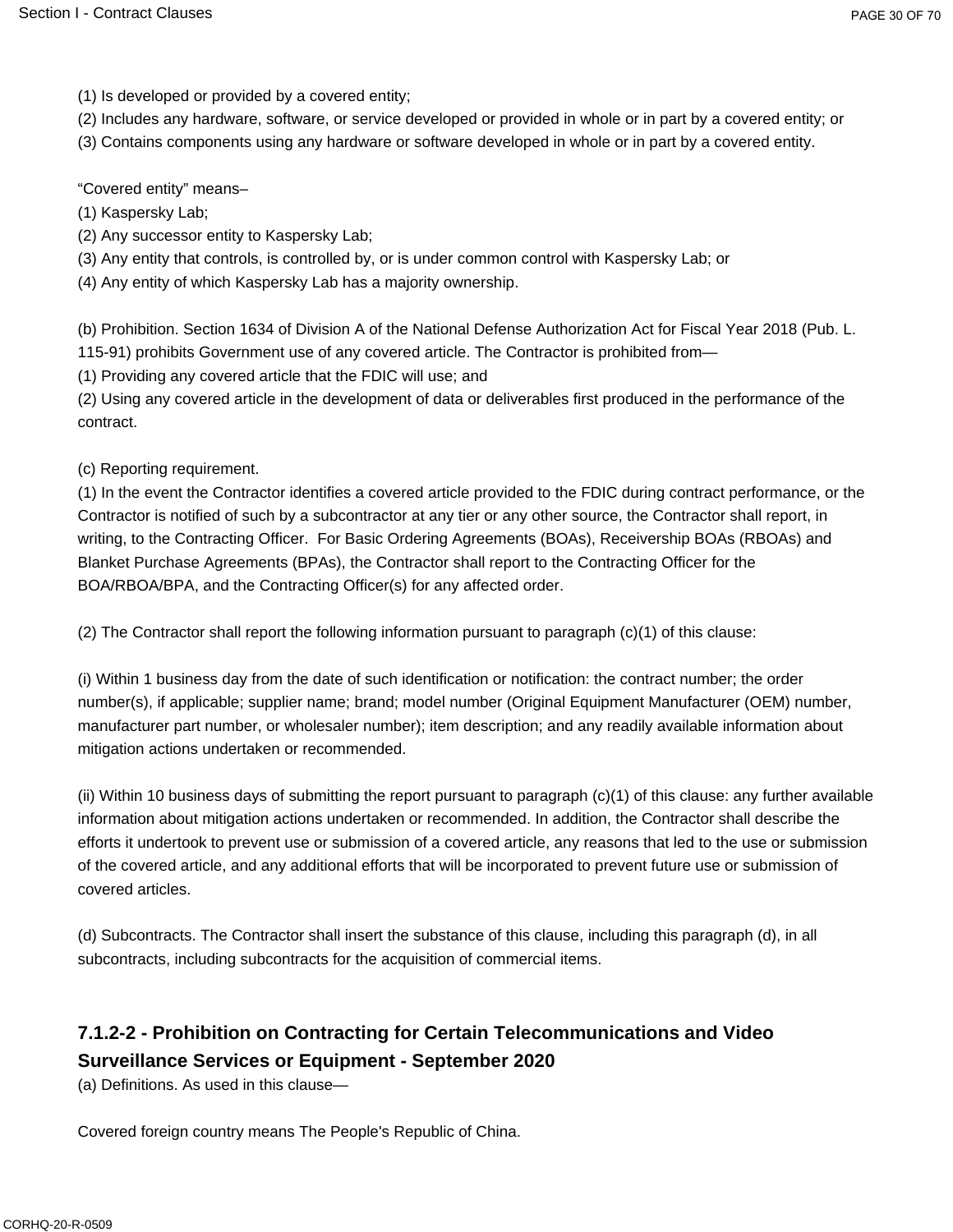Covered telecommunications equipment or services means—

(1) Telecommunications equipment produced by Huawei Technologies Company or ZTE Corporation (or any subsidiary or affiliate of such entities);

(2) For the purpose of public safety, security of Government facilities, physical security surveillance of critical infrastructure, and other national security purposes, video surveillance and telecommunications equipment produced by Hytera Communications Corporation, Hangzhou Hikvision Digital Technology Company, or Dahua Technology Company (or any subsidiary or affiliate of such entities);

(3) Telecommunications or video surveillance services provided by such entities or using such equipment; or

(4) Telecommunications or video surveillance equipment or services produced or provided by an entity that the Secretary of Defense, in consultation with the Director of National Intelligence or the Director of the Federal Bureau of Investigation, reasonably believes to be an entity owned or controlled by, or otherwise connected to, the government of a covered foreign country.

Critical technology means—

(1) Defense articles or defense services included on the United States Munitions List set forth in the International Traffic in Arms Regulations under subchapter M of chapter I of title 22, Code of Federal Regulations;

(2) Items included on the Commerce Control List set forth in Supplement No. 1 to part 774 of the Export Administration Regulations under subchapter C of chapter VII of title 15, Code of Federal Regulations, and controlled—

(i) Pursuant to multilateral regimes, including for reasons relating to national security, chemical and biological weapons proliferation, nuclear nonproliferation, or missile technology; or (ii) For reasons relating to regional stability or surreptitious listening;

(3) Specially designed and prepared nuclear equipment, parts and components, materials, software, and technology covered by part 810 of title 10, Code of Federal Regulations (relating to assistance to foreign atomic energy activities);

(4) Nuclear facilities, equipment, and material covered by part 110 of title 10, Code of Federal Regulations (relating to export and import of nuclear equipment and material);

(5) Select agents and toxins covered by part 331 of title 7, Code of Federal Regulations, part 121 of title 9 of such Code, or part 73 of title 42 of such Code; or

(6) Emerging and foundational technologies controlled pursuant to section 1758 of the Export Control Reform Act of 2018 (50 U.S.C. 4817).

Substantial or essential component means any component necessary for the proper function or performance of a piece of equipment, system, or service.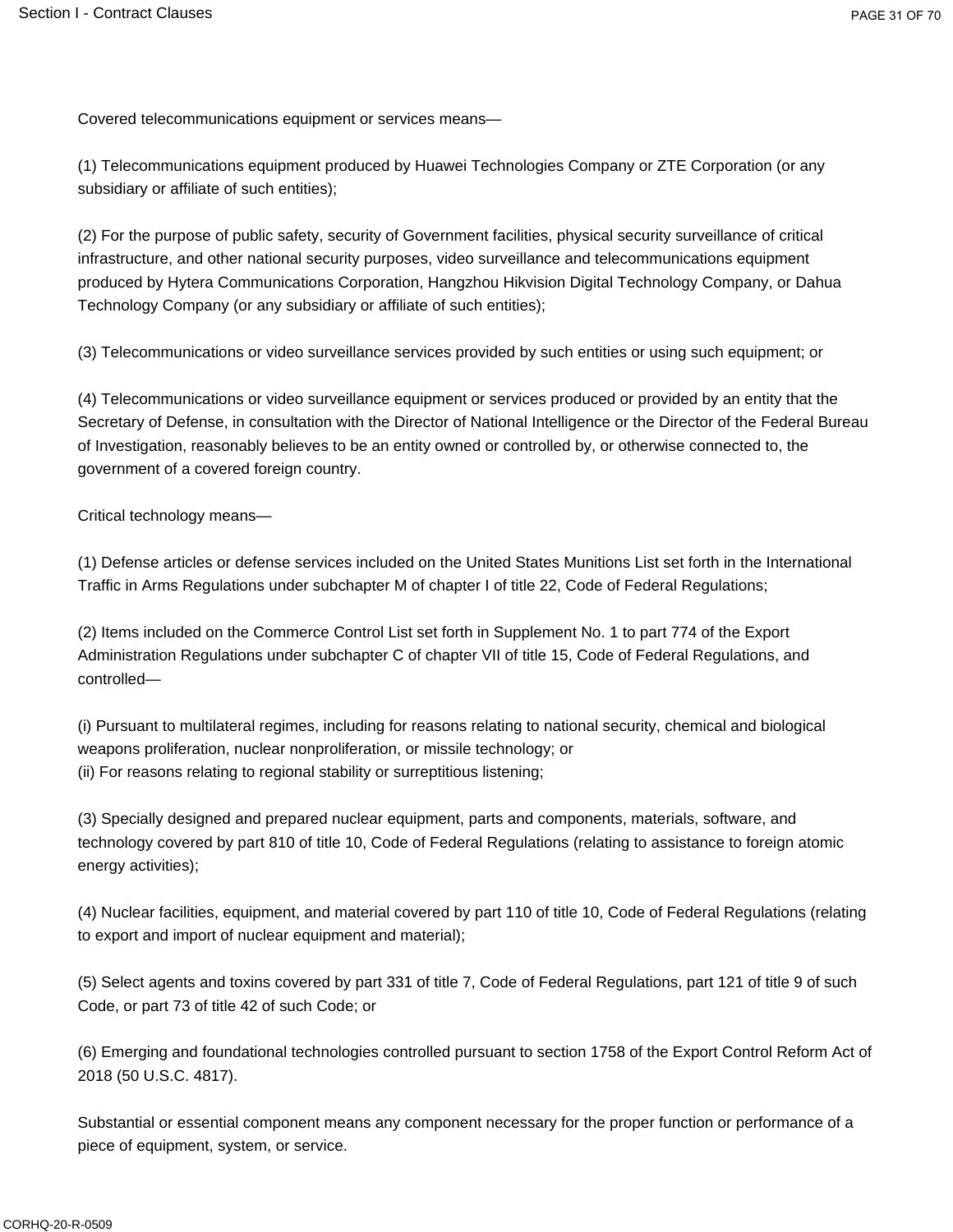(b) Prohibition. Section 889(a)(1)(A) of the John S. McCain National Defense Authorization Act for Fiscal Year 2019 (Pub. L. 115-232) prohibits the head of an executive agency on or after August 13, 2019, from procuring or obtaining, or extending or renewing a contract to procure or obtain, any equipment, system, or service that uses covered telecommunications equipment or services as a substantial or essential component of any system, or as critical technology as part of any system. The Contractor is prohibited from providing to FDIC any equipment, system, or service that uses covered telecommunications equipment or services as a substantial or essential component of any system, or as critical technology as part of any system, unless an exception at paragraph (c) of this clause applies or the covered telecommunication equipment or services are covered by a waiver described in FDIC Procedures, Guidance, and Information (PGI) 1.214(b)(iv).

(c) Exceptions. This clause does not prohibit contractors from providing—

(1) A service that connects to the facilities of a third-party, such as backhaul, roaming, or interconnection arrangements; or

(2) Telecommunications equipment that cannot route or redirect user data traffic or permit visibility into any user data or packets that such equipment transmits or otherwise handles.

#### (d) Reporting requirement.

(1) In the event the Contractor identifies covered telecommunications equipment or services used as a substantial or essential component of any system, or as critical technology as part of any system, during contract performance, or the Contractor is notified of such by a subcontractor at any tier or by any other source, the Contractor shall report the information in paragraph (d)(2) of this clause to the Contracting Officer, unless elsewhere in this contract are established procedures for reporting the information. For Basic Ordering Agreements (BOAs), Receivership BOAs (RBOAs) and Blanket Purchase Agreements (BPAs), the Contractor shall report to the Contracting Officer for the BOA/RBOA/BPA, and the Contracting Officer(s) for any affected order.

(2) The Contractor shall report the following information pursuant to paragraph  $(d)(1)$  of this clause:

(i) Within one business day from the date of such identification or notification: The contract number; the order number(s), if applicable; supplier name; supplier unique entity identifier (if known); supplier Commercial and Government Entity (CAGE) code (if known); brand; model number (original equipment manufacturer number, manufacturer part number, or wholesaler number); item description; and any readily available information about mitigation actions undertaken or recommended.

(ii) Within 10 business days of submitting the information in paragraph (d)(2)(i) of this clause: Any further available information about mitigation actions undertaken or recommended. In addition, the Contractor shall describe the efforts it undertook to prevent use or submission of covered telecommunications equipment or services, and any additional efforts that will be incorporated to prevent future use or submission of covered telecommunications equipment or services.

(e) Subcontracts. The Contractor shall insert the substance of this clause, including this paragraph (e), in all subcontracts and other contractual instruments, including subcontracts for the acquisition of commercial items.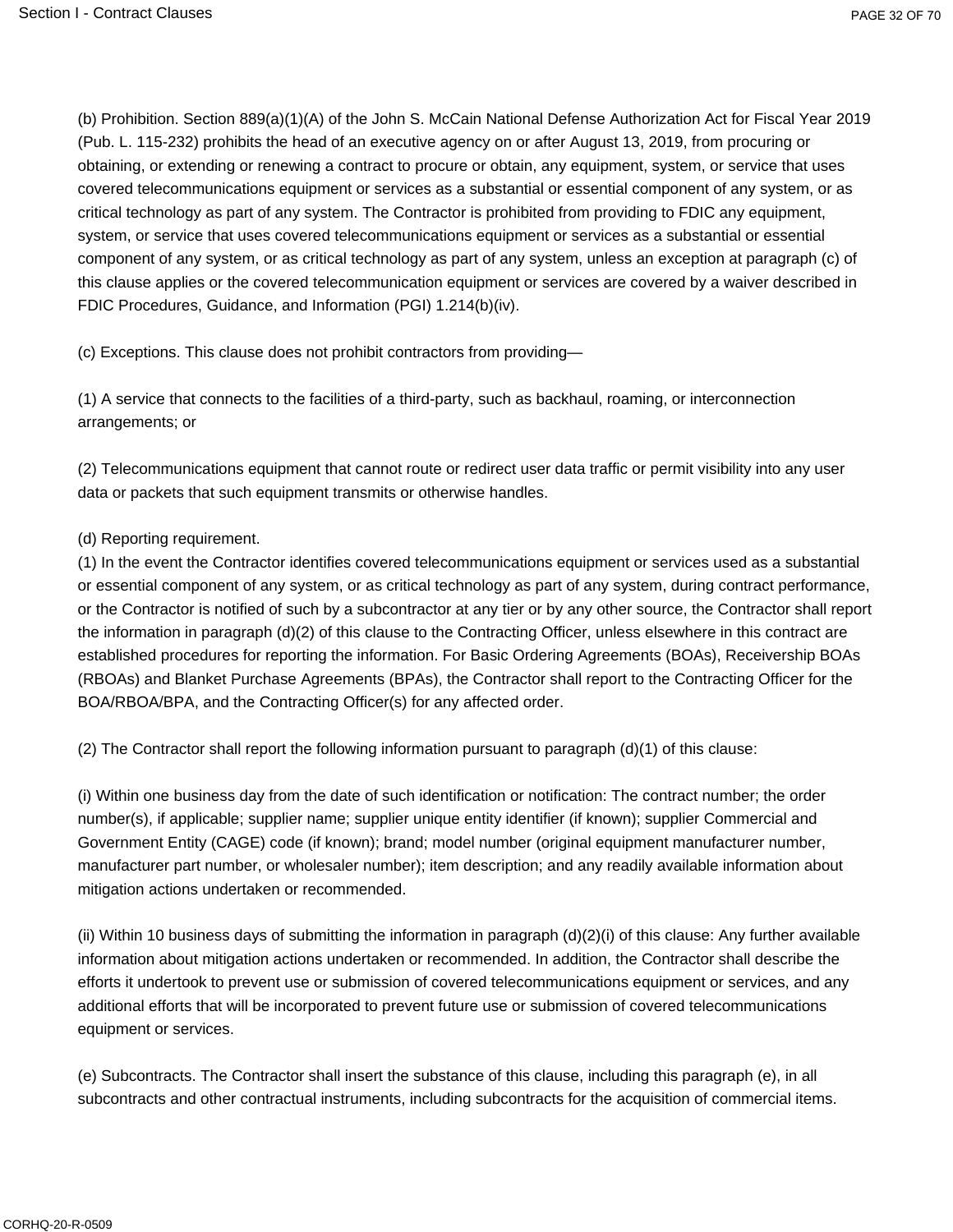### **7.3.1-15 - Governing Law - July 2008**

This contract is governed by Federal law and will be construed accordingly. To the extent State law may apply, in the case where there is no applicable Federal law, the State law that applies is the law of the State in which the FDIC office executing the contract is located (or the law of the District of Columbia for contracts executed by the FDIC office located in the District of Columbia).

## **7.3.2-33 - Independent Contractors - July 2008**

The FDIC retains Contractor as an independent contractor for the sole purpose of performing the services or providing the goods described in this contract. If subcontracting is permitted, the use of the term "Contractor" herein refers to both the Contractor and all Subcontractors at all levels. Contractor must ensure that all Subcontractors adhere to all of the terms and conditions of this contract that have flow-down requirements.

### **7.3.2-37 - Audit of Records - July 2008**

(a) Audit and Inspection Rights. The FDIC, through its Contracting Officer or his designated representative(s), has the right to audit and examine Contractor's records and inspect its facilities. The scope of these rights is described below.

(b) Examination of Costs. Contractor is required to maintain sufficiently detailed records of the costs it incurs in performing this contract The FDIC has the right to audit and examine Contractor's books and records, and its accounting procedures and practices, regardless of their form (e.g., machine readable media) or type (e.g., data bases, applications software, data base management software,). The FDIC has the right to inspect, at reasonable times, the facilities used by Contractor during performance of the contract.

(c) Reports. If Contractor is required to furnish cost, funding or performance reports, the FDIC has the right to audit and examine Contractor's books, records, other documents and supporting materials to evaluate (1) the data underlying the reports and (2) the effectiveness of Contractor's policies and procedures to produce data compatible with the objectives of these reports.

### (d) Comptroller General.

(1) The Comptroller General of the United States, or his authorized representative, shall have access to and the right to examine any of the contractor's directly pertinent records involving transactions related to this contract or a subcontract hereunder for a period of three (3) years following final payment under the contract.

(2) The period of access and examination is automatically extended for records relating to claims or litigation arising from the performance of this contract, or costs and expenses of this contract to which the Comptroller General has taken exception, and continues until all claims, litigation, appeals or exceptions are resolved.

(3) This paragraph may not be construed to require contractors or subcontractors to create or maintain any record that the contractor or subcontractor does not maintain in ordinary course of business or pursuant to a provision of law.

(e) Retention Requirement. Contractor must retain the materials described in paragraphs (b) and (c) above for three (3) years following final payment under this contract, or for any longer period required by statute or another clause in this contract. Contractor must make the materials available to the FDIC for audit, examination and reproduction, at reasonable times during the retention period. Contractor must also provide the FDIC with working space at its facilities to conduct the audit and examination. If this contract is terminated, completely or partially,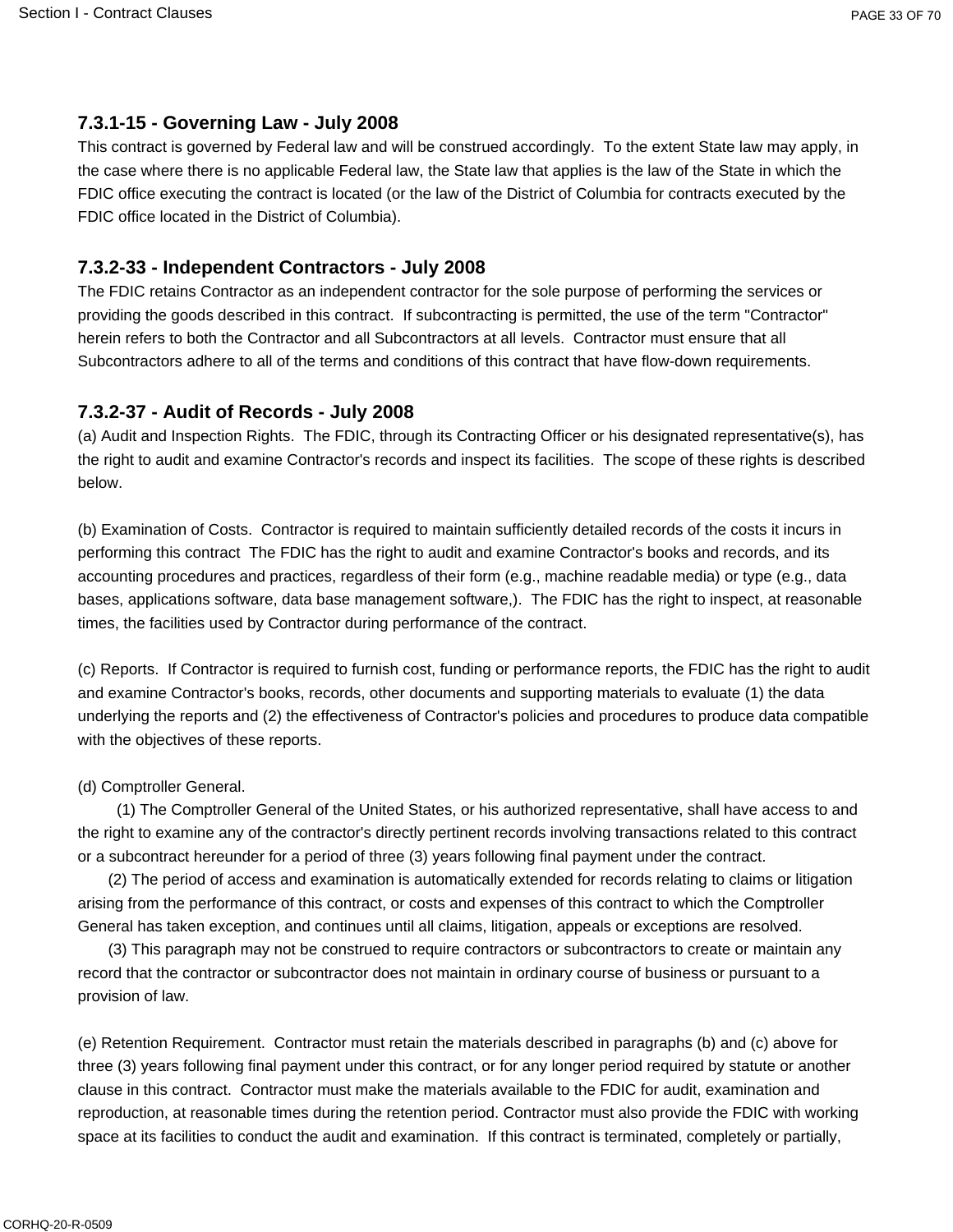Contractor must maintain the materials described in subparagraphs (b) and (c) above for three (3) years following any final settlement Contractor must maintain, and make available to the FDIC, records relating to appeals under the "Disputes" clause of this contract, or to claims or litigation arising under or from this contract, until the appeals, claims or litigation are resolved.

(f) Computer Data. Contractor may transfer computer data in machine readable form from one reliable computer medium to another. Contractor's computer data retention and transfer procedures must maintain the integrity, reliability and security of the original data. Contractor's choice of media affects neither Contractor's obligations nor the FDIC's rights under this clause.

(g) Subcontracts. Contractor is required to insert a clause containing all the terms of this clause, including this subparagraph (g) - altered as necessary to identify properly the contracting parties and the Contracting Officer under the FDIC prime contract - in all subcontracts under this contract that exceed \$100,000.

## **7.3.2-57 - Public Release of Contract Award and Advertising and Publicity Information - April 2013**

(a) The Contractor, its affiliates, agents or subcontractors, and their respective employees shall not issue press releases or provide other information to the public regarding any FDIC contract award.

(b) The Contractor, its affiliates, agents or subcontractors, and their respective employees shall not make statements to the media or issue press releases regarding the goods or services provided under this Contract. Requests for information from anyone representing themselves as working for, or on the behalf of, a media or news organization must be directed to the Contracting Officer, who will obtain appropriate approval from the FDIC Office of Communications at 202-898-6993.

(c) Advertising or publicity materials (including the placement of information in its website):

(1) The Contractor may include a reference to "FDIC" or "Federal Deposit Insurance Corporation" in a list of the Contractor's clients, along with a short, broad description of the goods or services provided, such as "FDIC - IT Services" or "FDIC - Security Services". In no event may any confidential information regarding the details of the contract or the name of the financial institutions where work is being performed be disclosed.

(2) Without the prior written approval from the Contracting Officer, the Contractor shall not:

(i) issue or sponsor any advertising or publicity (including the placement of information in its website) that states or implies the FDIC endorses, recommends or prefers the Contractor's goods or services. (ii) use the FDIC's logo or other FDIC material or refer to the FDIC in its advertising and publicity materials (including its website).

All requests for such approvals must be submitted to the Contracting Officer at least 30 days prior to the scheduled release of advertising or publicity materials. The Contracting Officer will coordinate with the FDIC Office of Communications and notify the Contractor of the final decision.

(d) The prohibitions addressed in the preceding paragraphs also apply to information placed on social networks (Twitter, LinkedIn, Facebook, blogs, etc.).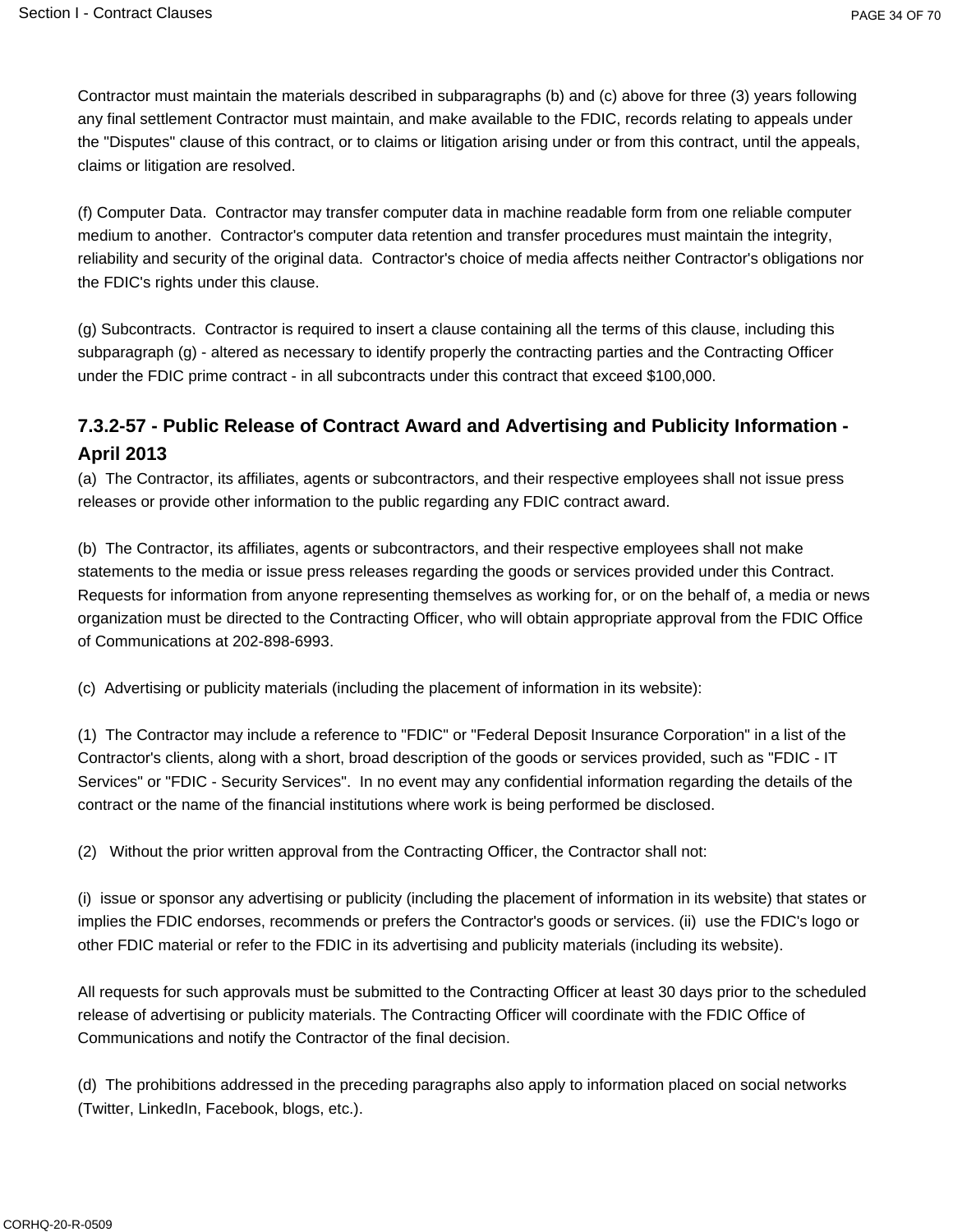(e) The Contractor agrees to include this clause in all its subcontracts under this contract.

### **7.3.2-72 - FDIC Contracting Capacity - Contracts/Task Orders/Delivery Orders - July 2009**

FDIC is acting in its corporate capacity for this award and will execute it in this capacity throughout the period of performance.

## **7.4.2-05 - Basic Safeguarding of Covered Contractor Information Systems - August 2018**

(a) Definitions. As used in this clause:

"Covered contractor information system" means an information system that is owned or operated by a contractor that processes, stores, or transmits Federal contract information.

"Federal contract information" means information, not intended for public release, that is provided by or generated for the Government under a contract to develop or deliver a product or service to the Government, but not including information provided by the Government to the public (such as on public Web sites) or simple transactional information, such as necessary to process payments.

"Information" means any communication or representation of knowledge such as facts, data, or opinions, in any medium or form, including textual, numerical, graphic, cartographic, narrative, or audiovisual (Committee on National Security Systems Instruction (CNSSI) 4009).

"Information system" means a discrete set of information resources organized for the collection, processing, maintenance, use, sharing, dissemination, or disposition of information (44 U.S.C. 3502).

"Safeguarding" means measures or controls that are prescribed to protect information systems.

(b) Safeguarding requirements and procedures.

(1) The Contractor shall apply the following basic safeguarding requirements and procedures to protect covered contractor information systems. Requirements and procedures for basic safeguarding of covered contractor information systems shall include, at a minimum, the following security controls:

(i) Limit information system access to authorized users, processes acting on behalf of authorized users, or devices (including other information systems).

(ii) Limit information system access to the types of transactions and functions that authorized users are permitted to execute.

(iii) Verify and control/limit connections to and use of external information systems.

(iv) Control information posted or processed on publicly accessible information systems.

(v) Identify information system users, processes acting on behalf of users, or devices.

(vi) Authenticate (or verify) the identities of those users, processes, or devices, as a prerequisite to allowing access to organizational information systems.

(vii) Sanitize or destroy information system media containing Federal Contract Information before disposal or release for reuse.

(viii) Limit physical access to organizational information systems, equipment, and the respective operating environments to authorized individuals.

(ix) Escort visitors and monitor visitor activity; maintain audit logs of physical access; and control and manage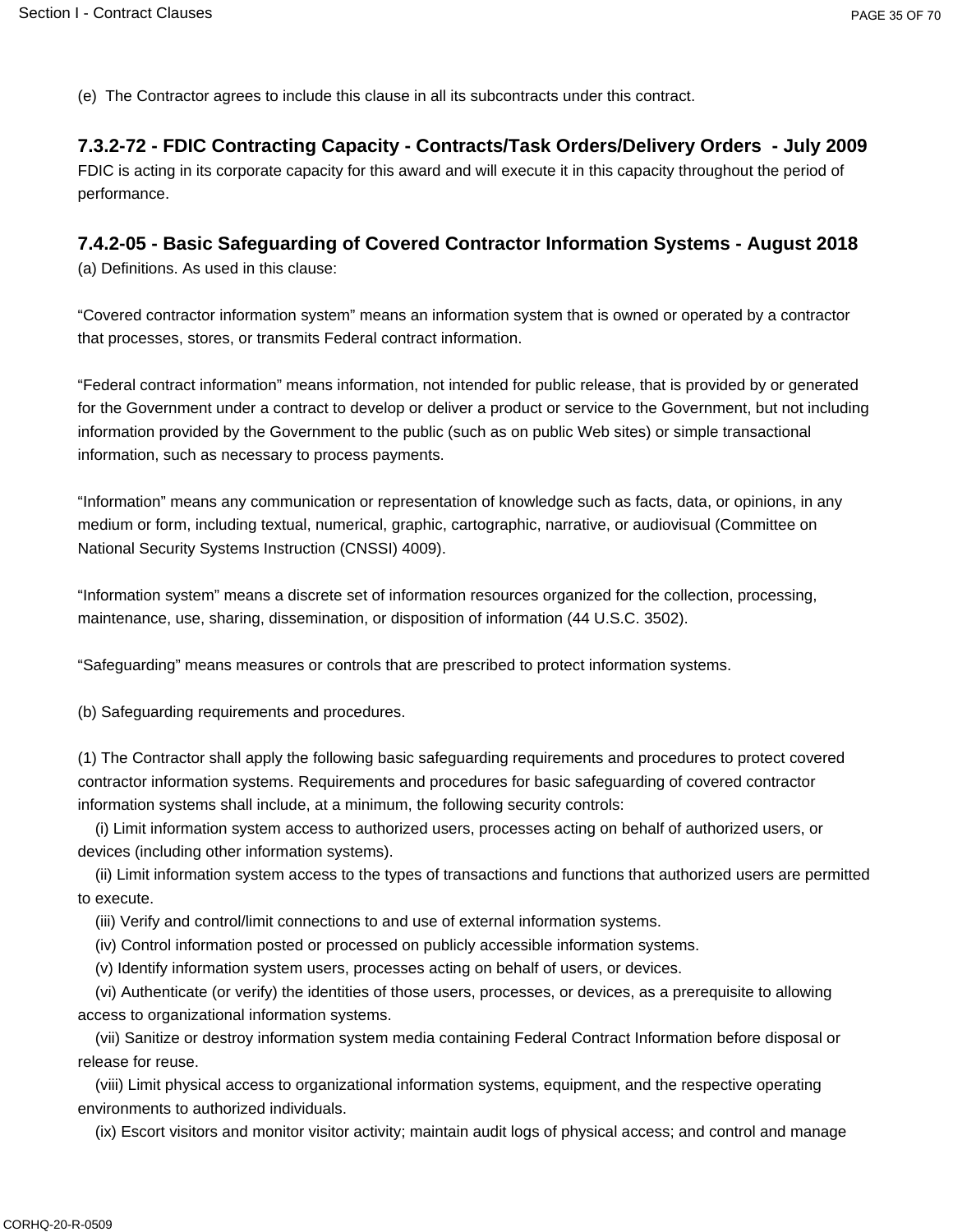physical access devices.

(x) Monitor, control, and protect organizational communications (i.e., information transmitted or received by organizational information systems) at the external boundaries and key internal boundaries of the information systems.

(xi) Implement subnetworks for publicly accessible system components that are physically or logically separated from internal networks.

(xii) Identify, report, and correct information and information system flaws in a timely manner.

(xiii) Provide protection from malicious code at appropriate locations within organizational information systems.

(xiv) Update malicious code protection mechanisms when new releases are available.

(xv) Perform periodic scans of the information system and real-time scans of files from external sources as files are downloaded, opened, or executed.

(c) Subcontracts. The Contractor shall include the substance of this clause, including this paragraph (c), in subcontracts under this contract in which the subcontractor may have Federal contract information residing in or transiting through its information system.

#### **7.5.2-04 - Contractor Submittal of Current Personnel - December 2017**

The Contractor is required to submit a current list of contractor and subcontractor personnel, including all key personnel, that are working under the award and for which a background investigation was required, in accordance with clause 7.5.2-3, Background Investigations. The contractor must also include a list of all contractor and subcontractor personnel that have been removed from the award since the previous quarterly report. The list of personnel must be submitted to the FDIC Oversight Manager by the beginning of each quarter (January 1st, April 1st, July 1st, and October 1st) for the duration of the award. Both reports are to be submitted in the same email, as follows:

1) The current contractor and subcontractor personnel list shall be submitted by email, in a Microsoft Excel or compatible software file, and must include:

- a) Award Number
- b) Contractor Personnel's Name
- c) Prime Contractor
- d) Subcontractor (when applicable)
- e) Contractor or Subcontractor Personnel's on-board date for the Award Number

2) A list of all contractor and subcontractor personnel that have been removed from the award since the previous quarterly report, or a negative response, shall be submitted by email with "1)" above, in a Microsoft Excel or compatible software file, and must include:

- a) Award Number
- b) Contractor Personnel's Name
- c) Prime Contractor
- d) Subcontractor (when applicable)
- e) Contractor or Subcontractor Personnel's removal date for the Award Number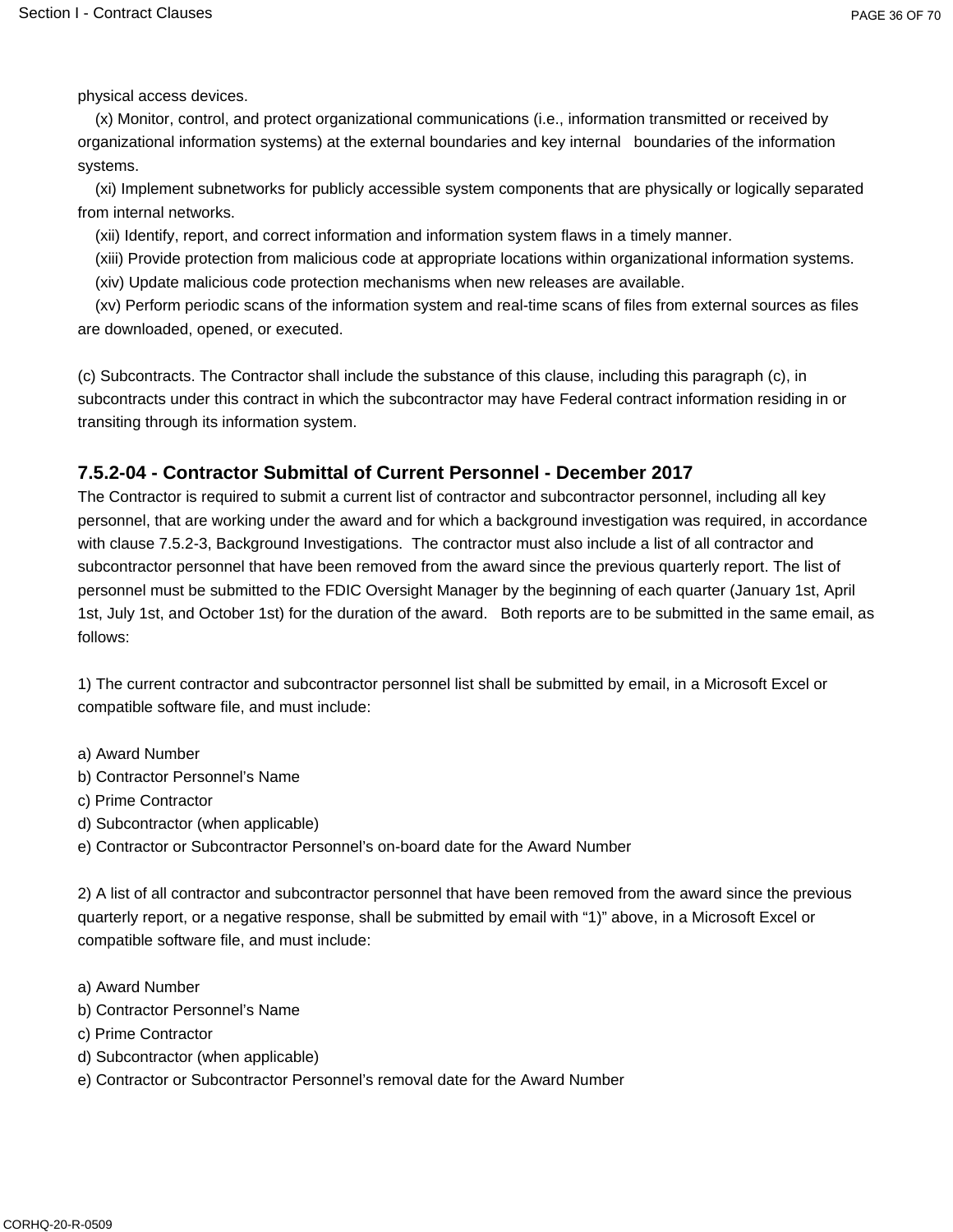## **7.5.3-01 - Section 508, Information and Communication Technology (ICT) - November 2019**

(a) Definition:

Information and Communication Technology (ICT) - Information technology and other equipment, systems, technologies, or processes, for which the principal function is the creation, manipulation, storage, display, receipt, or transmission of electronic data and information, as well as any associated content.

(b) If this award is for the purchase, development, or maintenance of Information and Communication Technology (ICT), the items or services must, at the time of delivery, be in compliance with the following:

1) Section 508 of the Rehabilitation Act and the Architectural and Transportation Barriers Compliance Board's (Access Board's) Information and Communication Technology Standards and Guidelines (36 CFR Part 1194) https://www.access-board.gov/guidelines-and-standards/communications-and-it/about-the-ict-refresh/final-rule ; 2) FDIC regulation 12 CFR §352.5 - http://www.fdic.gov/regulations/laws/rules/2000-7400.html#2000part352.5; and 3) FDIC Circular 2711.1, Information and Communication Technology (ICT) Accessibility Pursuant to Section 508 of the Rehabilitation Act of 1973, is the FDIC policy for implementation of Section 508. The circular is available at https://www.fdic.gov/about/diversity/pdf/2711-1.pdf.

#### **7.5.6-04 - Approved Subcontractors and Consent to Subcontract - July 2014**

The Contractor must not engage subcontractors to perform any of its responsibilities without the prior written approval of the FDIC. The Contractor must notify the FDIC of any changes in subcontracting arrangements. If the Contractor proposes to add a subcontractor after award, the Contractor must obtain consent from the Contracting Officer. The Contractor must send a written request to the Contracting Officer, along with a Subcontracting Plan, or amended Subcontracting Plan, as applicable, which sets forth the following:

(1) Name, address and Data Universal Numbering System (DUNS) number of the subcontractor if the subcontractor has a DUNS number. (Note: A subcontractor is considered to be any entity or person, other than an employee of the Contractor, that will receive payment from the Contractor and is a direct charge to the contract.);

(2) Summary of capabilities of the subcontractor;

(3) Description of roles of Key Personnel of the subcontractor;

(4) Estimated percentage of work to be performed by the subcontractor, based on dollars (i.e., dollars to be paid to subcontractor divided by the total award amount);

(5) Description of services to be performed or goods/material to be provided by the subcontractor;

(6) Minority or Woman Owned Business (MWOB) designation of the subcontractor, i.e., Women-Owned, Minority-

Owned. If Minority-Owned, also provide the subcontractor's ethnic/racial category from the following list:

 Asian-Pacific American Subcontinent Asian (Asian-Indian) American

Black American

Hispanic American

Native American

Other than one of the preceding;

(7) Designation of the subcontractor as a Small Business, Small Disadvantaged Business, Small Business Administration 8(a), Historically Underutilized Business Zone (HUBZone), Veteran Owned and/or Service Disabled Veteran Owned Business; and

(8) Rationale and the offeror's policy for subcontracting, including a description of how the subcontracting commitments will be met.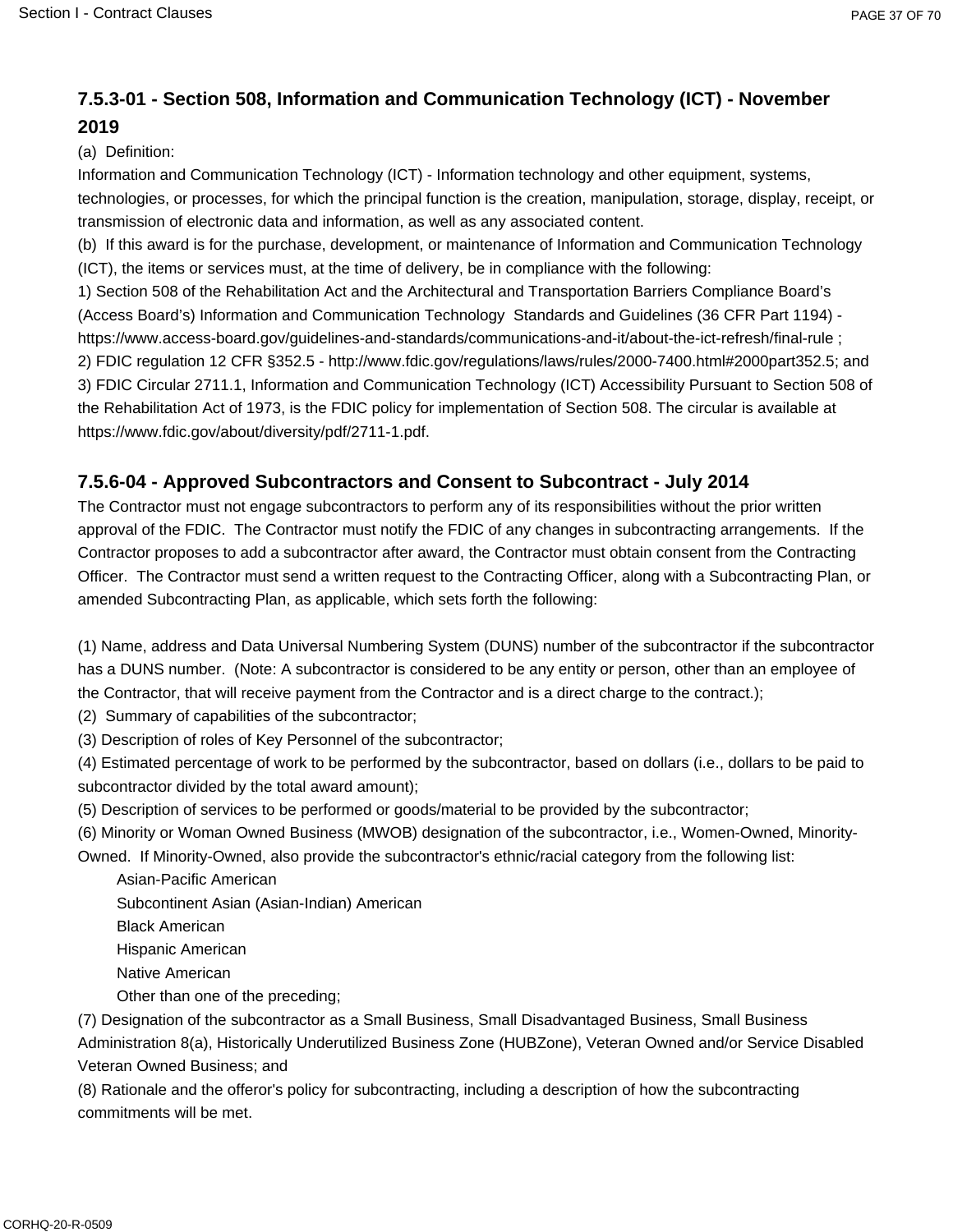In the case of time and material or labor hour contracts, the contractor must provide pricing support for the reasonableness of the proposed labor rates. If markup on the subcontractor rates has been approved by the Contracting Officer, any proposed markup rates must be identified in the pricing support.

A subcontractor must not begin work until the contractor receives written approval by the FDIC Contracting Officer.

The following subcontractors are approved for performance under this contract: TBD

Consent by the FDIC to any proposed subcontractor does not: (1) constitute a determination of the acceptability of any subcontract terms or conditions; or (2) constitute a determination of the acceptability of any amount paid under any subcontract; or (3) relieve Contractor of any of its responsibilities under the award. Contractor must notify the FDIC Contracting Officer of any changes in subcontracting arrangements.

#### **7.5.8-01 - Liability Insurance - April 2010**

Contractor, before commencing work or permitting any subcontractor to commence work, shall procure and maintain the following insurance or, should such insurance be cancelled, the FDIC shall have the right to procure such insurance and the cost thereof shall be deducted from monies then due or which thereafter become due to Contractor. Contractor may carry any additional insurance as it may deem necessary. Contractor shall not be deemed to be relieved of any responsibility by the fact that Contractor carries insurance. The FDIC shall require any contractor of the FDIC performing work on FDIC premises to carry and maintain, at no expense to the FDIC:

(a) Worker's Compensation and Employer's Liability Insurance in accordance with the applicable laws of the state in which the work is to be performed or of the state in which Contractor is obligated to pay compensation to employees engaged in the performance of the work. The policy limit under the Employer's Liability Insurance section shall not be less than One Hundred Thousand Dollars (\$100,000) for any one accident; and

(b) Comprehensive Bodily Injury and Property Damage Liability Insurance covering the work, the performance of the work and everything incidental thereto, with Bodily Injury (including death) and Property Damage limits of not less than Five Million Dollars (\$5,000,000) per occurrence combined single limit. This policy shall be endorsed to cover: Contractual liability coverage, completed operations coverage, and broad form property damage endorsement; and

(c) Automobile Public Liability and Property Damage Insurance, including coverage on owned, hired, and nonowned automobiles and other vehicles, if used in connection with the performance of the work, with Bodily Injury and Property Damage limits of not less than One Million Dollars (\$1,000,000) per occurrence combined single limit; and

(d) Such other insurance as may be required elsewhere in the Agreement documents.

The FDIC shall be named as Additional Insured under Contractor's Comprehensive Bodily Injury and Property Damage Liability Insurance, and Automobile Public Liability and Property Damage Insurance coverage. Contractor's insurance shall be primary.

#### **7.5.14-01 - Disputes - June 2012**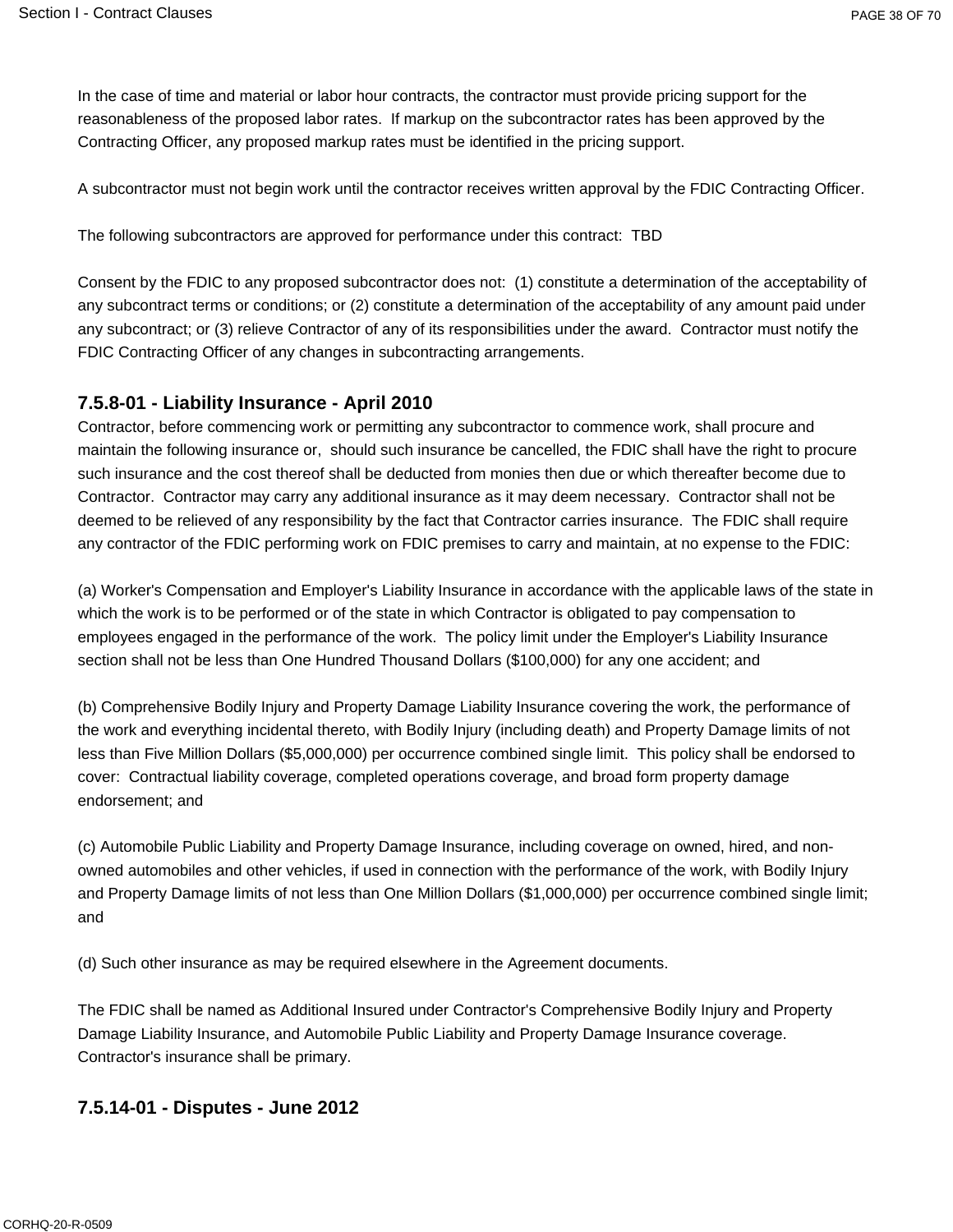Except as otherwise provided in this award, any factual dispute arising under this award, which is not disposed of by agreement, will be decided by the Contracting Officer. The Contracting Officer must, within 60 days, decide the claim or notify the contractor of the date by which the decision will be made. The Contracting Officer will furnish the contractor with a copy of the written decision.

The decision of the Contracting Officer is final and conclusive unless the contractor submits a written request for appeal of the decision to the Division of Administration, Acquisition Services Branch (ASB), Deputy Director, within 60 days from receipt of the Contracting Officer decision. The ASB Deputy Director must, within 30 days, decide the claim or notify the contractor of the date by which the decision will be made. The decision of the ASB Deputy Director is final and conclusive unless a court of competent jurisdiction finds the decision fraudulent, arbitrary and capricious, so grossly erroneous as to imply bad faith, or not supported by substantial evidence. The contractor has 180 days from the date of the ASB Deputy Director's decision to appeal to a court of competent jurisdiction.

Contractor will be afforded an opportunity to be heard and to offer evidence in support of its appeal, if it requests. Pending final decision of a dispute, Contractor remains obligated to proceed diligently with the performance of the contract, in accordance with the Contracting Officer's decision.

Questions of law may be considered in deciding disputes under the process described above. However, consideration of questions of law by any administrative official, representative or board is not a final decision, and is not to be construed as one.

# **7.6.3-02 - Contractor Return, Destruction and Retention of FDIC Information - July 2017**

(a) Definitions:

"FDIC Information" as used in this clause, includes all recorded information, regardless of form or characteristics, that is created for FDIC use or received by or on behalf of FDIC and delivered to, or falling under the legal control of the FDIC in connection with the transaction of public business by the FDIC or its legitimate successor as evidence of the organization, functions, policies, decisions, procedures, operations, or other activities of the FDIC and because of the informational value of data in the recorded information.

The term FDIC information:

(1) includes FDIC business records;

(2) applies to information created, received, or maintained by Contractors pursuant to their FDIC contract; and

(3) may include deliverables and documentation associated with deliverables.

(b) Maintenance of FDIC Information:

(1) Contractor shall comply with all applicable records management laws, regulations, as well as all FDIC records retention policies, including policies associated with the safeguarding of information covered by the Privacy Act of 1974 (5 U.S.C. 552a).

(2) FDIC Information is subject to FDIC policies, Federal laws, including, but not exclusively, the Freedom of Information Act (FOIA) (5 U.S.C. 552), as amended and the Privacy Act of 1974 (5 U.S.C. 552a), as amended, and must be managed and scheduled for disposition only as permitted by statute or FDIC policy.

(3) Contractor shall maintain and manage all FDIC Information in accordance with Federal laws and FDIC policies.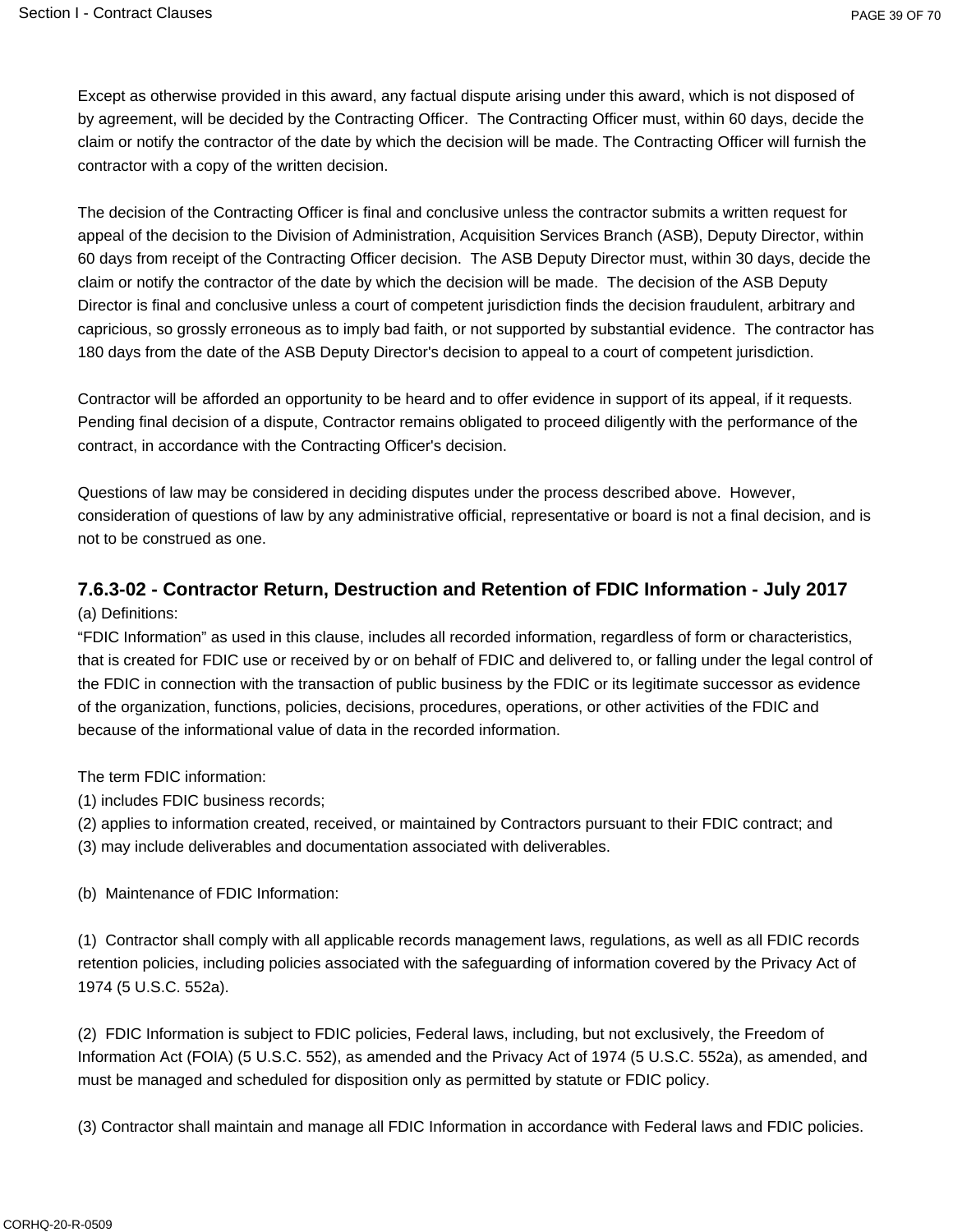Electronically stored information (ESI) and associated metadata must be accompanied by sufficient technical documentation to permit understanding and use of the information.

(4) The contractor is responsible for preventing the alienation or unauthorized destruction of FDIC Information, including all forms of mutilation. FDIC Information may not be destroyed except in accordance with the provisions of the FDIC records retention policies and with the written concurrence of the FDIC.

(c) Return, Destruction and Retention of FDIC Information

(1) Upon the conclusion of the contract by expiration, termination, cancelation or otherwise identified in the contract, FDIC Information and records in the possession or control of the contractor shall be returned or destroyed, as stated in the contract or as directed by the FDIC. The contractor shall execute destruction in accordance with the guidelines for media sanitization contained in the most current version of NIST SP 800-88, Guidelines for Media Sanitization, and submit to the Oversight Manager and Contracting Officer a certification thereof. Exceptions to the requirement that FDIC Information be returned or destroyed at the conclusion of the contract include the information addressed in clause 7.3.2-37 Audit of Records, and that addressed in paragraph (i).

(i) FDIC Information may be retained for a period after contract conclusion if such information is required to be retained by the contractor based on law and/or regulation. Upon award and throughout the period of the contract, the contractor shall notify the Contracting Officer and Oversight Manager in writing as soon as the contractor determines a law and/or regulation requires retention of information after contract conclusion.

(ii) If the contractor is required by law and/or regulation to retain FDIC Information after contract conclusion, the contractor agrees to do the following:

(A) Identify the law or regulation requiring the retention and length of the retention period;

(B) Maintain the FDIC Information in accordance with all security requirements of the contract;

(C) Provide an inventory of all FDIC Information that will be retained after conclusion of the contract;

(D) Notify the FDIC when the retention period has expired and follow FDIC instructions as to manner of destruction and/or return of the FDIC Information; and

(E) Execute destruction in accordance with the guidelines for media sanitization contained in the most current version of NIST SP 800-88, Guidelines for Media Sanitization, and submit to the Oversight Manager and Contracting Officer a certification thereof.

(iii) If the conditions of paragraphs (i) apply and the contractor is authorized by the Contracting Officer to retain FDIC Information, the contractor agrees to comply with all contract provisions impacting security of the information during the period of retention, including, but not exclusively:

7.4.2-2 Off-site Processing and Storing of FDIC Information

7.5.1-1 Privacy Act

7.5.1-2 Protecting Sensitive Information

7.5.2-8 Risk Level Designation (Functional Responsibility)

7.5.2-10 Risk Level Designation (Labor Category)

All of the referenced clauses, to the extent included in the contract, along with the following clauses, shall survive conclusion of the contract:

7.3.1-03 Restriction on Disclosure of Information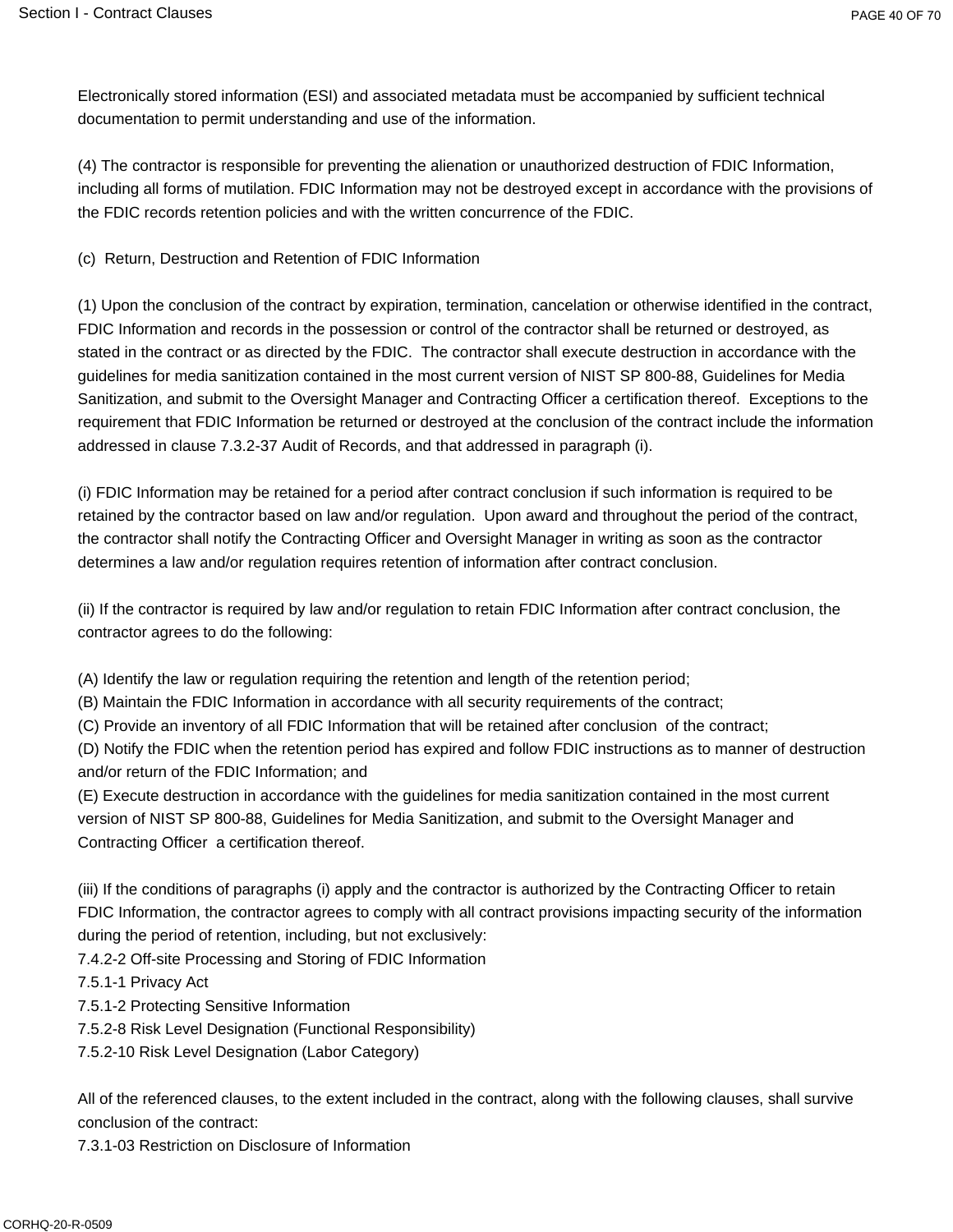7.3.1-15 Governing Law 7.3.2-37 Audit of Records 7.3.2-54 Cooperation with the Office of Inspector General 7.5.4-06 Rights in Data General 7.5.4-07 Rights in Data Special Works 7.5.4-08 Rights in Data Existing Works 7.5.8-01 Liability Insurance 7.5.8-05 Cost of Insurance 7.5.14-01 Disputes

(2) The requirements of this clause do not rescind the contractor's responsibility for compliance with other applicable Federal statutory or regulatory requirements that may apply to the contract.

(3) Retention of FDIC Information after contract conclusion is for the sole benefit of the contractor and shall be at no cost to the FDIC.

(4) During the period of retention of FDIC Information, the contractor shall only allow access to such information by individuals who continue to meet the requirements for access under the FDIC Contract.

#### (d) Subcontracts

Contractor must ensure this clause is included in all first-tier and lower tier subcontracts to which the conditions and requirements described in this clause would apply. The contractor is required to obtain the Contracting Officer's approval prior to engaging in any contractual relationship (subcontract) in support of this contract requiring the disclosure of information, documentary material and/or records generated under, or relating to the contract.

#### **7.6.4-04 - Fair Inclusion of Minorities and Women - September 2018**

(a) Contractor confirms its commitment to equal opportunity in employment and contracting. To implement this commitment, the Contractor shall ensure, to the maximum extent possible consistent with applicable law, the fair inclusion of minorities and women in its workforce. The Contractor shall insert the substance of this clause in all subcontracts under this Contract whose dollar value exceeds \$100,000. Within ten business days of a written request from the Contracting Officer, or such longer time as the Contracting Officer determines, and without any additional consideration required from FDIC, the Contractor shall provide documentation, satisfactory to FDIC, of the actions it (and as applicable, its subcontractors) has undertaken to demonstrate its good faith effort to comply with the aforementioned provisions. For purposes of this contract, "good faith effort" may include actions by the contractor intended to identify and, if present, remove barriers to minority and women employment or expansion of employment opportunities for minorities and women within its workforce. Efforts to remove such barriers may include, but are not limited to, recruiting minorities and women, providing job-related training, or other activity that could lead to those results.

(b) The documentation requested by the Contracting Officer to demonstrate "good faith effort" may include, but is not limited to, one or more of the following:

1. The total number of Contractor's employees, and the number of minority and women employees, by race, ethnicity, and gender (e.g., an EEO-1);

2. A list of subcontract awards under the Contract that includes: dollar amount, date of award, and subcontractor's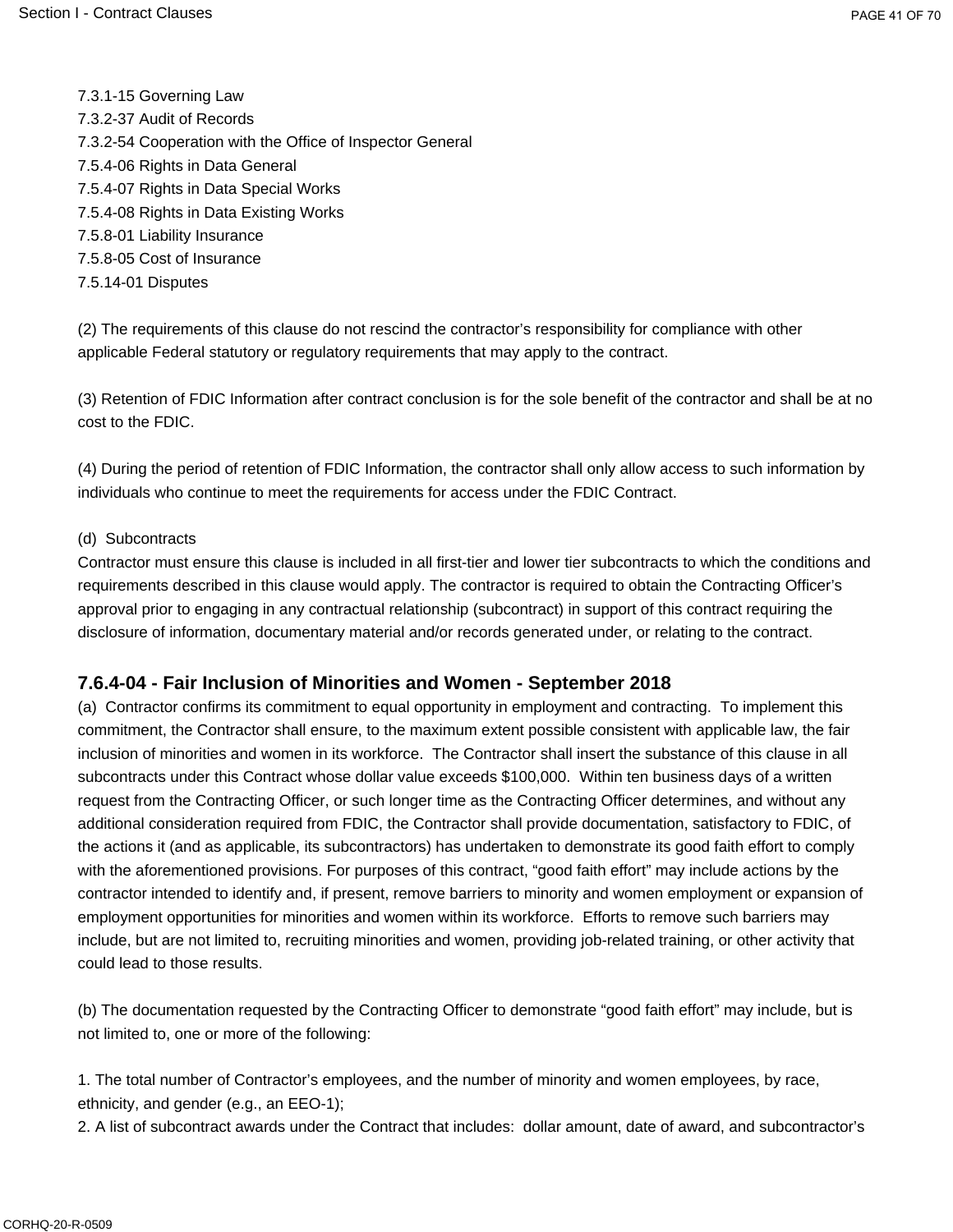minority and/or gender ownership status;

3. Information similar to that required in item 1, above, with respect to each subcontractor with a subcontract value that exceeds \$100,000; and/or

4. The Contractor's plan to ensure that minorities and women have appropriate opportunities to enter and advance within its workforce, including outreach efforts.

(c) Consistent with Section 342(c)(3) of the Dodd-Frank Wall Street Reform and Consumer Protection Act, Pub. L. 111-203, 124 Stat. 1376 (2010) (Dodd-Frank Act), a failure to demonstrate to the Director of FDIC's Office of Minority and Women Inclusion such good faith efforts to include minorities and women in the Contractor's workforce (and as applicable, the workforce of its subcontractors), may result in termination of the Contract for default, referral to the Office of Federal Contract Compliance Programs, or other appropriate action.

(d) For purposes of this clause, the terms "minority," "minority-owned business" and "women-owned business" shall have the meanings set forth in Section 342(g) of the Dodd-Frank Act.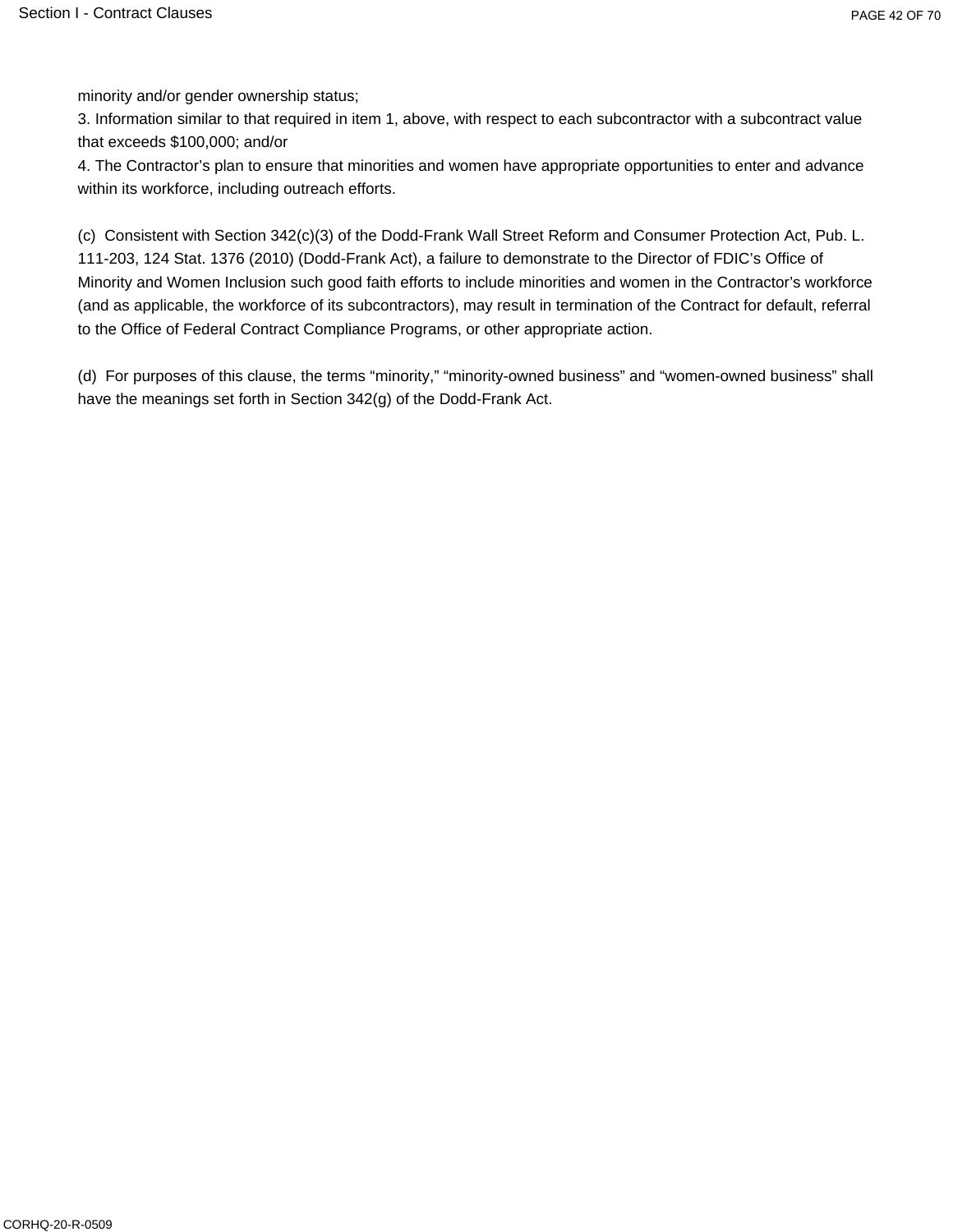# **Section J - List of Attachments**

| <b>Order of Appearance</b> | <b>Name</b>                             |
|----------------------------|-----------------------------------------|
| Attachment (1)             | Proposal Signature Page                 |
| Attachment (2)             | Proposal Requirements - CORHQ-20-R-0509 |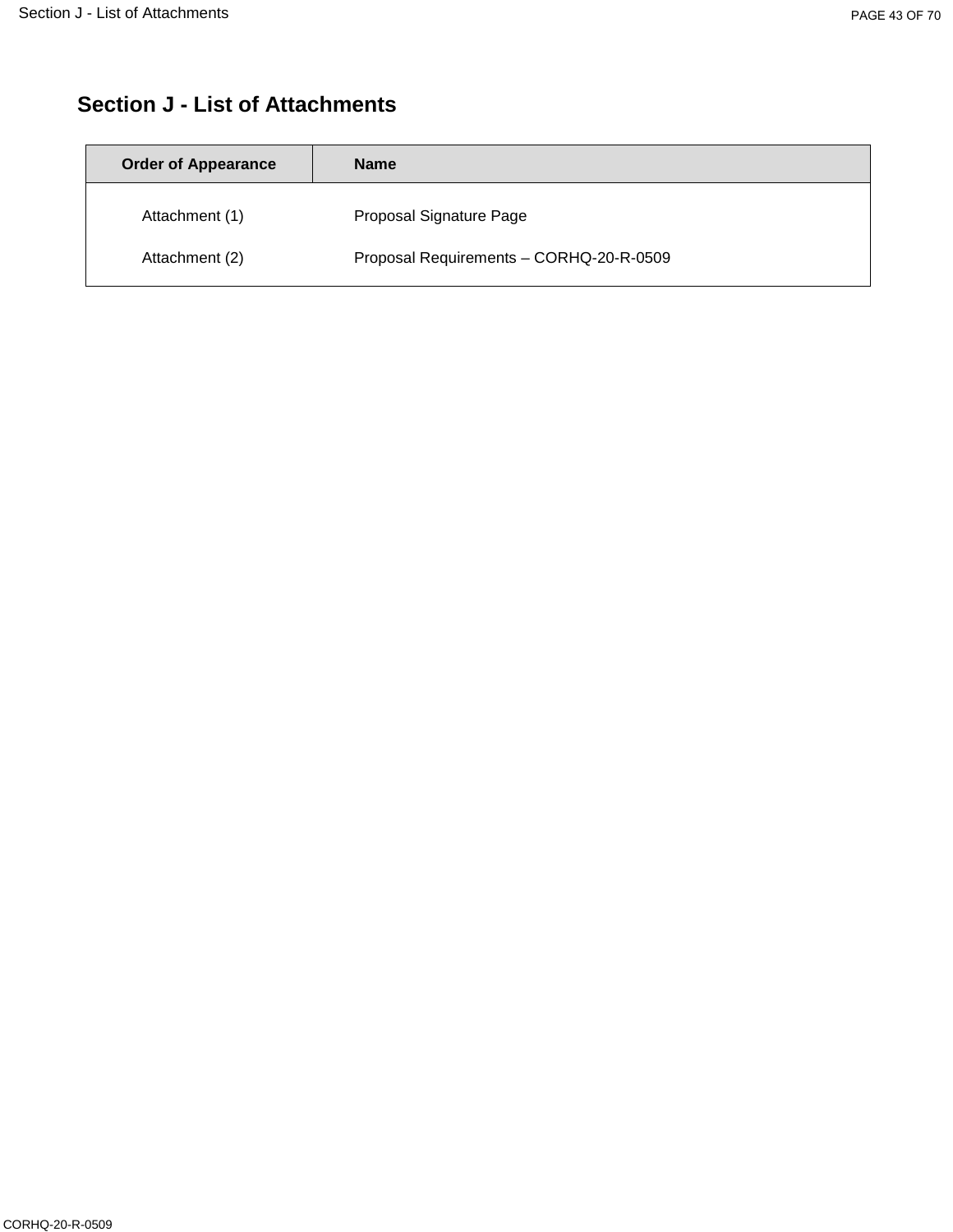# **Section K - Representations, Certifications and Other Statements of Offerors**

No attachments were added for this section.

#### Clauses Incorporated By Reference

| <b>Title</b><br>Clause # |                                          | <b>Date</b>      |
|--------------------------|------------------------------------------|------------------|
| $ 7.3.1 - 03 $           | Restriction on Disclosure of Information | <b>July 2008</b> |

#### Full Text Clauses

## **7.3.2-45 - Preamble to Contractor Representations and Certifications - November 2009**

Contractor is subject to the provisions of 12 Code of Federal Regulations Chapter III, Part 366, which may be found at: http://www.fdic.gov/buying/goods/acquisition/index.html. The representations and certifications set out in this solicitation must be completed by an official authorized to bind the contractor, and must be returned with its proposal. These representations and certifications concern matters within the jurisdiction of an agency of the United States, and the making of a false, fictitious, or fraudulent certification may render the contractor and certifying official subject to prosecution under 18 United States Code 1001, 1007, and 1014. (For purposes of these certifications, the Federal Deposit Insurance Corporation (FDIC) is considered an agency of the United States only with respect to its rights and remedies under Title 18 of the United States Code). In addition, any misrepresentations or false, fictitious, or fraudulent certifications may render the contractor and the certifying official subject to administrative remedies available to the FDIC, which include suspension and/or exclusion from contracting, or termination of the contract, (12 CFR 366.16; 12 CFR Part 367).

The offeror must provide notice to the Contracting Officer within 10 business days of discovery or at any time prior to contract award, if the contractor learns that one or more of its representations and certifications were erroneous when submitted or have become erroneous by reason of changed circumstances.

The signature of the offeror on the face page of this solicitation constitutes the making of the applicable representations and certifications. The applicable representations and certifications will be incorporated by reference into any contract awarded to the offeror under this solicitation.

### PRIVACY ACT STATEMENT

Collection of this information is authorized by the Federal Deposit Insurance Act, 12 U.S.C. 1819, 1821 and Executive Order 9397. This information will be used primarily to examine a contractor's eligibility for potential FDIC contract award; the information provided may be disclosed to licensing authorities by the FDIC in examining the contractor's eligibility.Information may also be disclosed to appropriate Federal, state or local agencies for law enforcement purposes when a violation or possible violation of a civil or criminal law is apparent; to individuals involved in judicial or administrative proceedings; and to a Congressional office in response to an inquiry made at the individual's request. Information may also be disclosed in accordance with the other routine uses set forth in the FDIC's Financial Information System 30-64-0012. Furnishing the requested information is voluntary. However, failure to furnish all requested information may preclude you from receiving an FDIC contract.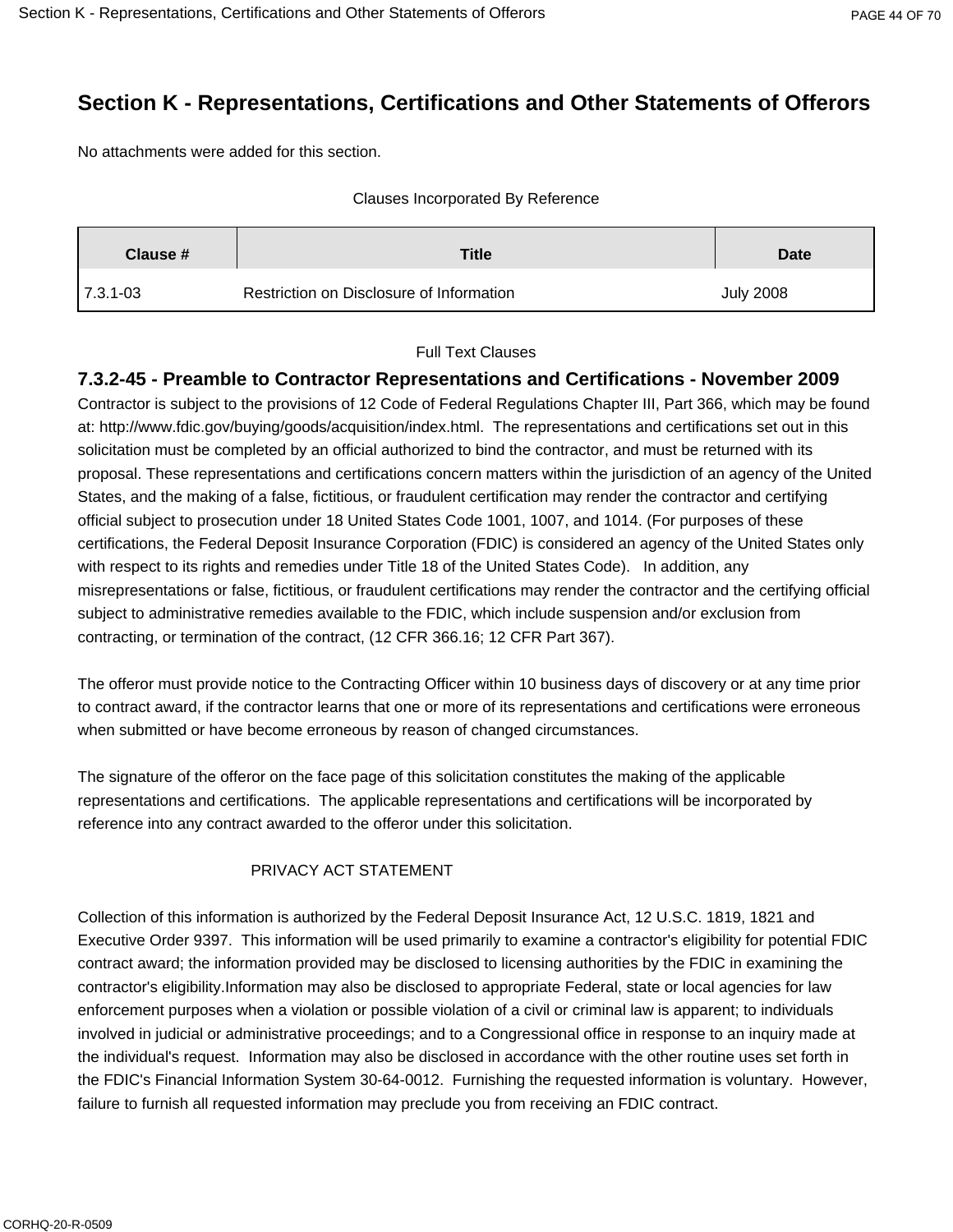## **7.3.2-46 - Integrity and Fitness Representations and Certifications - November 2009**

Answer all questions and fill in the information asked for.

|  |  | I. IDENTIFYING INFORMATION: |
|--|--|-----------------------------|
|--|--|-----------------------------|

(a) Type of Organization

The contractor operates as [ ] an individual, [ ] a State or local agency, [ ] a partnership, [ ] a joint venture, [ ] a nonprofit organization, [ ] an educational institution, [ ] a corporation organized and existing under the laws of the state of \_\_\_\_\_\_\_\_\_\_\_\_\_\_\_\_\_\_\_\_\_\_\_\_\_\_\_\_.

(b) Parent Information

The contractor [ ] is [ ] is not owned or controlled by a parent company. If it is, complete the blanks below and include an organizational chart of parent company:

NAME OF PARENT COMPANY \_\_\_\_\_\_\_\_\_\_\_\_\_\_\_\_\_\_\_\_\_\_\_\_\_\_\_\_

DATA UNIVERSAL NUMBERING SYSTEM (DUNS) NUMBER \_\_\_\_\_\_\_\_\_\_\_\_\_\_\_\_\_\_\_\_\_\_\_\_\_\_\_\_\_\_\_\_\_\_

ADDRESS \_\_\_\_\_\_\_\_\_\_\_\_\_\_\_\_\_\_\_\_\_\_\_\_\_\_\_\_\_\_\_\_\_\_\_\_\_\_\_\_\_\_\_\_\_\_

| $\sim$ $\sim$<br>. .<br>- | $\overline{\phantom{a}}$<br>. .<br>$  -$ |
|---------------------------|------------------------------------------|
|                           |                                          |

ZIP CODE \_\_\_\_\_\_\_\_\_\_\_\_\_\_\_\_\_\_\_\_\_\_

(c) Joint Venture Information

The contractor  $\lceil \ \rceil$  is  $\lceil \ \rceil$  is not a joint venture. If contractor is a joint venture, complete the information below.

| NAME OF JOINT VENTURE PARTNER |  |
|-------------------------------|--|
|-------------------------------|--|

| JV'S DUNS NUMBER (If different) |  |
|---------------------------------|--|
|                                 |  |

ADDRESS \_\_\_\_\_\_\_\_\_\_\_\_\_\_\_\_\_\_\_\_\_\_\_\_\_\_\_\_\_\_\_\_\_\_\_\_\_\_\_\_\_\_\_\_\_\_\_\_\_\_\_\_

|  | . . |  |
|--|-----|--|
|  |     |  |

ZIP CODE \_\_\_\_\_\_\_\_\_\_\_\_\_\_\_\_\_\_\_\_

Has a Joint Venture Agreement been executed? [ ] Yes, [ ] No (If yes, attach Agreement.)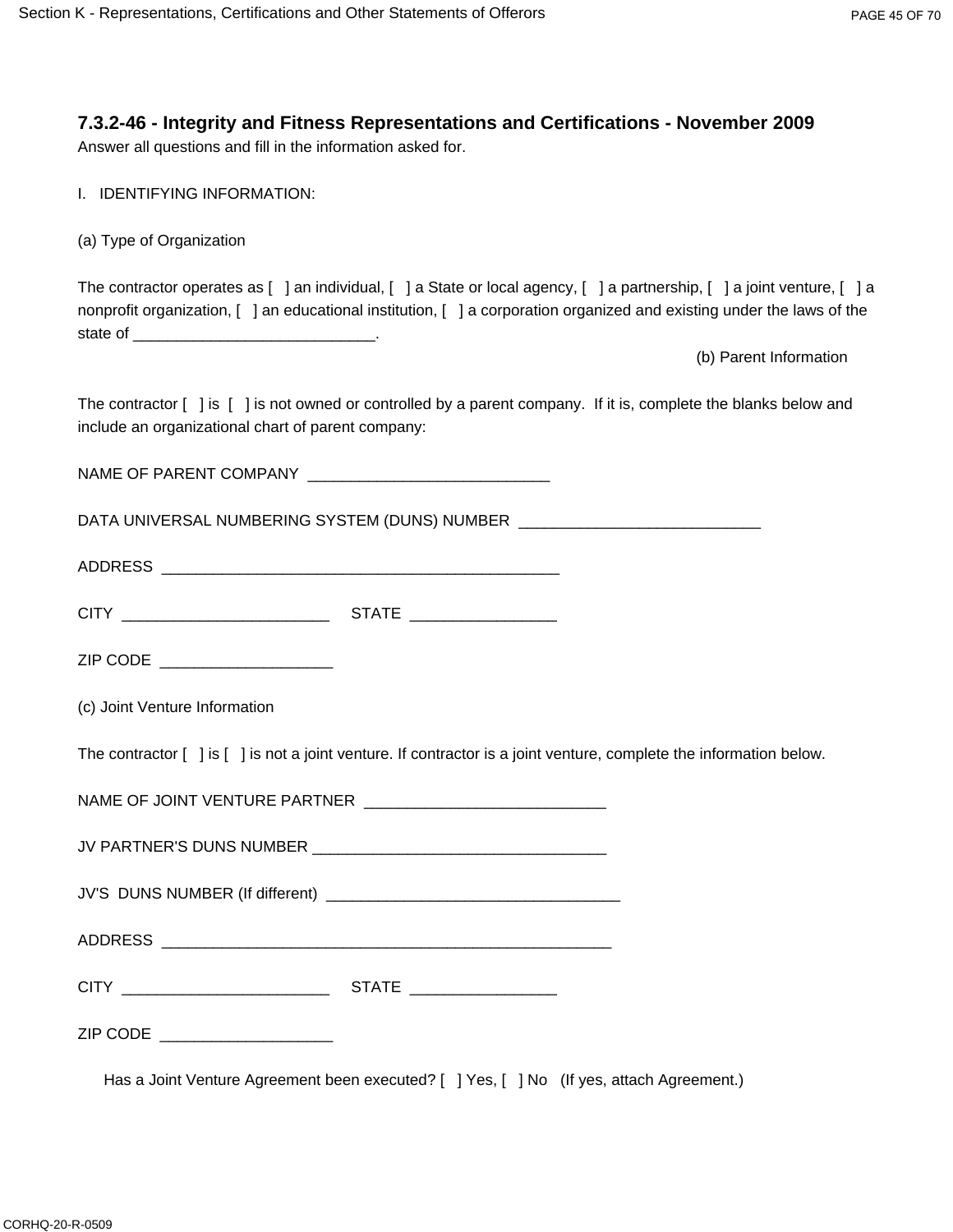(d) Subcontractor Information

The contractor [ ] will [ ] will not use subcontractors in the performance of the contract. If it will, complete the information below.

| DUNS NUMBER _________________                               |  |  |
|-------------------------------------------------------------|--|--|
|                                                             |  |  |
|                                                             |  |  |
| ZIP CODE ______________________                             |  |  |
|                                                             |  |  |
| DUNS NUMBER ________________                                |  |  |
|                                                             |  |  |
|                                                             |  |  |
| ZIP CODE ____________________                               |  |  |
|                                                             |  |  |
| DUNS NUMBER ________________                                |  |  |
|                                                             |  |  |
|                                                             |  |  |
| ZIP CODE ____________________                               |  |  |
| (If additional space is necessary, attach separate sheets.) |  |  |
| PART 366 INTEGRITY AND FITNESS<br>Ш.                        |  |  |

a) Unique Terms

Unique terms used in these representations and certifications are described in 12 CFR Part 366 as follows: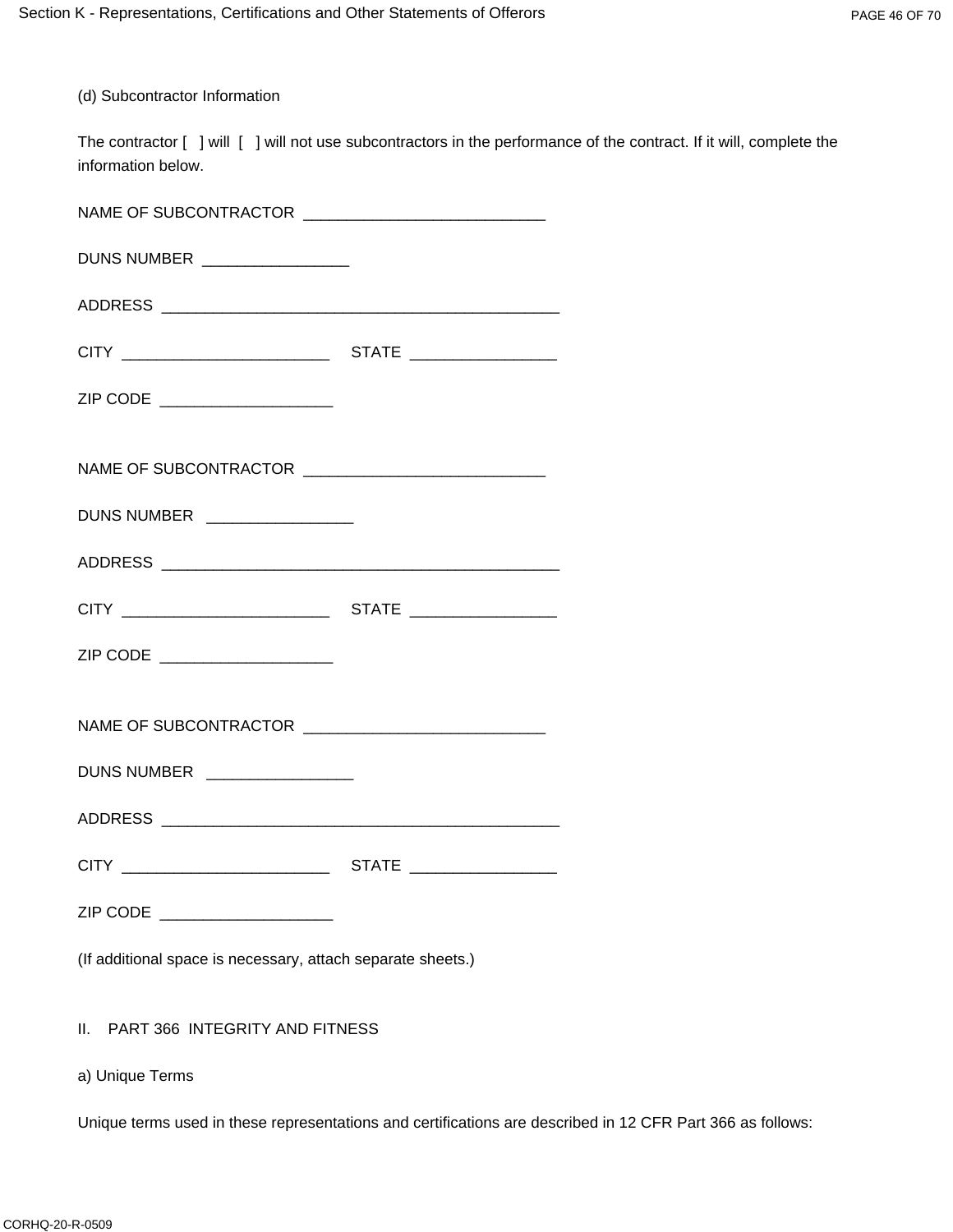(1) Conflict of interest occurs when a contractor, any entity that owns or controls a contractor, or any entity the contractor owns or controls:

(i) Has a personal, business, or financial interest or relationship that relates to the services performed under the contract; or

(ii) Is a party to litigation against the FDIC, or represents a party that is; or

(iii) Submits an offer to acquire an asset from FDIC for which services were performed during the past three years, unless the contract allows for the acquisition.

(2) Ownership or control:

(i) The president or chief executive officer has control of an organization.

(ii) A partner in a small law firm has ownership or control. A partner in a large multinational law firm may not have ownership or control.

(iii) A general partner of a limited partnership has control. Ownership or control exists when there is an interest of twenty five percent (25%) or more in a limited partnership.

(iv) Ownership or control is evidenced by the:

- 1. Power to vote, directly or indirectly, 25% or more interest of any class of voting stock of a company;
- 2. Ability to direct in any manner the election of a majority of a company's directors or trustees; or
- 3. Ability to exercise a controlling influence over the company's management and policies.

(3) Default on a material obligation occurs when a loan or advance with an outstanding balance of more than \$50,000 is or was delinquent for ninety (90) days or more.

(4) FDIC-insured depository institution includes any bank or savings association the deposits of which are insured by the FDIC.

(5) Management official includes any shareholder, employee, or partner who controls a company and any individual who directs the day-to-day operations of a company. With respect to a partnership whose management committee or executive committee has responsibility for the day-to-day operations of the partnership, management official includes a member of such a committee but, if no such committee exists, management official includes each of the general partners.

(6) Pattern or practice of defalcation regarding obligations:

A pattern or practice of defalcation under 12 CFR section 366.3(c) exists when the contractor, any person that owns or controls the contractor, or any entity the contractor owns or controls has a legal responsibility for the payment on at least two obligations that are: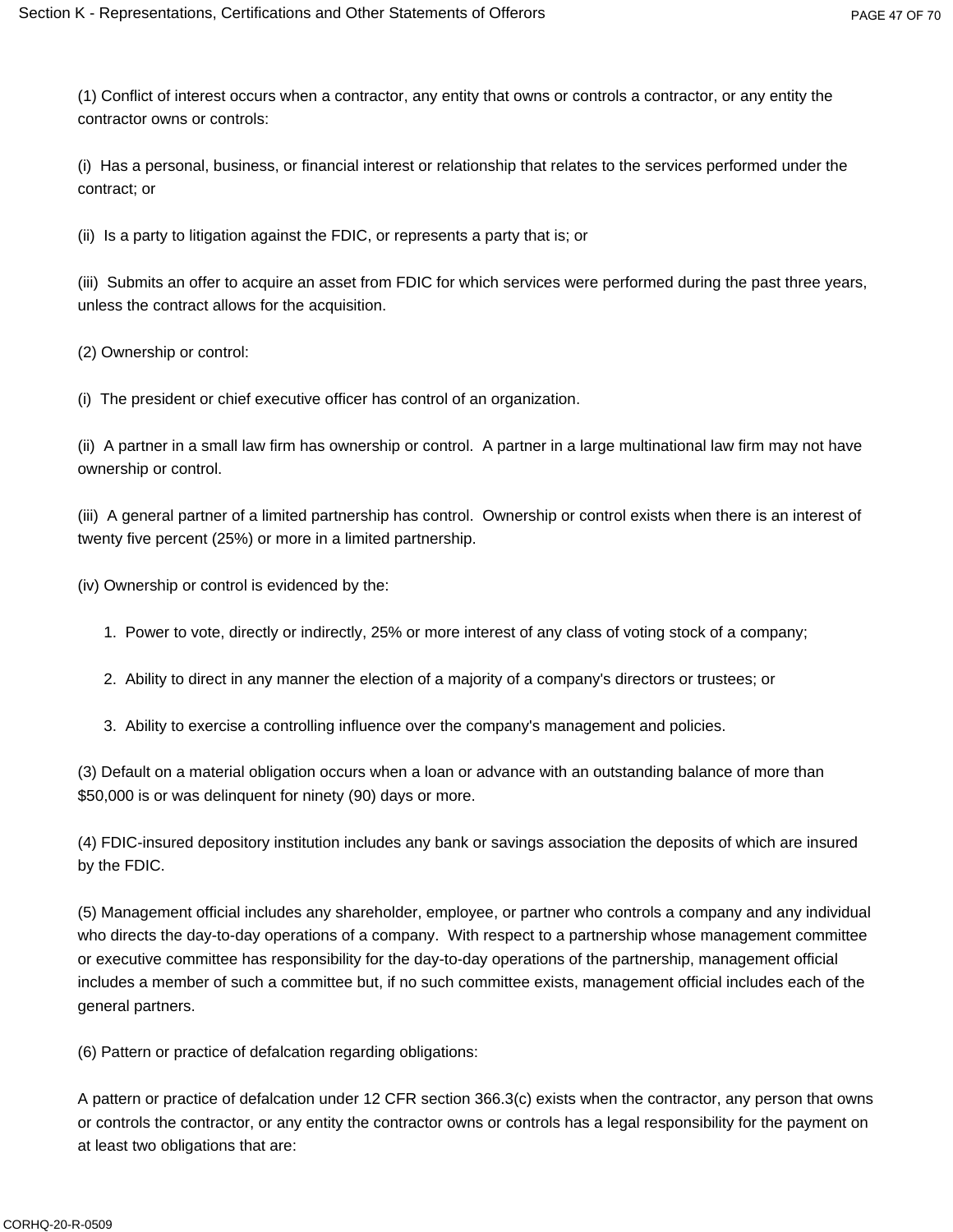(i) To one or more FDIC-insured depository institutions;

(ii) More than ninety (90) days delinquent in the payment of principal, interest, or a combination thereof; and

(iii) More than \$50,000 each.

(7) Person includes an individual, corporation, partnership or other entity with a legally independent existence.

(8) Substantial loss to Federal deposit insurance fund:

A substantial loss to a Federal deposit insurance fund under 12 CFR section 366.3(d) exists when the contractor, or any person that owns or controls the contractor, or any entity the contractor owns or controls has:

(i) An obligation to us that is delinquent for ninety (90) days or more and on which there is an outstanding balance of principal, interest, or a combination thereof of more than \$50,000;

(ii) An unpaid final judgment in our favor that is in excess of \$50,000, regardless of whether it becomes discharged in whole or in part in a bankruptcy proceeding;

(iii) A deficiency balance following foreclosure of collateral on an obligation owed to us that is in excess of \$50,000, regardless of whether it becomes discharged in whole or in part in a bankruptcy proceeding; or

(iv) A loss to us that is in excess of \$50,000 that we report on IRS Form 1099-C, Information Reporting for Discharge of Indebtedness.

(b) Representations as to Eligibility (12 CFR 366.3)

To the best of the contractor's knowledge:

(1) Has the contractor been convicted of a felony?

[ ] Yes [ ] No (If yes, explain below.)

(2) Has the contractor been removed from or prohibited from participating in the affairs of an FDIC-insured depository institution because of a Federal banking agency action?

[ ] Yes [ ] No (If yes, explain below.)

(3) Has the contractor demonstrated a pattern or practice of defalcation regarding obligations?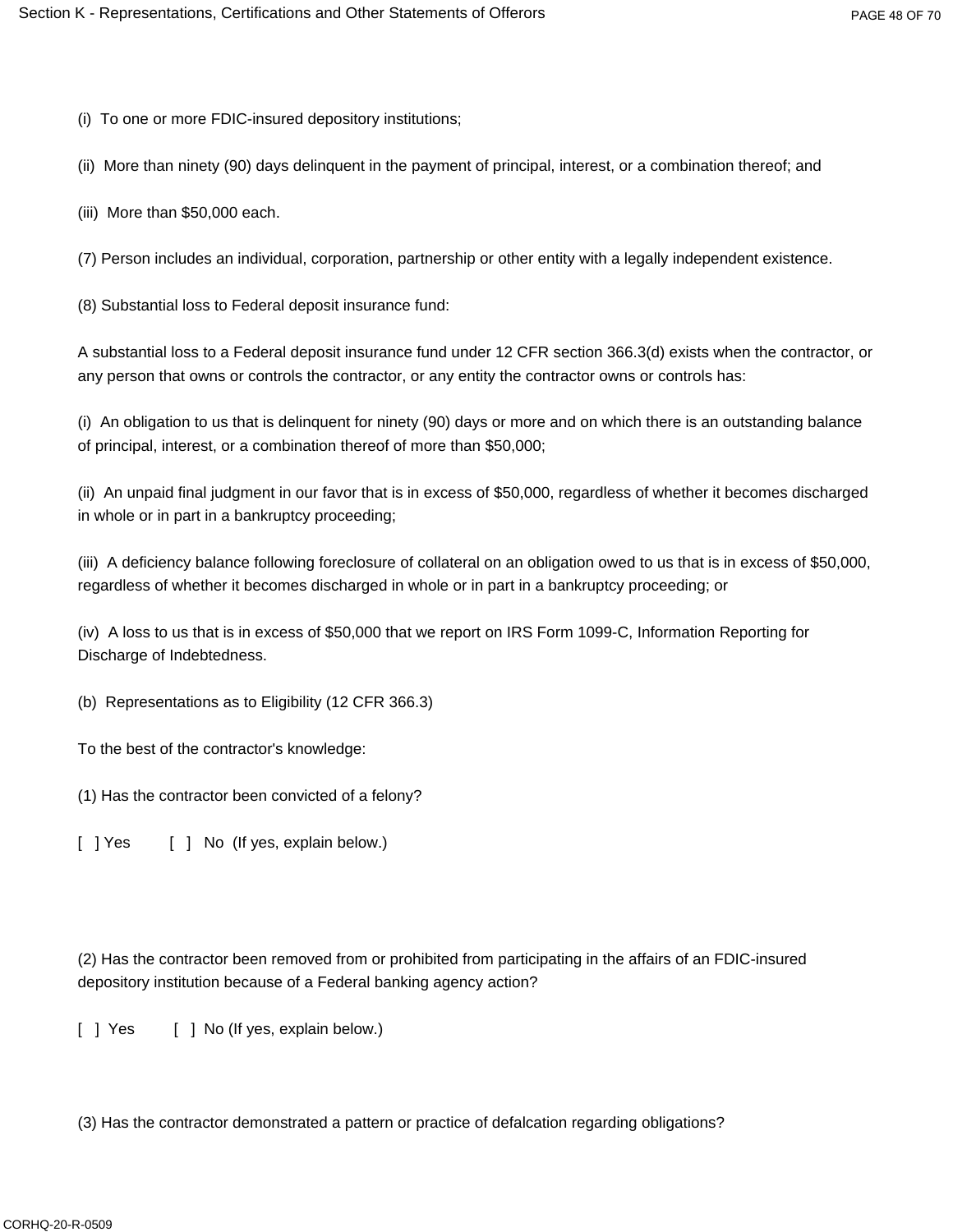[ [ Yes [ ] No (If yes, explain below.)

(4) Is the contractor responsible for a substantial loss to a Federal deposit insurance fund?

[ ] Yes [ ] No (if yes, explain below.)

As used herein, "pattern or practice of defalcation"is described in 12 CFR 366.4 and "a substantial loss to a Federal deposit insurance fund" is described in 12 CFR 366.5 both are reproduced in Part II(a) of these representations and certifications for your convenience.

(c) Representations as to Conflicts of Interest (12 CFR 366.9)

Answers to the following four (4) questions regarding conflicts of interest are provided for the contractor, its officers, directors, any management officials, any persons that own or control you or you own or control; and any employees, agents, or subcontractors who will perform services under the contract:

(1) Do any such person(s) have a personal, business, or financial interest or relationship that relates to the services you perform under the contract?

[ ] Yes [ ] No (if yes, explain below.)

(2) Are any such person(s) a party to litigation against us, or represent a party that is?

[ ] Yes [ ] No (if yes, explain below.)

(3) Are any such person(s) submitting an offer to acquire an asset from us for which services were performed during the past three years, unless the contract allows for the acquisition?

[ ] Yes [ ] No (if yes, explain below.)

(4) Does the contractor recognize that it generally may not later purchase assets it will manage under this contract and performance of this contract may disqualify the contractor from follow-up work where information obtained in the performance of the contract gives the contractor an unfair competitive advantage?

[ ] Yes [ ] No (if no, explain below.)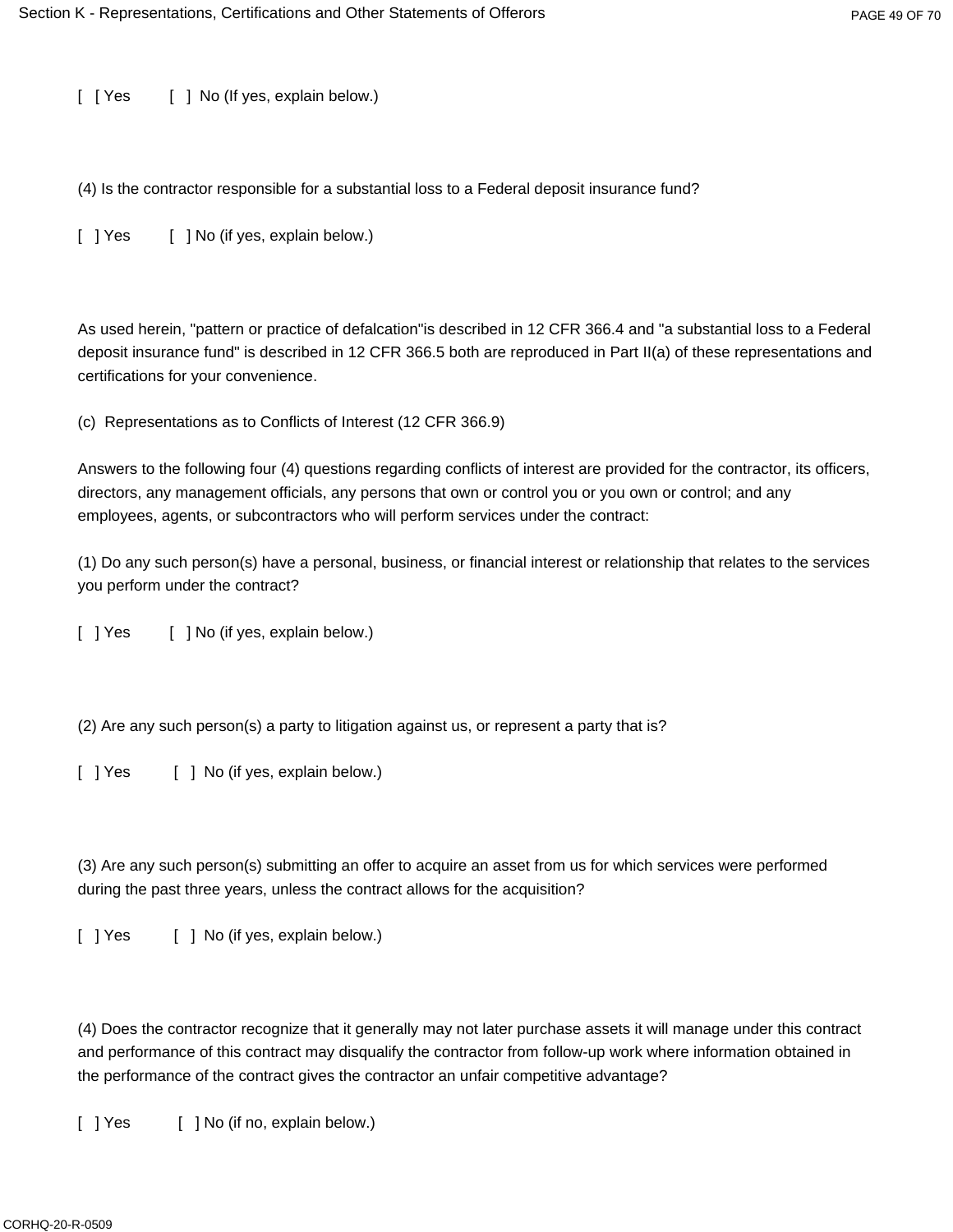If the contractor cannot certify that there are no conflicts of interest, it may describe the circumstances of any conflicts and request a waiver in accordance with CFR 366.10 or propose a method for the elimination of the conflict.

(d) Representations as to Defaults (CFR 366.14(b))

Has the contractor or any company under the contractor's control defaulted on a material obligation during the five (5) years proceeding the submission of this offer?

[ ] Yes [ ] No (If yes, attach a description of all such instances.)

A "default on a material obligation" occurs when a loan or advance with an outstanding balance of more than \$50,000 is or was delinquent for ninety (90) days or more.

(e) Representations as to Employees and Subcontractors (CFR 366.14(d))

Does the contractor agree that without a waiver, it will employ only persons who meet the requirements of 12 CFR Part 366 to perform services on behalf of FDIC?

[ ] Yes [ ] No (If no, explain below.)

### III. RETENTION OF INFORMATION

A contractor must retain the information upon which it relied in preparing its integrity and fitness representations and making its certifications during the term of the contract and for a period of three (3) years following the termination or expiration of the contract, and make such information available for review by FDIC upon request.

## **7.3.2-47 - Additional Information - Representations, Certifications and Other Statements of the Offeror - July 2008**

The offeror must complete the Section K, Representations, Certifications and Other Statements of the Offeror, and submit them with its proposal in a section entitled "Additional Information". Do not retype the Representations and Certifications; simply complete and return the signed original and one copy. Should there be any material change that affects the accuracy of the information in the Representations and Certifications after they have been submitted, the offeror must file new Representations and Certifications with the FDIC.

The offeror (prime contractor) is responsible for:

- Obtaining the Section K clause 7.3.2-46 Integrity and Fitness Representations and Certifications from its subcontractors with subcontracts valued at \$100,000 or more;

- Reviewing them for accuracy and completeness;

- Ensuring no subcontracts are issued to third parties who do not meet the requirements addressed in the representations and certifications;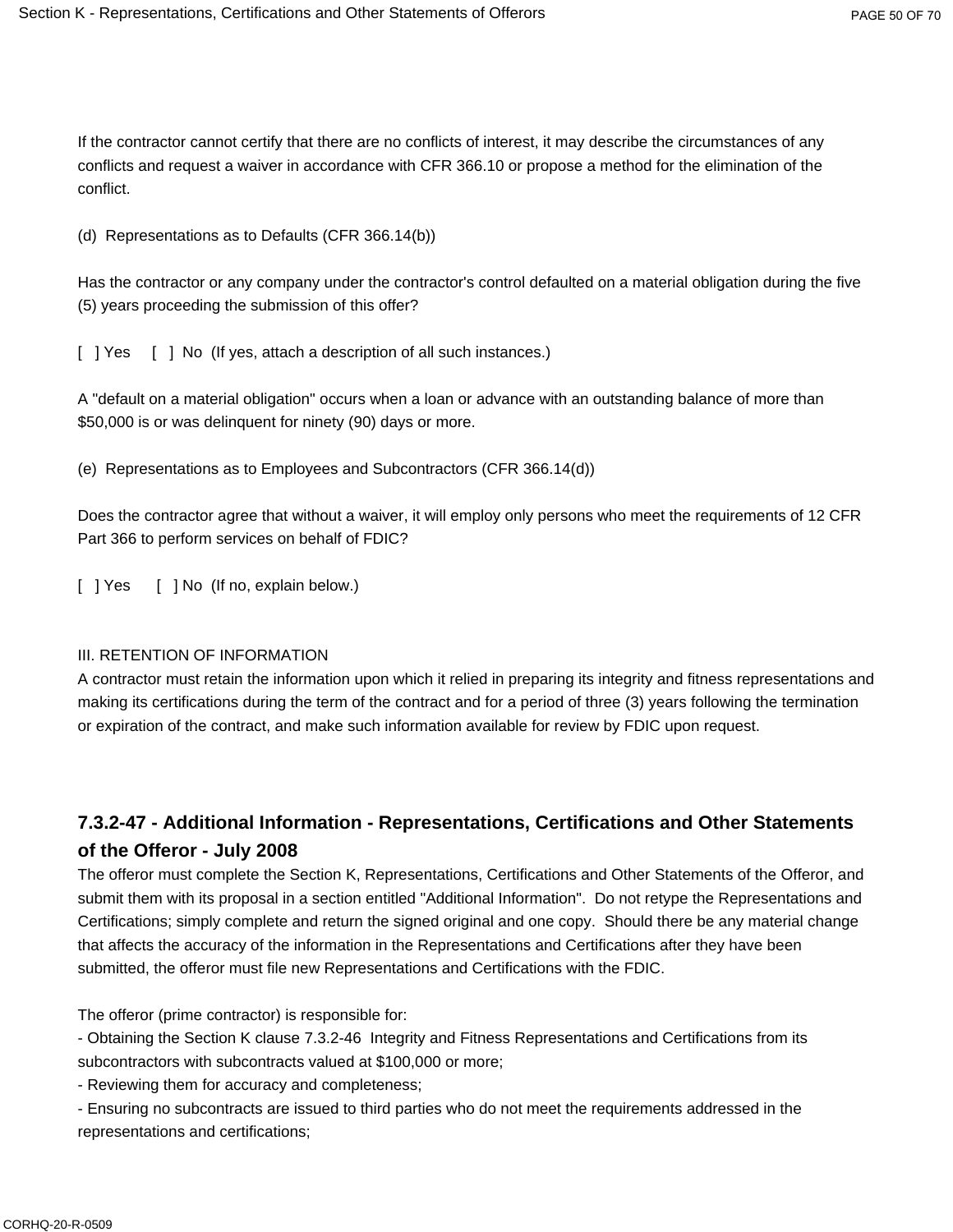- Referring any conflicts revealed by the certifications or that arise during the course of performing work to the Contracting Officer;

- Maintaining the representations and certifications; and

- Making the representations and certifications available to the Contracting Officer, upon request.

## **7.3.2-48 - Certification of Registration in System for Award Management (SAM) - March 2014**

(a) The offeror certifies that it is registered in the System for Award Management (SAM) at www.sam.gov, and that all information in SAM is correct, including its socio-economic status.

[ ] Yes [ ] No

An offeror that marks "No" must also complete the certification in paragraph (b).

(b) The offeror certifies that it is in the process of registering in the System for Award Management (SAM) at www.sam.gov, and will enter correct information in SAM, including its socio-economic status.

[ ] Yes [ ] No

(c) The socio-economic groups in SAM are as follows:

Women-Owned Business Minority-Owned Business Small Disadvantaged Business

For Minority-Owned Businesses, the ethnic/racial categories are as follows: Asian-Pacific American Owned Subcontinent Asian (Asian-Indian) American Owned Black American Owned Hispanic American Owned Native American Owned Other than one of the preceding

### **7.3.2-49 - Small Business Representation - June 2011**

(a) NAICS code and size standard:

(1) The North American Industry Classification System (NAICS) code for this acquisition is 523930, Investment Advice, as identified on the cover page of the solicitation.

(2) The small business size standard is \$41.5 million.

(3) The small business size standard for a concern which submits an offer in its own name, other than on a construction or service contract, but which proposes to furnish a product which it did not itself manufacture, is 500 employees.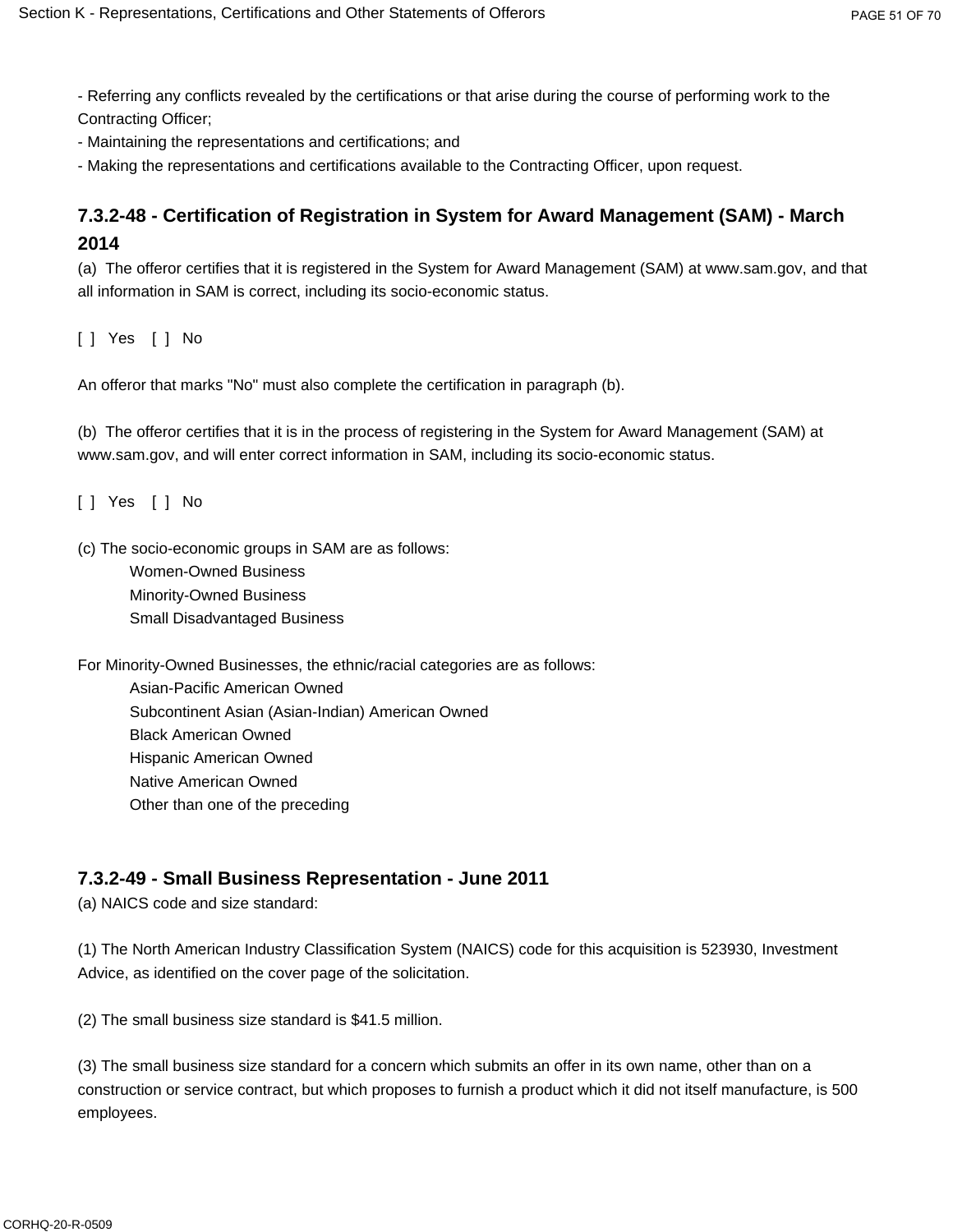(b) Representation.

(1) This acquisition is not a Small-Business Set-Aside. However, for general statistical purposes, the offeror represents as part of its quote or offer that it  $[\_]$  is,  $[\_]$  is not a small business concern.

## **7.3.2-50 - Certificate of Independent Price Determination - July 2008**

(a) The offer certifies that:

(1) The prices in this proposal have been arrived at independently, without, for the purposes of restricting competition, any consultation, communication, or agreement with any other offeror or competitor relating to (I) those prices, (ii) the intention to submit an offer or (iii) the methods or factors used to calculate the prices offered;

(2) The prices in this proposal have not been and will not be knowingly disclosed by the offeror, directly or indirectly, to any other offeror or competitor before contract award unless otherwise required by law; and

(3) No attempt has been made or will be made by the offeror to induce any other concern to submit or not to submit a proposal for the purpose of restricting competition.

(b) Each signature on the proposal is considered to be a certification by the signatory that the signatory:

(1) Is the person in the offeror's organization responsible within that organization for determining the prices being offered in this proposal, and that the signatory has not participated and will not participate in any action contrary to  $(a)(1)$  through  $(a)(3)$  above, or

(2) (i) Has been authorized, in writing, to act as agent for the following principals in certifying that those principals have not participated, and will not participate in any action contrary to subparagraphs (a)(1) through (a)(3) above

 $\_$  , and the set of the set of the set of the set of the set of the set of the set of the set of the set of the set of the set of the set of the set of the set of the set of the set of the set of the set of the set of th  $\_$  , and the set of the set of the set of the set of the set of the set of the set of the set of the set of the set of the set of the set of the set of the set of the set of the set of the set of the set of the set of th  $\_$  , and the set of the set of the set of the set of the set of the set of the set of the set of the set of the set of the set of the set of the set of the set of the set of the set of the set of the set of the set of th

\_\_\_\_\_\_\_\_\_\_\_\_(insert full name of person(s) in the offeror's organization responsible for determining the prices offered in this proposal, and the title of his or her position in the offeror's organization); (ii) As an authorized agent, certifies that the principals named in subdivision (b)(2)(i) above have not participated, and will not participate, in any action contrary to subparagraphs (a)(1) through (a)(3) above; and (iii) As an agent, has not personally participated, and will not participate, in any action contrary to subparagraphs  $(a)(1)$  through  $(a)(3)$  above.

(c) A proposal will not be considered for award where (a)(1), (a)(3) or (b) above has been deleted or modified. If the offeror deleted or modifies (a)(2) above, the offeror must furnish with its proposal a signed statement setting forth in detail the circumstances of the disclosure.

## **7.3.2-52 - Equal Opportunity Certification - July 2008**

The offeror represents that --

(a) It [ ] has [ ] has not participated in a previous contract or subcontract subject to the Equal Opportunity clause of this solicitation;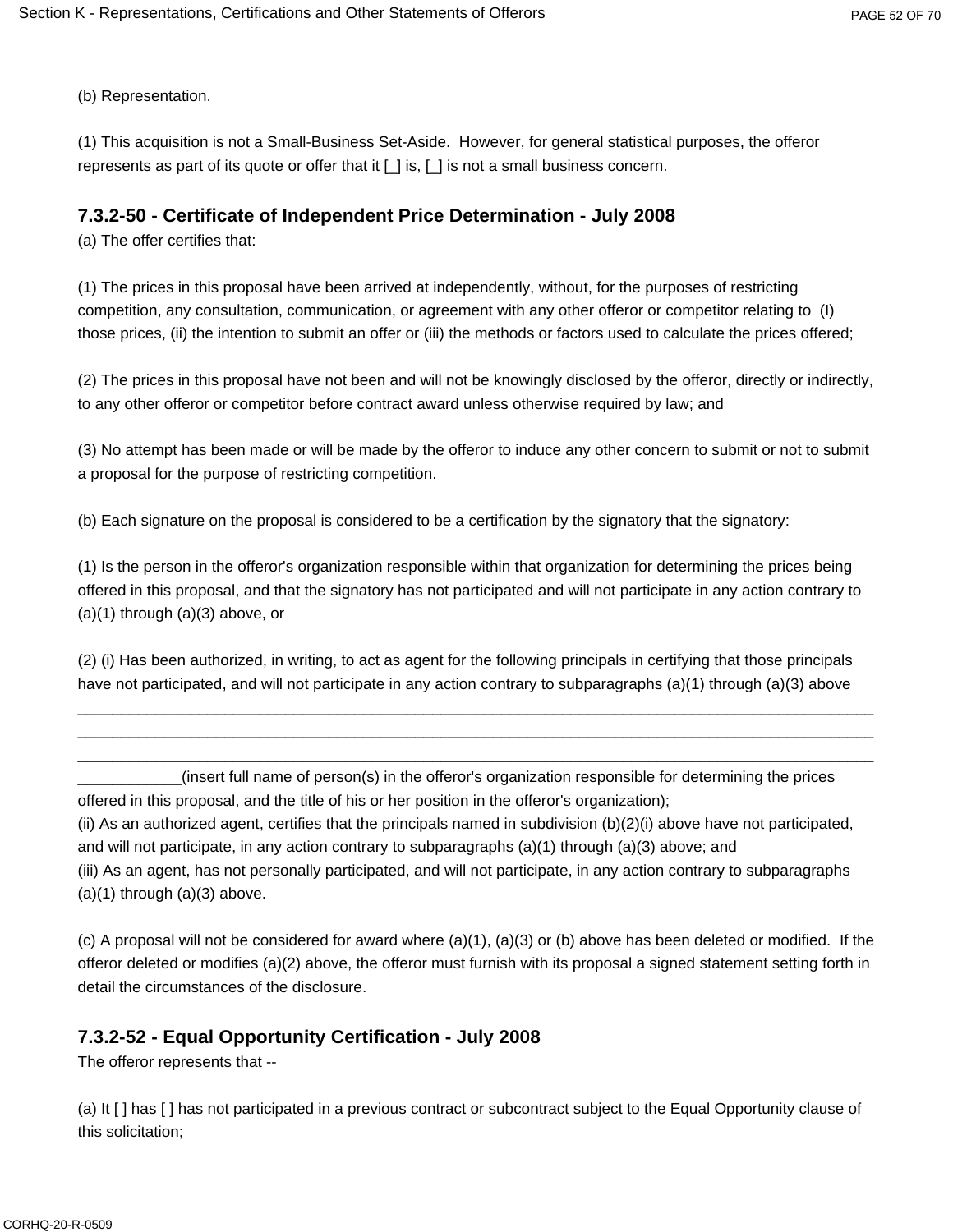(b) It [ ] has [ ] has not filed all required compliance reports; and

(c) Representations indicating submission of required compliance reports, signed by proposed subcontractors, will be obtained before subcontract awards.

The offeror also represents that --

(d) It [ ] has developed and has on file [ ] has not developed and does not have on file, at each establishment, affirmative action programs required by the rules and regulations of the Secretary of Labor (41 CFR 60-1 and 60-2); or

(e) It [ ] has not previously had contracts subject to the written affirmative action programs requirement of the rules and regulations of the Secretary of Labor.

## **7.3.2-53 - Certification Regarding Fair Inclusion of Minorities and Women - November 2014**

(a) The Contractor certifies to the following: [ ] Yes [ ] No

(1) It is committed to equal opportunity in employment and contracting.

(2) It has made and will continue to make, or will make during the course of this contract, a good faith effort to ensure, to the maximum extent possible, the fair inclusion of minorities and women in its workforce and in the workforces of its applicable subcontractors,

(3) For purposes of this certification,

"minority" shall have the meaning set forth in Section 342 (g) of the Dodd-Frank Wall Street Reform and Consumer Protection Act, Pub. L. No. 111-203, 124 Stat. 1376 (2010); and

"Applicable Subcontractor" refers to all tiers of subcontractors under this contract whose subcontract exceeds \$100,000 in value; and

"Good faith effort," may include actions by the contractor intended to identify and, if present, remove barriers to minority and women within its workforce or expand employment opportunities for minorities and women within its workforce. Efforts to remove such barriers or expand employment opportunities may include, but are not limited to, recruiting minorities and women, providing job-related training, or other activity that could lead to those results.

(b) If the Contractor answers "No" to paragraph (a) above, an explanation must be provided:

 $\_$  ,  $\_$  ,  $\_$  ,  $\_$  ,  $\_$  ,  $\_$  ,  $\_$  ,  $\_$  ,  $\_$  ,  $\_$  ,  $\_$  ,  $\_$  ,  $\_$  ,  $\_$  ,  $\_$  ,  $\_$  ,  $\_$  ,  $\_$  ,  $\_$  $\_$  ,  $\_$  ,  $\_$  ,  $\_$  ,  $\_$  ,  $\_$  ,  $\_$  ,  $\_$  ,  $\_$  ,  $\_$  ,  $\_$  ,  $\_$  ,  $\_$  ,  $\_$  ,  $\_$  ,  $\_$  ,  $\_$  ,  $\_$  ,  $\_$  $\_$  ,  $\_$  ,  $\_$  ,  $\_$  ,  $\_$  ,  $\_$  ,  $\_$  ,  $\_$  ,  $\_$  ,  $\_$  ,  $\_$  ,  $\_$  ,  $\_$  ,  $\_$  ,  $\_$  ,  $\_$  ,  $\_$  ,  $\_$  ,  $\_$ 

# **7.3.2-55 - Certification and Disclosure Regarding Payments to Influence Certain Federal Transactions - November 2009**

(a) Definitions. As used in this provision - "Lobbying contact" has the meaning provided at 2 U.S.C. Sec.1602(8). The terms "agency," "influencing or attempting to influence," "officer or employee of an agency," "person," "reasonable compensation," and "regularly employed" are defined in clause 7.3.2-58 entitled "Limitation on Payments to Influence Certain Federal Transactions".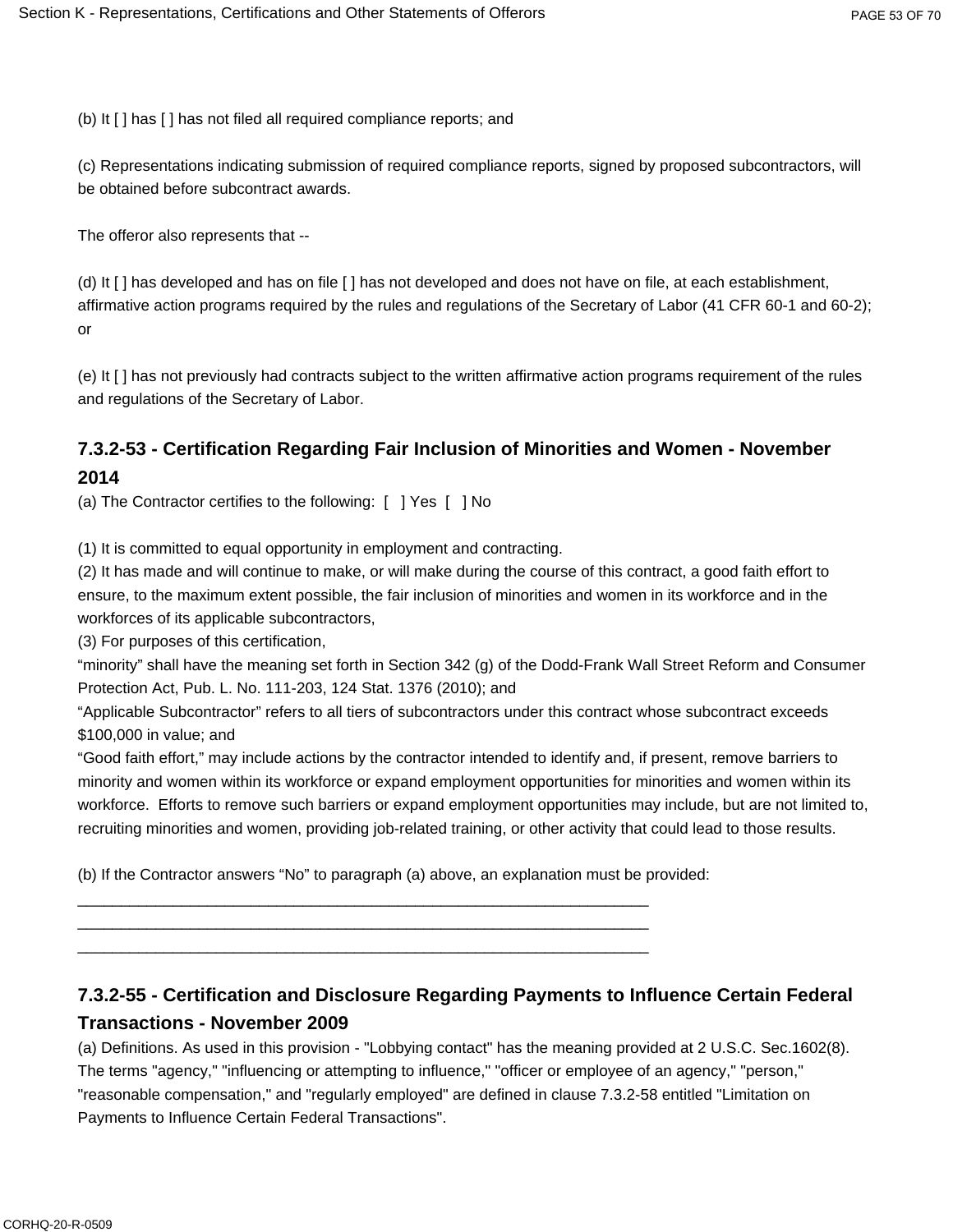(b) Prohibition. The prohibition and exceptions contained in clause 7.3.2-58

entitled "Limitation on Payments to Influence Certain Federal Transactions" are hereby incorporated by reference in this provision.

(c) Certification. The offeror, by signing its offer, hereby certifies to the best of its knowledge and belief that no Federal appropriated funds have been paid or will be paid to any person for influencing or attempting to influence an officer or employee of any agency, a Member of Congress, an officer or employee of Congress, or an employee of a Member of Congress on its behalf in connection with the awarding of this contract.

(d) Disclosure. If any registrants under the Lobbying Disclosure Act of 1995 have made a lobbying contact on behalf of the offeror with respect to this contract, the offeror shall complete and submit, with its offer, OMB Standard Form LLL, Disclosure of Lobbying Activities, to provide the name of the registrants. The offeror need not report regularly employed officers or employees of the offeror to whom payments of reasonable compensation were made.

(e) Penalty. Submission of this certification and disclosure is a prerequisite for making or entering into this contract imposed by 31 U.S.C. Sec.1352. Any person who makes an expenditure prohibited under this provision or who fails to file or amend the disclosure required to be filed or amended by this provision, shall be subject to a civil penalty of not less than \$10,000, and not more than \$100,000, for each such failure.

## **7.3.2-67 - Representation by Corporations Regarding an Unpaid Delinquent Federal Tax Liability - April 2016**

(a) FDIC may not enter into a contract with any corporation that -

Has any unpaid Federal tax liability that has been assessed, for which all judicial and administrative remedies have been exhausted or have lapsed, and that is not being paid in a timely manner pursuant to an agreement with the authority responsible for collecting the tax liability, where the awarding agency is aware of the unpaid tax liability, unless the agency has considered suspension or debarment of the corporation and made a determination that this further action is not necessary to protect the interests of the Government.

(b) The Offeror represents that -

It is [ ] is not [ ] a corporation that has any unpaid Federal tax liability that has been assessed, for which all judicial and administrative remedies have been exhausted or have lapsed, and that is not being paid in a timely manner pursuant to an agreement with the authority responsible for collecting the tax liability.

(Authority: Section 744 of Division E, Title VII, of the Consolidated and Further Continuing Appropriations Act, 2015 (Pub. L. 113-235)).

## **7.3.2-76 - Covered Telecommunications Equipment or Services-Representation - September 2020**

(a) Definitions. As used in this provision, "covered telecommunications equipment or services" has the meaning provided in the clause 7.1.2-2, Prohibition on Contracting for Certain Telecommunications and Video Surveillance Services or Equipment.

(b) Procedures. The Offeror shall review the list of excluded parties in the System for Award Management (SAM)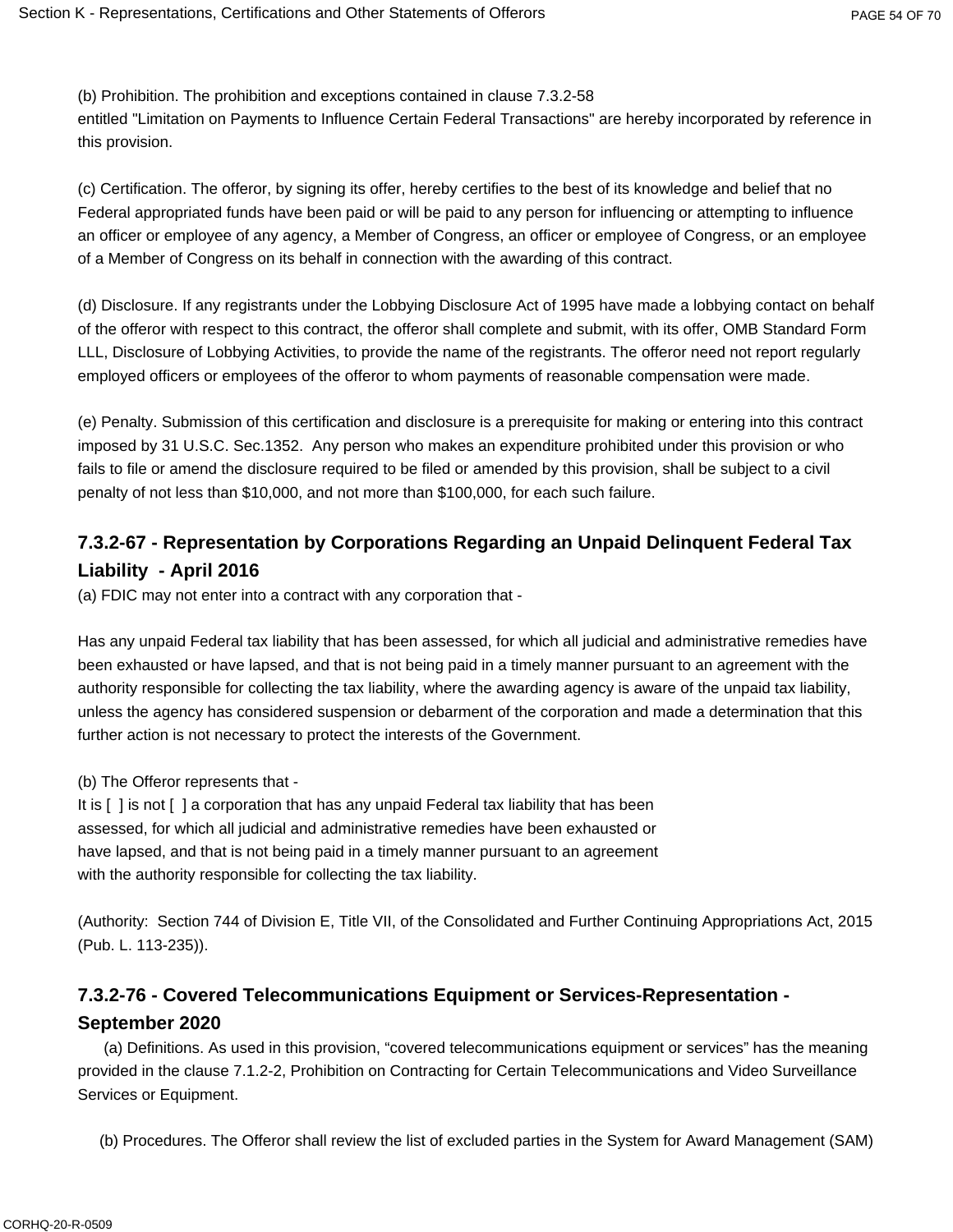(https://www.sam.gov) for entities excluded from receiving federal awards for "covered telecommunications equipment or services".

(c) Representation. The Offeror represents that it [ ] does, [ ] does not provide covered telecommunications equipment or services as a part of its offered products or services to the FDIC in the performance of any contract, subcontract, or other contractual instrument.

## **7.3.2-77 - Representation Regarding Certain Telecommunications and Video Surveillance Services or Equipment - September 2020**

The Offeror shall not complete the representation in this provision if the Offeror has represented that it "does not provide covered telecommunications equipment or services as a part of its offered products or services to the Government in the performance of any contract, subcontract, or other contractual instrument" in the provision at 7.3.2-76, Covered Telecommunications Equipment or Services-Representation.

(a) Definitions. As used in this provision—

 "Covered telecommunications equipment or services", "critical technology", and "substantial or essential component" have the meanings provided in clause 7.1.2-2, Prohibition on Contracting for Certain Telecommunications and Video Surveillance Services or Equipment.

(b) Prohibition. Section 889(a)(1)(A) of the John S. McCain National Defense Authorization Act for Fiscal Year 2019 (Pub. L. 115-232) prohibits the head of an executive agency on or after August 13, 2019, from procuring or obtaining, or extending or renewing a contract to procure or obtain, any equipment, system, or service that uses covered telecommunications equipment or services as a substantial or essential component of any system, or as critical technology as part of any system. Contractors are not prohibited from providing—

(1) A service that connects to the facilities of a third-party, such as backhaul, roaming, or interconnection arrangements; or

(2) Telecommunications equipment that cannot route or redirect user data traffic or permit visibility into any user data or packets that such equipment transmits or otherwise handles.

(c) Procedures. The Offeror shall review the list of excluded parties in the System for Award Management (SAM) (https://www.sam.gov) for entities excluded from receiving federal awards for "covered telecommunications equipment or services".

(d) Representation. The Offeror represents that it [ ] will, [ ] will not provide covered telecommunications equipment or services to the FDIC in the performance of any contract, subcontract or other contractual instrument resulting from this solicitation.

(e) Disclosures. If the Offeror has represented in paragraph (d) of this provision that it "will" provide covered telecommunications equipment or services", the Offeror shall provide the following information as part of the offer—

(1) A description of all covered telecommunications equipment and services offered (include brand; model number, such as original equipment manufacturer (OEM) number, manufacturer part number, or wholesaler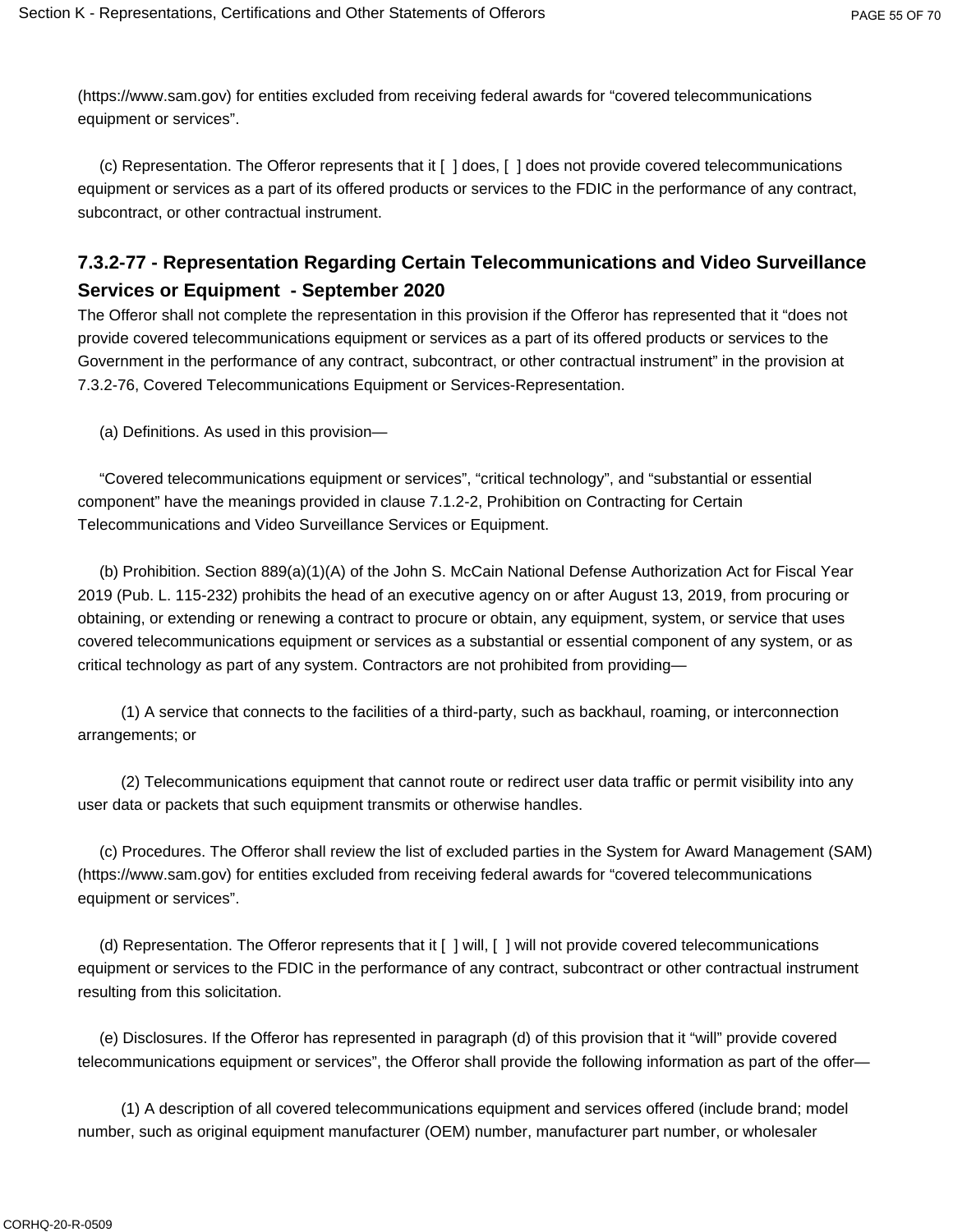number; and item description, as applicable);

(2) Explanation of the proposed use of covered telecommunications equipment and services and any factors relevant to determining if such use would be permissible under the prohibition in paragraph (b) of this provision;

(3) For services, the entity providing the covered telecommunications services (include entity name, unique entity identifier, and Commercial and Government Entity (CAGE) code, if known); and

(4) For equipment, the entity that produced the covered telecommunications equipment (include entity name, unique entity identifier, CAGE code, and whether the entity was the OEM or a distributor, if known).

## **7.5.12-06 - Trade Agreements Certificate - May 2018**

(a) The offeror certifies that each end product, except those listed in paragraph (b) of this provision, is a U.S.-made or designated country end product, as defined in the clause of this solicitation entitled "Trade Agreements."

(b) The offeror shall list as other end products those supplies that are not U.S.-made or designated country end products.

Other End Products: LINE ITEM NO. COUNTRY OF ORIGIN

\_\_\_\_\_\_\_\_\_\_\_\_\_\_ \_\_\_\_\_\_\_\_\_\_\_\_\_\_\_\_\_ \_\_\_\_\_\_\_\_\_\_\_\_\_\_ \_\_\_\_\_\_\_\_\_\_\_\_\_\_\_\_\_ \_\_\_\_\_\_\_\_\_\_\_\_\_\_ \_\_\_\_\_\_\_\_\_\_\_\_\_\_\_\_\_

[List as necessary]

(c) The FDIC will evaluate offers in accordance with the policies and procedures of the Trade Agreements Act. For line items covered by the WTO GPA, the FDIC will evaluate offers of U.S.-made or designated country end products without regard to the restrictions of the Buy American statute. The Government will consider for award only offers of U.S.-made or designated country end products unless the Contracting Officer determines that there are no offers for such products or that the offers for those products are insufficient to fulfill the requirements of this solicitation.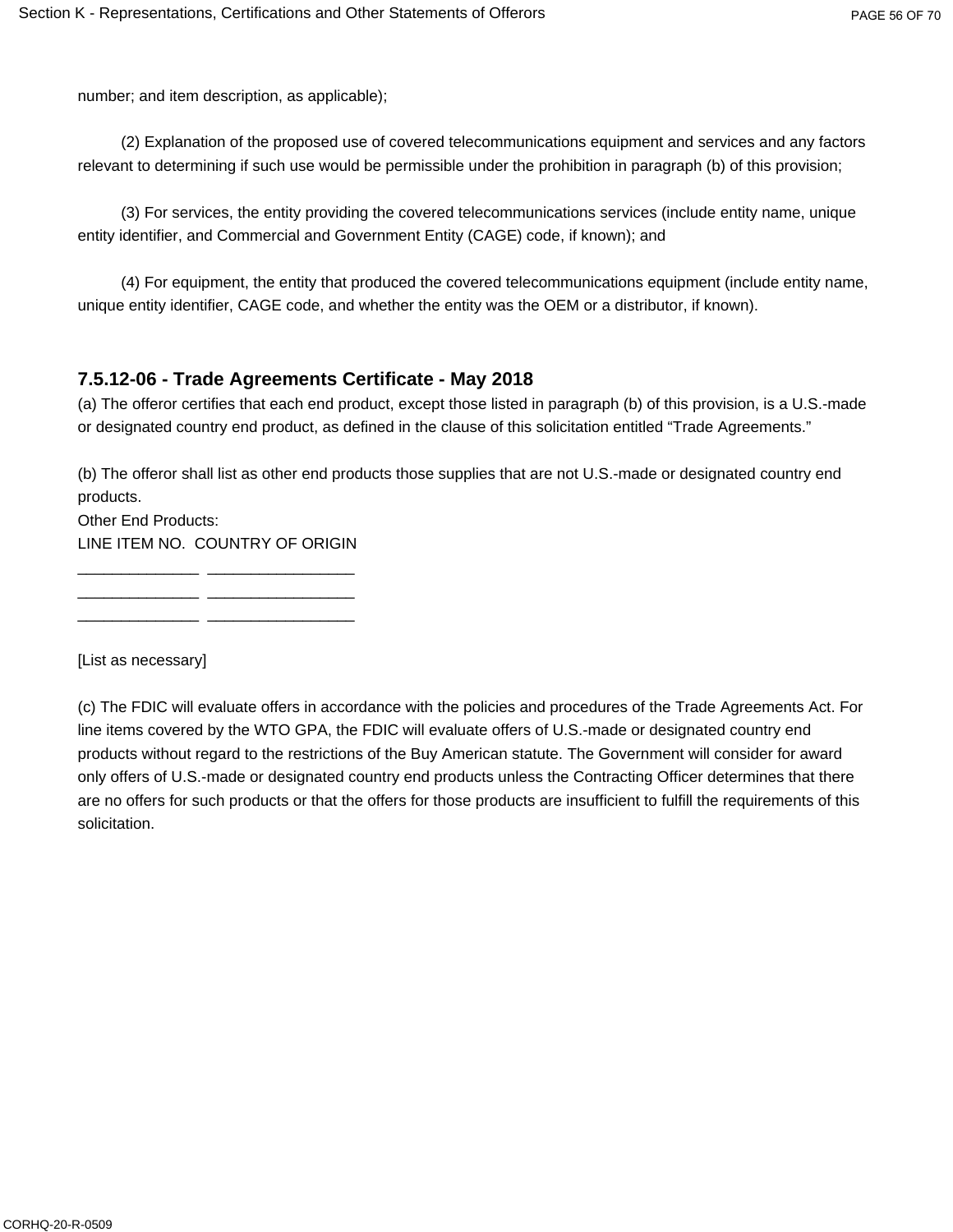# **Section L - Instructions, Conditions, and Notices to Offerors**

Attachments for this section start after the clauses.

#### Clauses Incorporated By Reference

| Clause #     | <b>Title</b>                                                                      | <b>Date</b>      |
|--------------|-----------------------------------------------------------------------------------|------------------|
| $7.3.1 - 01$ | Disposition of Submitted Material                                                 | <b>July 2008</b> |
| 7.3.1-02     | System for Award Management                                                       | March 2014       |
| $7.3.1 - 04$ | Solicitation Requirements, Terms and Conditions                                   | <b>July 2008</b> |
| 7.3.1-07     | Proprietary Information                                                           | <b>July 2008</b> |
| 7.3.1-08     | Amendments, Extensions, and Cancellations                                         | <b>July 2008</b> |
| 7.3.2-02     | References to Time                                                                | <b>July 2008</b> |
| $7.3.2 - 03$ | Outreach Program: SDB, Minority-Owned and Women-Owned<br><b>Business Concerns</b> | <b>July 2008</b> |
| 7.3.2-07     | Submission of Offers in the English Language and in U.S. Currency                 | <b>July 2008</b> |
| 7.3.2-08     | Award of Contract - Competitive                                                   | <b>July 2008</b> |
| $7.3.2 - 14$ | Non-Responsive Proposals                                                          | <b>July 2008</b> |
| 7.3.2-28     | Late Proposals, Modifications of Proposals, and Withdrawals of<br>Proposals       | <b>July 2008</b> |
| 7.3.2-30     | Rejecting Proposals/Waiving Informalities                                         | <b>July 2008</b> |

### Full Text Clauses

## **7.0.1-01 - Solicitation Provision Incorporated by Reference - October 2008**

This solicitation incorporates one or more solicitation provisions by reference, with the same force and effect as if they were given in full text. The full text of a solicitation provision is available in Module 7 of the document entitled Procedures, Guidance and Information (PGI), which may be accessed electronically at the FDIC website: www.fdic.gov/buying/goods/acquisition/index.html.

# **7.1.3-1 - Post-Government Employment Certification (Pre-Award) - May 2009**

Any former Federal Deposit Insurance Corporation (FDIC) or Resolution Trust Corporation (RTC) employee who the offeror proposes to use in performance of work under the contract or its subcontracts must complete the postgovernment employment certification found at FDIC website www.fdic.gov/buying/goods/acquisition/index.html. The offeror shall submit the certification(s) in the volume of its proposal entitled "Additional Information". The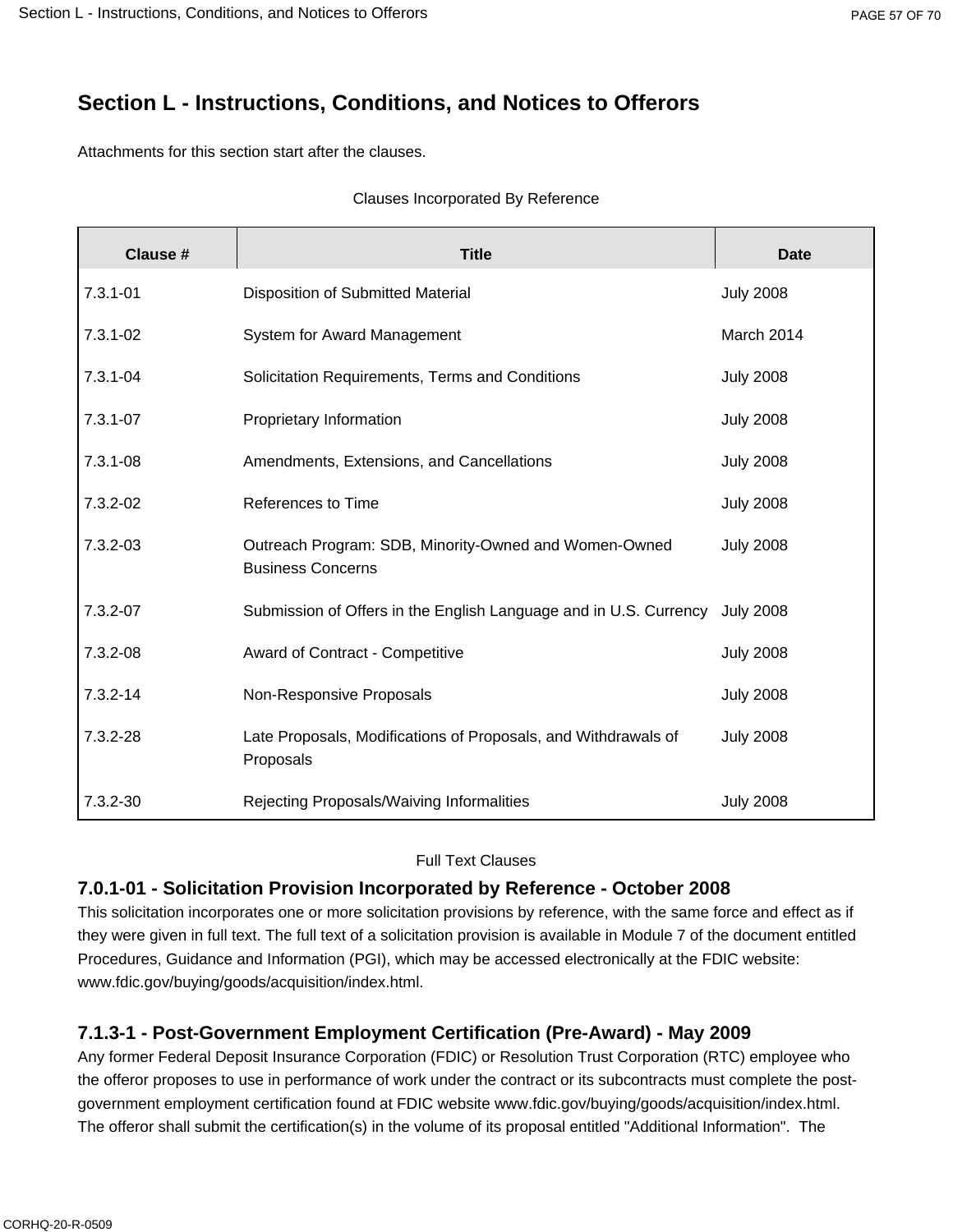certification(s) of the successful offeror will be reviewed by the FDIC Legal Division Ethics Unit to determine compliance with post-government employment restrictions. The former employee may be required to provide additional information as to their position and responsibilities while employed at FDIC or RTC and as a postgovernment employee working on the FDIC contract or subcontract.

#### **7.3.1-06 - Identification and Delivery of Proposals - March 2009**

Proposals are due by 1:00 p.m. EST (local time-Washington, D.C.) on Wednesday, December 2, 2020.

Proposals received after that date and time may be returned without any review by the FDIC.

Proposals and amendments to proposals must be (1) marked with the solicitation number and the name and address of the offeror and (2) submitted via email to the contracting officer, Richard Sites, at rsites@FDIC.gov

NOTE: 25MB size limitation for incoming email messages.

#### **7.3.2-01 - Description of Goods or Services - July 2008**

The FDIC is requesting proposals to perform the following activities:

Mission-Driven Fund Financial Advisory Services

The goods or services the FDIC requires are described in Section C -Description/Specifications/Work Statement. The term "proposal" as may be used in this document refers to the written offer, written information, and pricing information. Each of the elements is further described in Section L, Instructions, Conditions, and Notices to Offerors, of this solicitation.

#### **7.3.2-06 - Questions Regarding Solicitation - July 2008**

The FDIC will respond to questions or requests for clarification, submitted in writing by an offeror, regarding this solicitation. Questions or requests for clarification must be received by 1:00 p.m. on Friday, November 20, 2020, by email to Richard Sites at rsites@FDIC.gov.

The FDIC will provide a copy of the questions and any written responses or clarifications to all firms from whom proposals have been solicited.

#### **7.3.2-10 - General Proposal Instructions - Oral Presentation - July 2008**

(a) This solicitation does not commit the FDIC to award any contract, to pay any cost incurred related to proposal submission, oral presentation, or any subsequent negotiations. It is also the offeror's responsibility to inform the FDIC of any present, pending or possible future conflict of interest.

(b) Because the FDIC expects to receive and analyze a large volume of data in selection of the successful offeror, proposals shall be made strictly in accordance with the proposal format set forth herein. Failure to comply with the terms and conditions of this solicitation may result in the offeror being removed from consideration for award.

(c) Each proposal shall have a signed Proposal Signature Page (see Attachment (1)) and be divided into five (5) separate volumes: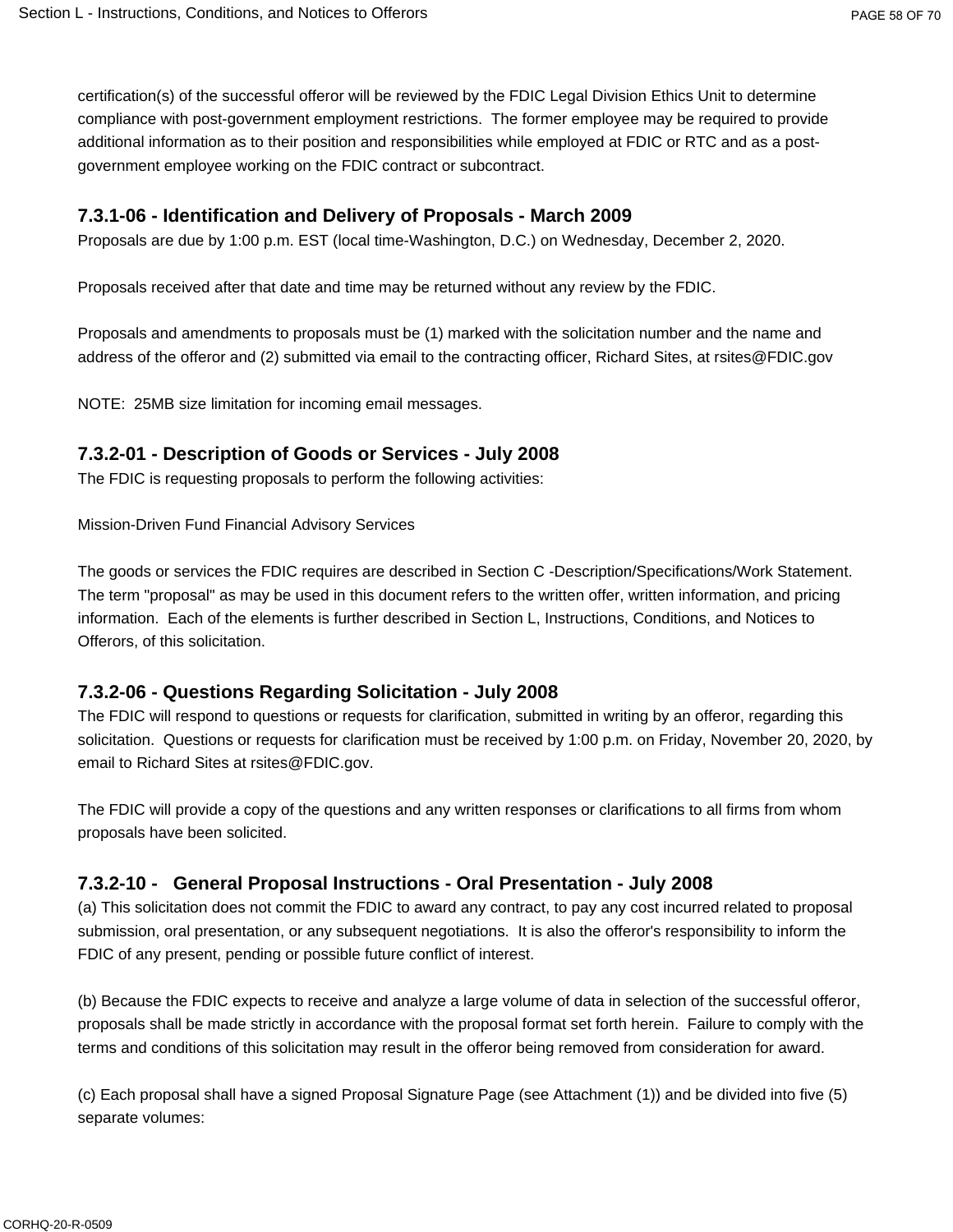Volume 1 - Mission Capability Volume 2 - Past Performance Volume 3 - Pricing Volume 4 - Additional Information Volume 5 - Background Investigation Questionnaires

Proposal Signature Page (see Attachment (1)) shall be included in Volume 4 - Additional Information.

The numbers of printed copies to be submitted for each volume are specified in other provisions of this solicitation. Offeror must submit the proposal electronically via email. Each volume of the proposal must be a separate file (PDF) and named as follows:

V1\_MissionCapability V2\_PastPerformance V3\_Pricing V4\_AdditionalInfo V5\_BIQuestionnaires

(d) Submit proposal in accordance with the requirements in Attachment (2). If the proposal exceeds the page limits identified in the solicitation, the proposal may be determined non-responsive and returned to the offeror. The following will not be included in the page count limitations: cover pages, table of contents, glossaries, blank pages and a compliance matrix (if proposed).

(e) Offeror must agree with all the terms and conditions of the solicitation and resulting contract award. Any exceptions to the terms and conditions of the solicitation and resulting award, including the attachments, may result in the offeror being removed from consideration for award.

(f) The FDIC reserves the right to conduct Oral Presentations if determined necessary. The requirements for Oral Presentations, including topics to be presented and any deliverables, are identified in the provision "Oral Presentation".

#### **7.3.2-11 - Pricing Proposal (Firm-Fixed-Price) - April 2011**

Offeror shall submit one original of Volume 3 - Pricing.

(a) Pricing Schedule. Offeror shall complete and submit Section B - Supplies or Services and Prices/Costs of this solicitation.

(b) Travel costs will not be reimbursed separately; factor any travel costs into your proposed firm-fixed price.

(c) Sales Tax Exemption. FDIC is a Federal Government corporation and is exempt from State sales tax. Therefore, it is not required to pay sales tax on invoices submitted to it and if included, the amounts will be deducted from the total amount invoiced.

#### **7.3.2-13 - Effective Period of Offer - July 2008**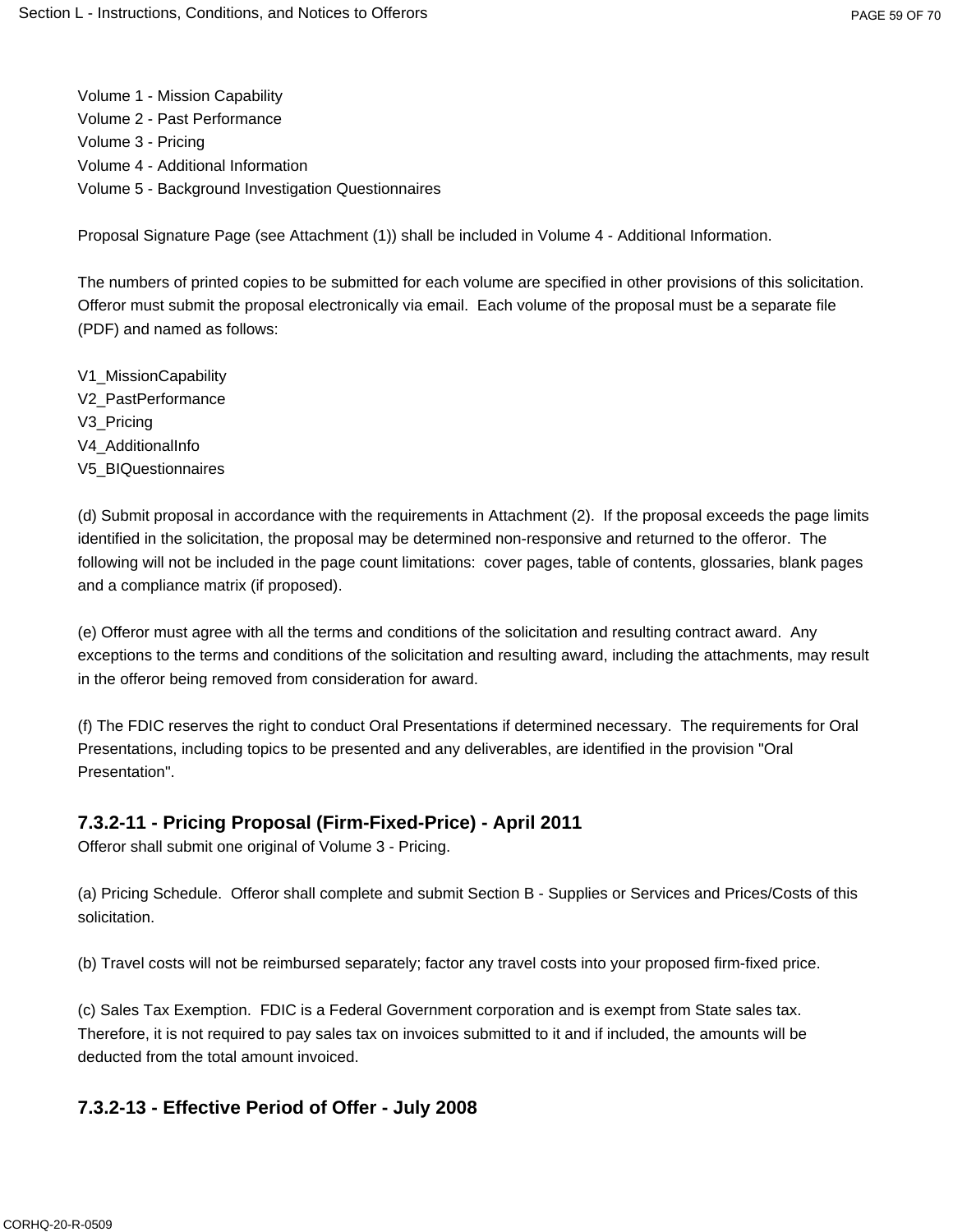The proposal shall be signed by an authorized officer of the company who can commit the offeror, and shall include a statement that the offer is valid for a period of not less than 120 days, unless withdrawn by written notice to the Contracting Officer.

#### **7.3.2-15 - Mission Capability - Proposal Instructions - August 2018**

Offeror shall submit one original of Volume 1 - Mission Capability.

Do not include any pricing information in this volume. Volume 1 - Mission Capability must include the information described below.

Volume 1 - Mission Capability should be specific and complete. Legibility, clarity and coherence are very important. Your responses will be evaluated against the Mission Capability factor defined in provision Evaluation of Mission Capability of this solicitation. Using the instructions provided below, provide as specifically as possible your capability for accomplishing/satisfying the requirements in Section C - Description/Specifications/Work Statement. Do not merely reiterate or re-state the requirements specified in Section C.

The offeror shall submit a ten (10) page (maximum) narrative addressing the following:

(a) Technical approach demonstrating understanding of the requirement and describing the methodology to successfully accomplish the requirements stated in Section C - Description/Specifications/Work Statement. The technical approach must, at a minimum, address the following:

- (1) Method to perform the scope of services
- (2) Method to meet the performance objectives
- (3) Method to meet the anticipated time schedule

(b) Corporate experience in providing advice and performing transactional work related to fund formation, publicprivate partnership transactions, equity transactions with depository institutions, including community banks and Mission-Driven Banks, loan participations and other complex commercial transactions. Corporate experience in the management and operation of a fund of the size and complexity described, contemplated. Corporate experience with Mission-Driven Banks and a deep understanding of the communities they serve. Also, address any corporate experience collaborating with other vendors/contractors (financial advisors) to achieve consensus on a project.

(c) Project team's specific personnel that will be performing the requisite financial advisory services, including their overall qualifications (education; experience; other accreditations/credentials) to perform the requisite financial advisory services.

(d) Subcontracting strategy for any portion of the work proposed to be subcontracted by addressing the following:

- (1) Name of the subcontractor
- (2) Description of services to be performed or goods/material to be provided by the subcontractor
- (3) Summary of capabilities of the subcontractor

(4) Estimated percentage of work to be performed by the subcontractor, based on dollars (percentage of firm-fixed price)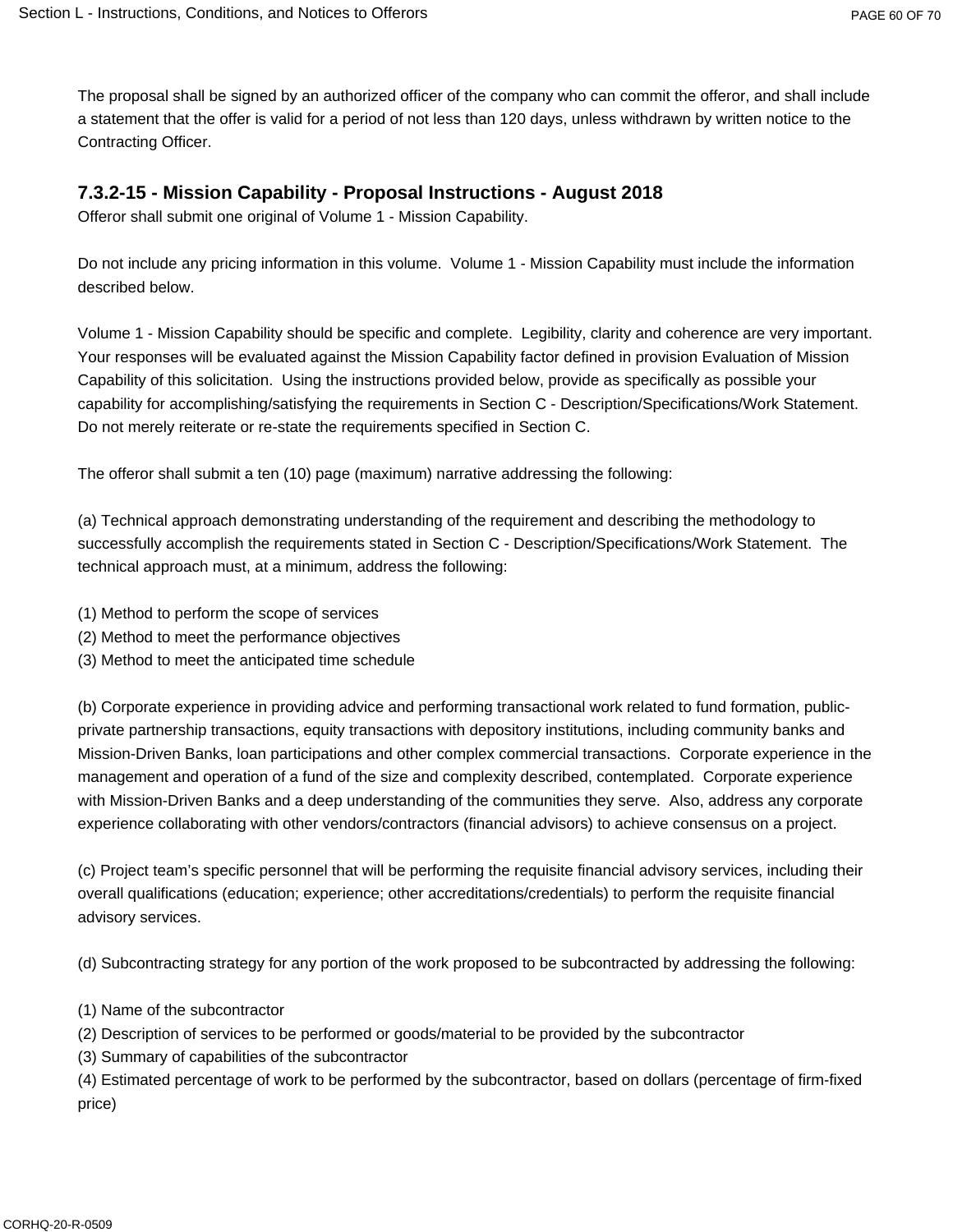Offerors are strongly encouraged to subcontract with Minority or Woman Owned Businesses (MWOBs) and Small Disadvantaged Businesses (SDBs).

(NOTE: A subcontractor is considered to be any entity or person, other than an employee of the Offeror, that will receive payment from the Offeror and is a direct charge to the contract.)

### **7.3.2-16 - Past Performance - Proposal Instructions - July 2008**

Offeror must submit one original of Volume 2 - Past Performance.

Do not include any pricing information in this volume.

(a) General

Each offeror must submit a Past Performance Volume with its proposal, containing past performance information in the format described in paragraph (d) below, Past Performance Information. This information is required for both the offeror and for subcontractors and joint venture partners that the offeror considers critical to its overall successful performance of this requirement. The FDIC will use data provided by each offeror, as well as data obtained from other sources, in the evaluation of past performance.

Offeror must notify its proposed subcontractors that by providing past performance information and references to the offeror for inclusion in the proposal, a subcontractor is deemed to have given consent to the possible release by FDIC to offeror of any adverse past performance information the FDIC receives, in order that the offeror can respond to it.

(b) Relevant Contracts (Maximum two (2) pages for each relevant contract)

Submit past performance information, in the format described in paragraph (d), on three (3) recent contracts (within the past three years) you consider the most relevant in demonstrating your ability to perform this requirement. Also include past performance information on three (3) recent contracts (within the past three years) performed by each of your subcontractors or joint venture partners, if any, which you consider the most relevant in demonstrating their ability to perform this requirement. For a description of the characteristics or aspects the FDIC will consider in determining relevance, see Section M, Evaluation Factors for Award.

(c) Specific Content

Explain the rationale supporting the relevance to this requirement of the particular contracts you selected as indicators of past performance, e.g., what particular aspects of these contracts relate to the particulars of this requirement, in what way do they relate, and to what degree. Your discussion may include your accomplishments in resolving problems encountered on these prior contracts and in identifying and managing program risk. Clearly describe management actions you took to overcome problems and the effect those actions had in achieving improvements or rectifying problems. Merely having problems does not automatically equate to a little or no confidence rating, since the problems encountered may have been on a more complex program, or an offeror may have subsequently demonstrated the ability to overcome the problems encountered. This may allow the offeror to be considered a higher confidence candidate.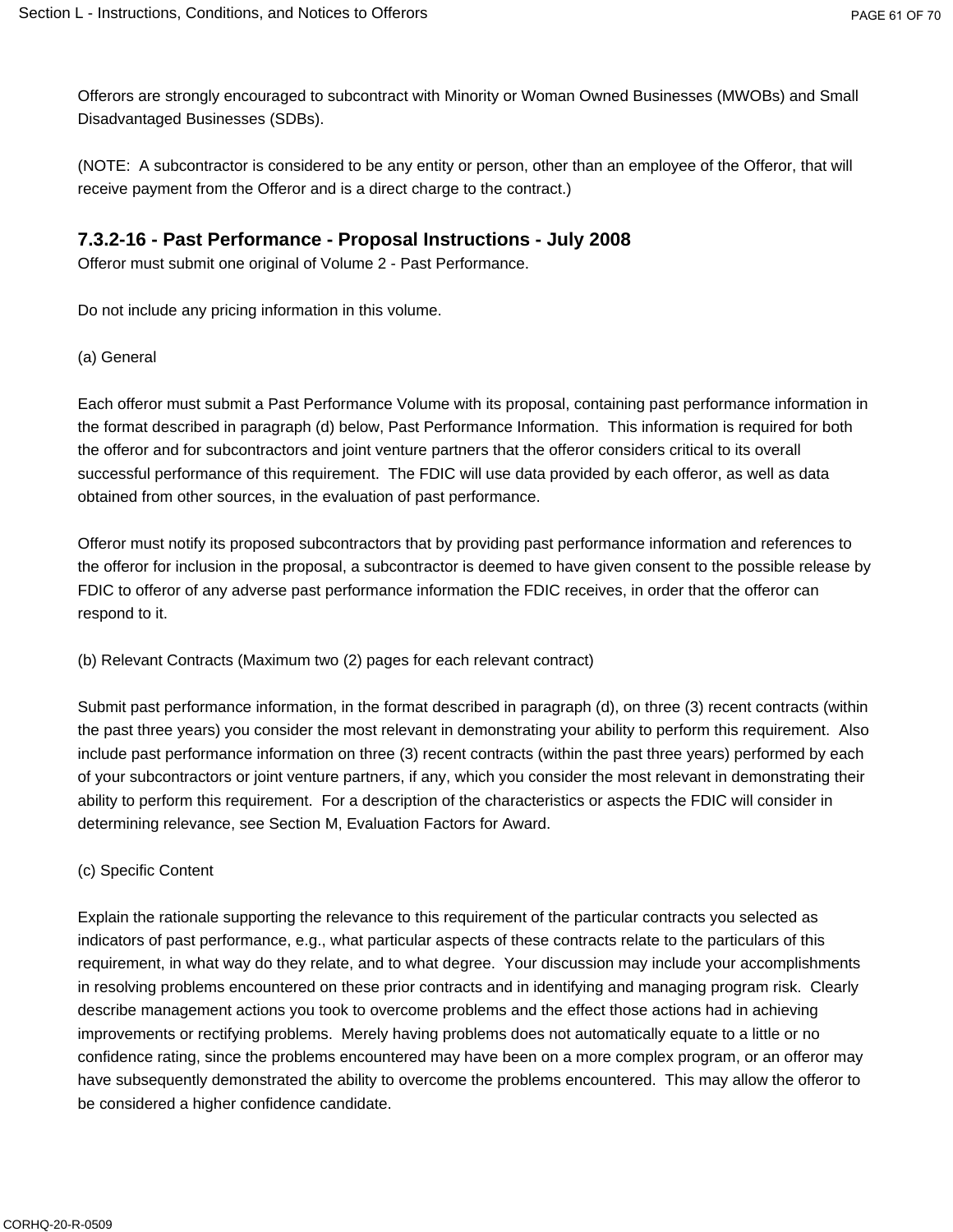(d) Past Performance Information

Provide the information listed below for each contract (Government or commercial) being described (see paragraph (b)). Provide frank, concise comments regarding your performance on the contracts you identify. Provide a separate completed form for each contract.

- (1) Name of the customer.
- (2) Contract/work identification number.
- (3) Total contract value.
- (4) Brief description of the work performed.
- (5) Period of performance.

(6) Point of contact for the contract (technical/project manager's and contracting official's names and telephone numbers).

(7) Demonstrate how the work you performed applies to the requisite financial advisory services and meeting the performance objectives in Section C - Description/Specifications/Work Statement.

(8) Specify, by name, any person who is proposed for your Project Team and also who participated in this contract, and indicate their roles and responsibilities for both efforts.

## **7.3.2-27 - Oral Presentation - July 2008**

The FDIC reserves the right to conduct Oral Presentations if determined necessary. After the initial evaluation of proposals, offerors with the most highly rated proposals may be requested to present an oral presentation of the technical aspects of their proposals and participate in a question and answer session.

The topic matter, logistics and all relevant information regarding Oral Presentations will be given to offerors if Oral Presentations are determined to be necessary for this solicitation. The FDIC reserves the right to conduct Oral Presentations within the scope of Mission Capability and, based on its discretion, those presentations may be tailored specifically to Mission Capability.

Oral Presentations will be evaluated as part of an offeror's Mission Capability.

## **7.5.2-01 - Background Investigation Questionnaires - July 2008**

Background Investigation Questionnaires.

Pre-Award

Offeror shall submit the following document, signed by an authorized representative:

- Background Investigation Questionnaire for Contractors (FDIC 1600/7).

In addition, offeror shall submit these documents, completed and signed by all Key Personnel:

- Background Investigation Questionnaire for Contract Personnel and Subcontractors (FDIC 1600/4); and
- Notice and Authorization Pertaining to Consumer Reports (FDIC 1600/10).

All three of the above documents are available at the FDIC website: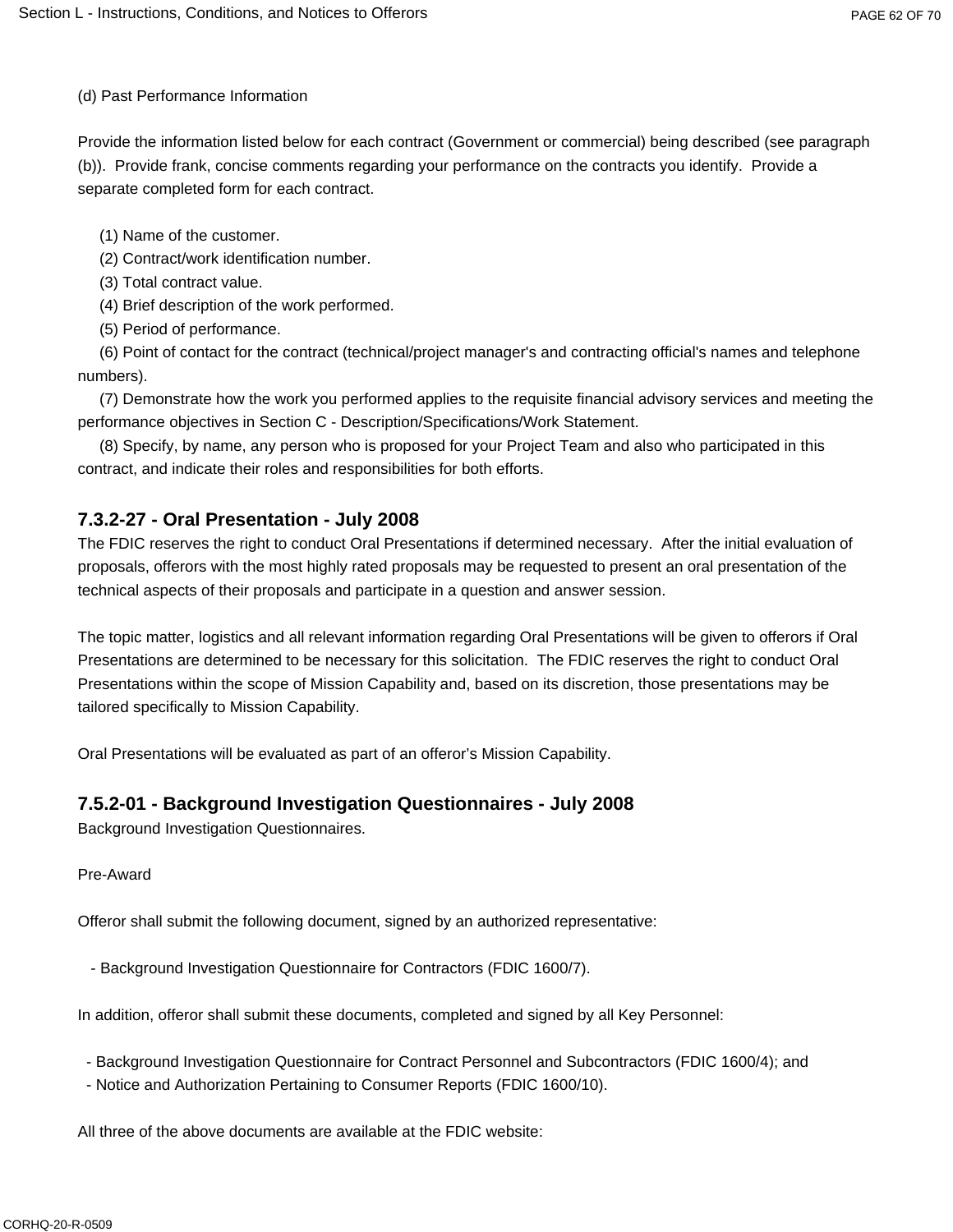www.fdic.gov/buying/goods/acquisition/index.html

The offeror shall submit these documents in the volume of its proposal entitled "Background Investigation Questionnaires". The information submitted on these forms must be accurate and complete so as not to delay the investigation and evaluation process.

#### Post-Award

The successful offeror must comply with additional background investigation requirements, as set forth in clause 7.5.2-3, Background Investigations.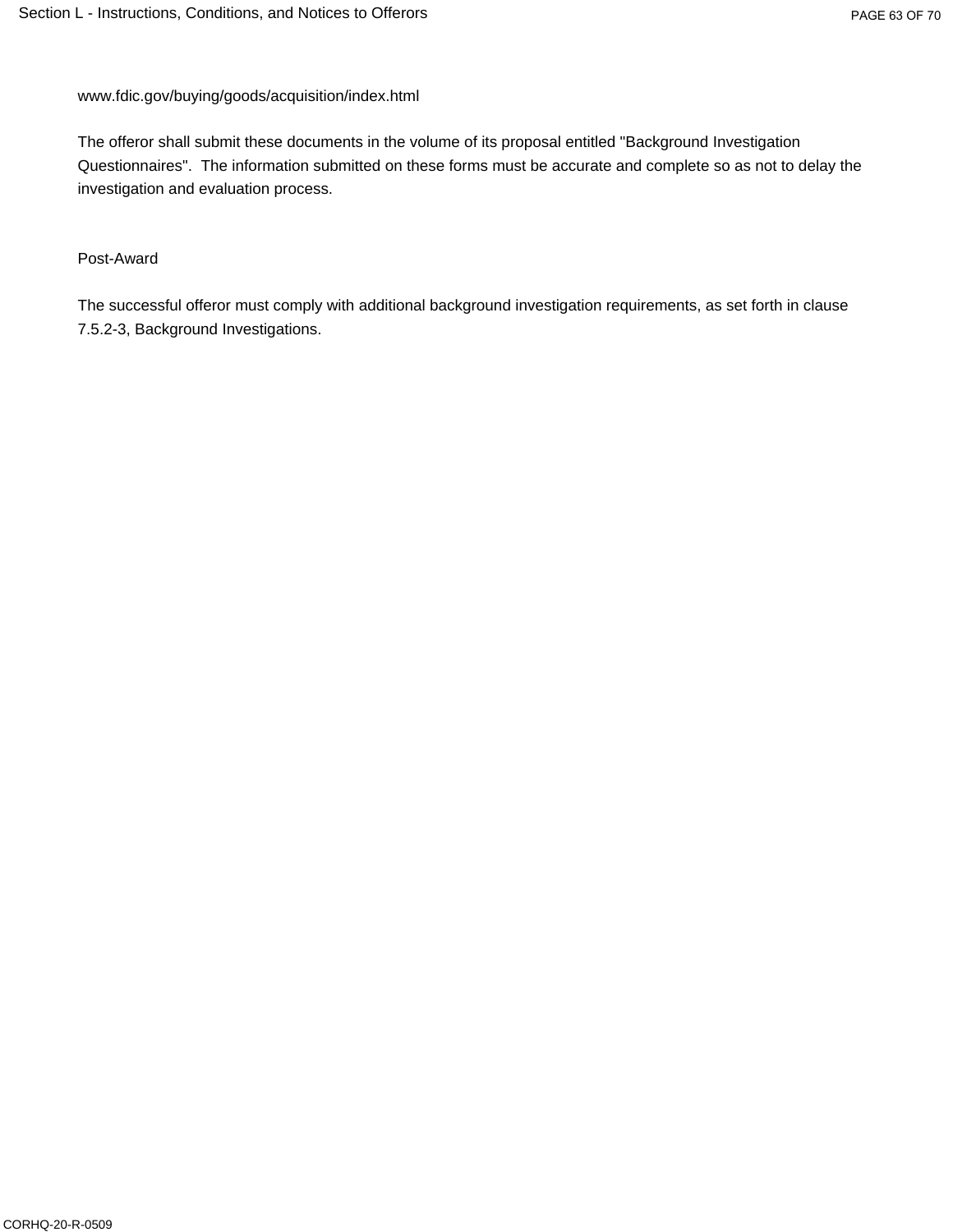## **PROPOSAL SIGNATURE PAGE**

Solicitation Number: CORHQ-20-R-0509

The undersigned duly authorized representative of Offeror certifies personally and on Offeror's behalf that all of the representations and certifications set forth in Section K and included in Offeror's proposal are complete and accurate. The undersigned representative of Offeror is aware of the penalty under 18 U.S.C. Section 1001 for making false statements and certifies compliance with all provisions contained herein.

Offeror agrees with all the terms and conditions of the solicitation and resulting award and agrees to furnish any or all items upon which prices are offered.

| OFFEROR:                                                                                                                                                                                                                             |
|--------------------------------------------------------------------------------------------------------------------------------------------------------------------------------------------------------------------------------------|
|                                                                                                                                                                                                                                      |
| Taxpayer Identification Number (TIN): _____________________                                                                                                                                                                          |
|                                                                                                                                                                                                                                      |
| Name of Offeror (Typed)                                                                                                                                                                                                              |
|                                                                                                                                                                                                                                      |
|                                                                                                                                                                                                                                      |
| ,我们也不会有什么。""我们的人,我们也不会有什么?""我们的人,我们也不会有什么?""我们的人,我们也不会有什么?""我们的人,我们也不会有什么?""我们的人                                                                                                                                                     |
| Information will be verified via the System for Award Management (SAM)                                                                                                                                                               |
|                                                                                                                                                                                                                                      |
| (Signature)                                                                                                                                                                                                                          |
| Name: <u>with the contract of the contract of the contract of the contract of the contract of the contract of the contract of the contract of the contract of the contract of the contract of the contract of the contract of th</u> |
| (Typed)                                                                                                                                                                                                                              |
|                                                                                                                                                                                                                                      |
|                                                                                                                                                                                                                                      |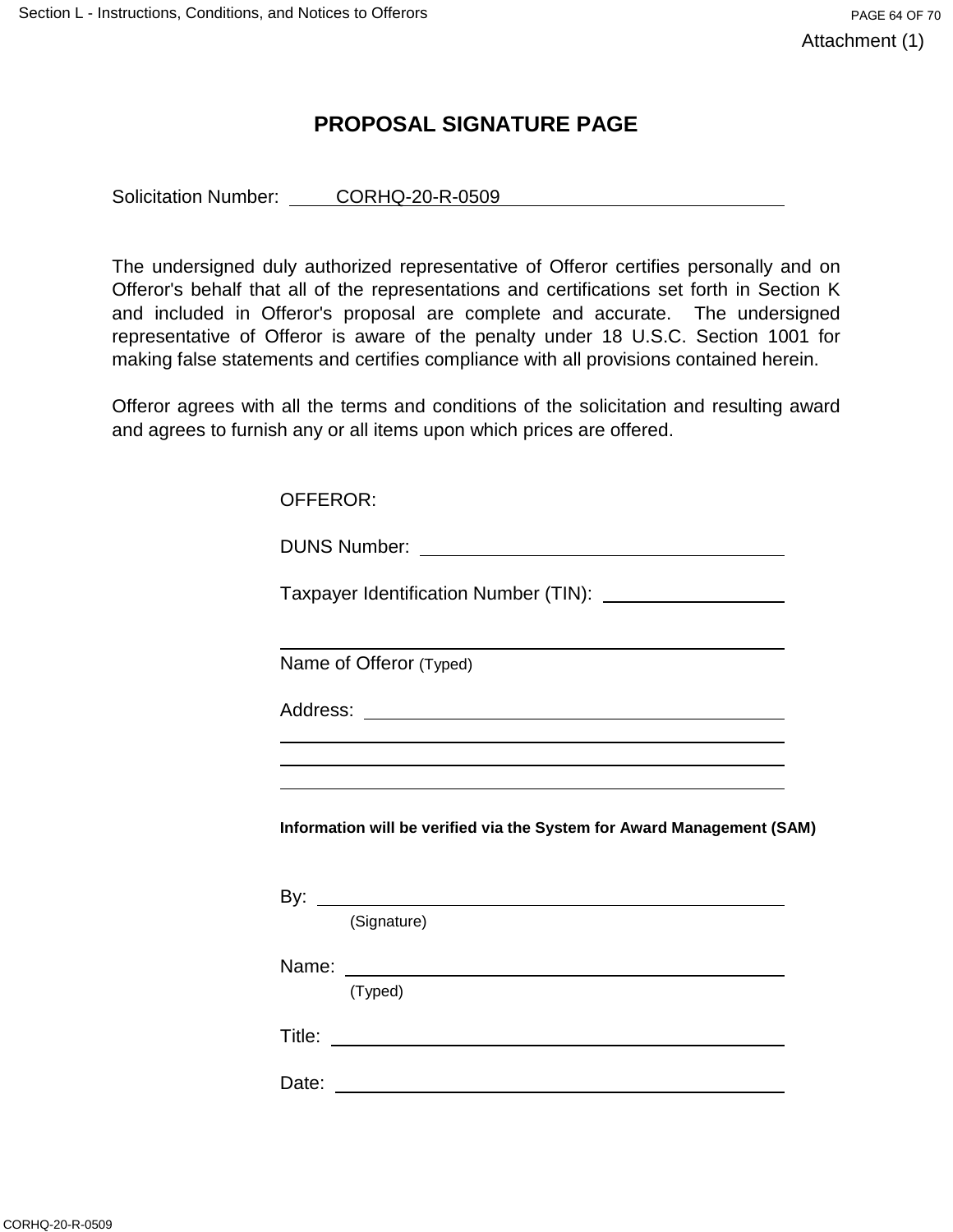# **PROPOSAL REQUIREMENTS – CORHQ-20-R-0509**

| A "proposal" comprises five separate volumes       | Original |
|----------------------------------------------------|----------|
| Volume 1 - Mission Capability                      |          |
| Volume 2 - Past Performance                        |          |
| Volume 3 - Pricing                                 |          |
| Volume 4 - Additional Information                  |          |
| Volume 5 - Background Investigation Questionnaires |          |
|                                                    |          |

| Volume Title                                          | Page Limit | Number |
|-------------------------------------------------------|------------|--------|
| Volume 1 - Mission Capability                         |            |        |
| 7.3.2-15 - Mission Capability - Proposal Instructions |            |        |
|                                                       |            |        |

| Volume Title                                        | Page Limit | Number |  |
|-----------------------------------------------------|------------|--------|--|
| Volume 2 - Past Performance                         |            |        |  |
| 7.3.2-16 - Past Performance - Proposal Instructions |            |        |  |
|                                                     |            |        |  |

| Volume Title                                   | Page Limit | Number |
|------------------------------------------------|------------|--------|
| Volume 3 - Pricing Proposal                    |            |        |
| 7.3.2-11 - Pricing Proposal (Firm-Fixed-Price) |            |        |
|                                                |            |        |

| Volume Title                                                                | Page Limit | Number |
|-----------------------------------------------------------------------------|------------|--------|
| Volume 4 - Additional Information                                           |            |        |
|                                                                             |            |        |
|                                                                             |            |        |
| Section K - Representation, Certifications and Other Statements of Offerors |            |        |
| 7.1.3-1 - Post-Government Employment Certification (Pre-Award) - May 2009   |            |        |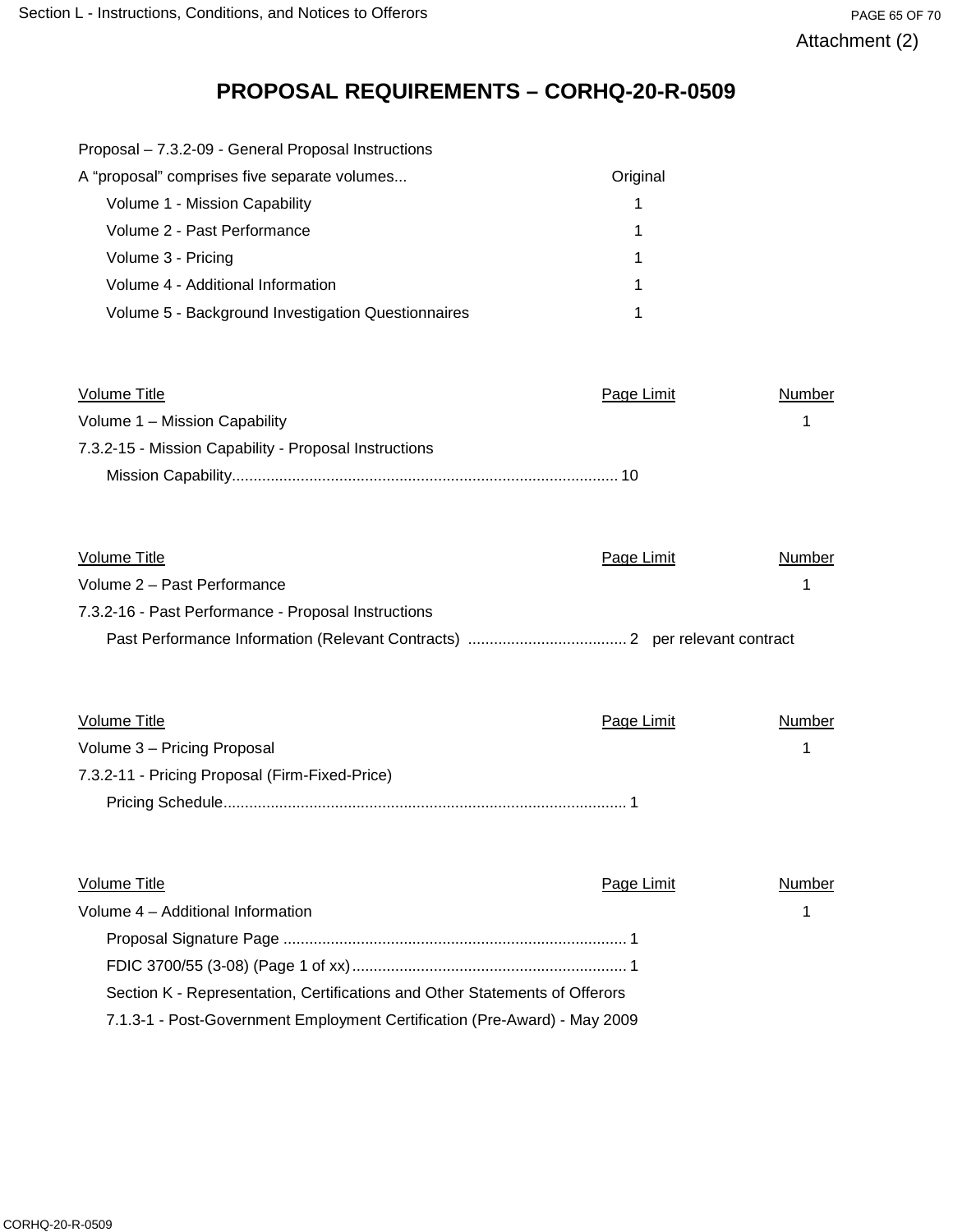# **PROPOSAL REQUIREMENTS – CORHQ-20-R-0509**

| Volume Title                                                         | Page Limit | Number |
|----------------------------------------------------------------------|------------|--------|
| Volume 5 - Background Investigation Questionnaires                   |            |        |
| 7.5.2-01 - Background Investigation Questionnaires                   |            |        |
| Offeror:                                                             |            |        |
| Background Investigation Questionnaire for Contractors (FDIC 1600/7) |            |        |

| Paper Size:     | Letter $(8.5" \times 11")$                                                                                                        |
|-----------------|-----------------------------------------------------------------------------------------------------------------------------------|
| Spacing:        | Single                                                                                                                            |
| Font Face:      | Arial, Times New Roman, Courier (or similar)                                                                                      |
| Font Size:      | $10 - 12$                                                                                                                         |
| Page Margins:   | Left, Right, Top, and Bottom at one inch                                                                                          |
| Page Numbering: | Bottom right (all pages)format: "Page X of Y" (except FDIC forms; for example, Background<br><b>Investigation Questionnaires)</b> |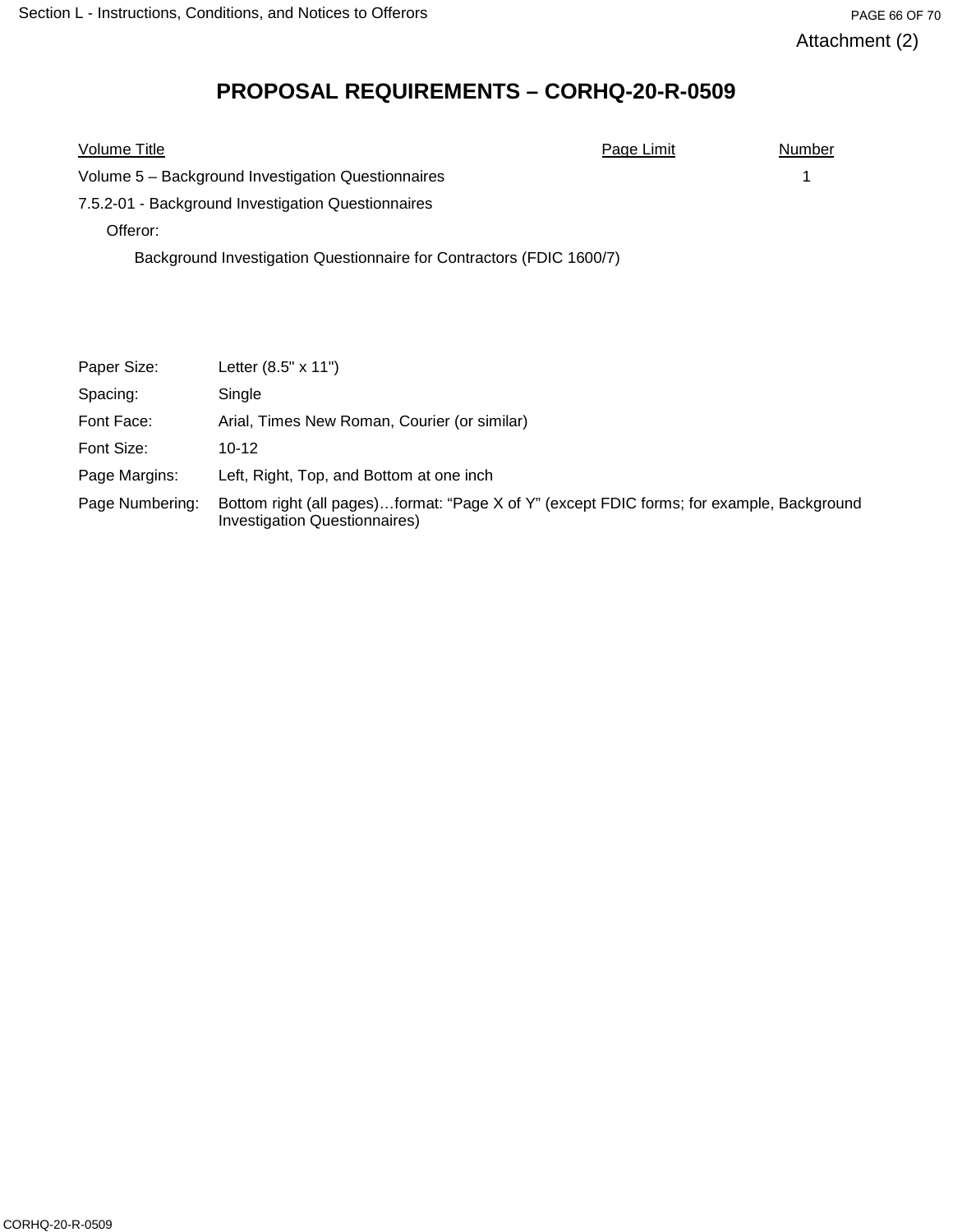# **Section M - Evaluation Factors for Award**

No attachments were added for this section.

#### Clauses Incorporated By Reference

| Clause #                                          | <b>Title</b> | <b>Date</b> |
|---------------------------------------------------|--------------|-------------|
| No reference clauses were found for this section. |              |             |

Full Text Clauses

## **7.3.2-17 - Best Value Evaluation Process - August 2018**

(a) The FDIC will review all proposals for responsiveness and all offerors (including subcontractors) for compliance with 12 CFR 366, and will evaluate individual proposals against the evaluation factors. The FDIC may exclude an offeror from further consideration if it submits an Offer that does not conform to the proposal submission requirements.

(b) Factors A, B, and C are listed in descending order of importance.

Factor A - Mission Capability (including Oral Presentation, if necessary) Factor B - Past Performance Factor C - Price

Factors A and B, when combined, are significantly more important than Factor C.

Following an evaluation, award will be made to the offeror(s) whose proposal is determined to be most advantageous (best value) to the FDIC. Please note that the FDIC may use contractor support from BurgherGray LLP and Dentons in the acquisition process, including the evaluation process.

(c) Subjective judgment is implicit in the analysis of best value. The best value may not necessarily be represented by the lowest price offered. Price is not expected to be the most significant factor in the selection of a Contractor from this solicitation. The degree of importance of price as a factor, however, could increase depending upon how equally matched the competing proposals are for the other factors evaluated. When competing proposals are judged to be equal upon evaluation of the other factors considered in the best value analysis, total price and other price factors would become the most significant factor.

## **7.3.2-18 - Evaluation of Mission Capability - March 2014**

(a) Review and Assessment of Volume 1 - Mission Capability. The FDIC will review and assess the Mission Capability of each written proposal. Mission Capability ratings will focus on strengths and weaknesses of the offeror's proposal and assess the extent to which offeror's proposal fulfills the functional requirements and meets the FDIC's needs. Evaluators will consider the soundness, content, clarity, quality, accuracy, and completeness of the proposal. The Mission Capability factor will receive one of the following color ratings (Blue, Green, Yellow, Red), based on the assessed strengths and proposal shortfalls of each offeror's proposal as it relates to Mission Capability.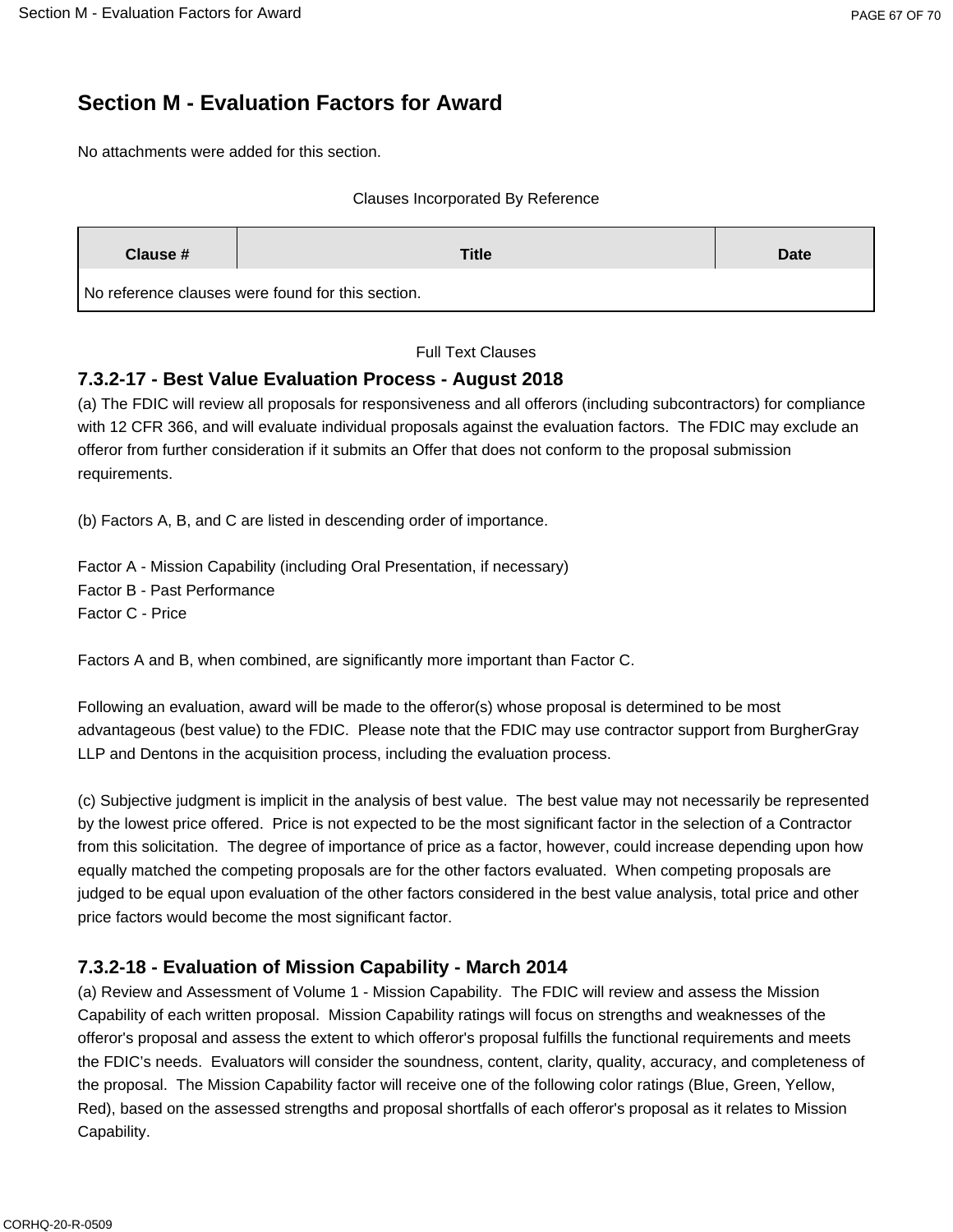#### MISSION CAPABILITY RATING SCALE

#### COLOR RATING DEFINITION

Blue/ Exceptional: Exceeds minimum performance or capability requirements in a way beneficial to the FDIC.

Green/Acceptable: Meets minimum performance or capability requirements necessary for acceptable contract performance.

Yellow/Marginal: Does not meet some minimum performance or capability requirements necessary for acceptable contract performance, but any proposal inadequacies are correctable.

Red/Unacceptable: Fails to meet minimum performance or capability requirements. Proposals with an unacceptable rating are not awardable.

#### **7.3.2-20 - Evaluation of Past Performance - July 2008**

(a) Past Performance Factor. Under the Past Performance factor, the performance confidence assessment is an evaluation of an offeror's past work record to assess the FDIC's confidence in the probability that offeror can successfully perform, as proposed. The FDIC will evaluate the offeror's demonstrated record of contract compliance in supplying services that meet user's needs, including management of cost and schedule. The Past Performance Evaluation is accomplished by reviewing aspects of an offeror's relevant past performance, focusing on and targeting performance that is relevant to the Mission Capability sub-factors. In determining relevance, contracts of similar project complexity, scope, type, and schedule are considered. Data on efforts performed by other divisions within offeror's organization and by critical subcontractors may also be considered, if such resources significantly influence the offeror's performance of the proposed effort.

(b) The FDIC may consider as relevant contracts performed for agencies of the federal, state or local governments, and for commercial customers. Each offeror will receive an integrated performance confidence assessment, which is the rating for the Past Performance factor. While the Past Performance Evaluation focuses on performance that is relevant to the Mission Capability sub-factors, the resulting performance confidence assessment is made at the factor level and represents an overall evaluation of contractor performance.

(c) Where the relevant performance record indicates performance problems, the FDIC will consider the number and severity of the problems and the appropriateness and effectiveness of any corrective actions taken (not just planned or promised). The FDIC may review more recent contracts or performance evaluations to ensure corrective actions have been implemented and to evaluate their effectiveness.

(d) The following criteria will be used to determine relevancy of previous contracts:

HIGHLY RELEVANT - The magnitude and the complexity of the effort on this contract are essentially the same as the solicitation.

RELEVANT - Some dissimilarity in the magnitude or the complexity of the effort on this contract exists, but it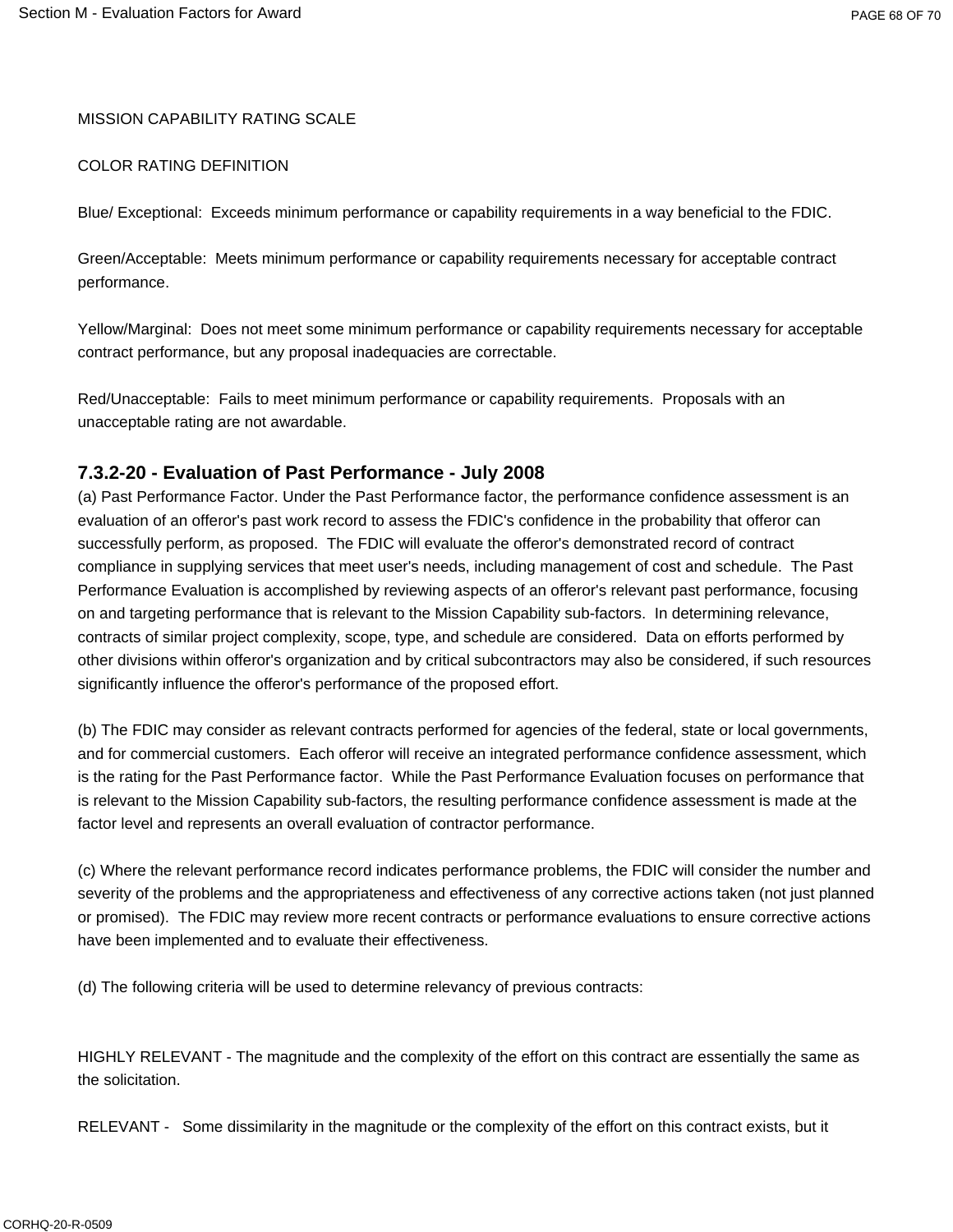contains most of what the solicitation requires.

NOT RELEVANT - Performance on this contract contains little similarity to the performance required by this solicitation.

Each offeror will receive one of the ratings described below:

#### RATING DEFINITION

Exceptional/High Confidence - Based on the offeror's performance record, essentially no uncertainty exists that the offeror will successfully perform the required effort.

Very Good/Significant Confidence - Based on the offeror's performance record, little uncertainty exists that the offeror will successfully perform the required effort.

Satisfactory/Confidence - Based on the offeror's performance record, some uncertainty exists that the offeror will successfully perform the required effort.

Neutral/Unknown Confidence - No performance record can be established.

Marginal/Little Confidence - Based on the offeror's performance record, substantial uncertainty exists that the offeror will successfully perform the required effort. Changes to the offeror's existing processes may be necessary in order to achieve contract requirements.

Unsatisfactory/No Confidence - Based on the offeror's performance record, extreme uncertainty exists that the offeror will successfully perform the required effort.

(e) Discussions may be conducted as necessary to provide the offeror an opportunity to address any adverse past performance, or clarify the relevancy of the offeror's past performance information or address minor clerical issues.

(f) Offerors without a record of relevant past performance or for whom information on past performance is not available will not be evaluated favorably or unfavorably on past performance, but will receive a "Neutral/Unknown Confidence" rating for the Past Performance factor.

(g) More recent and relevant performance will have a greater impact on the Performance Confidence Assessment than less recent or relevant effort. A strong record of relevant past performance may be considered more advantageous to the FDIC than a "Neutral/Unknown Confidence" rating. Likewise, a more relevant past performance record may receive a higher confidence rating and be considered more favorably than a less relevant record of favorable performance.

(h) Past performance information may be obtained through other Government systems, questionnaires tailored to the circumstances of this acquisition, interviews with program managers and contracting officers, and other sources known to the FDIC, including commercial sources and any other sources deemed appropriate.